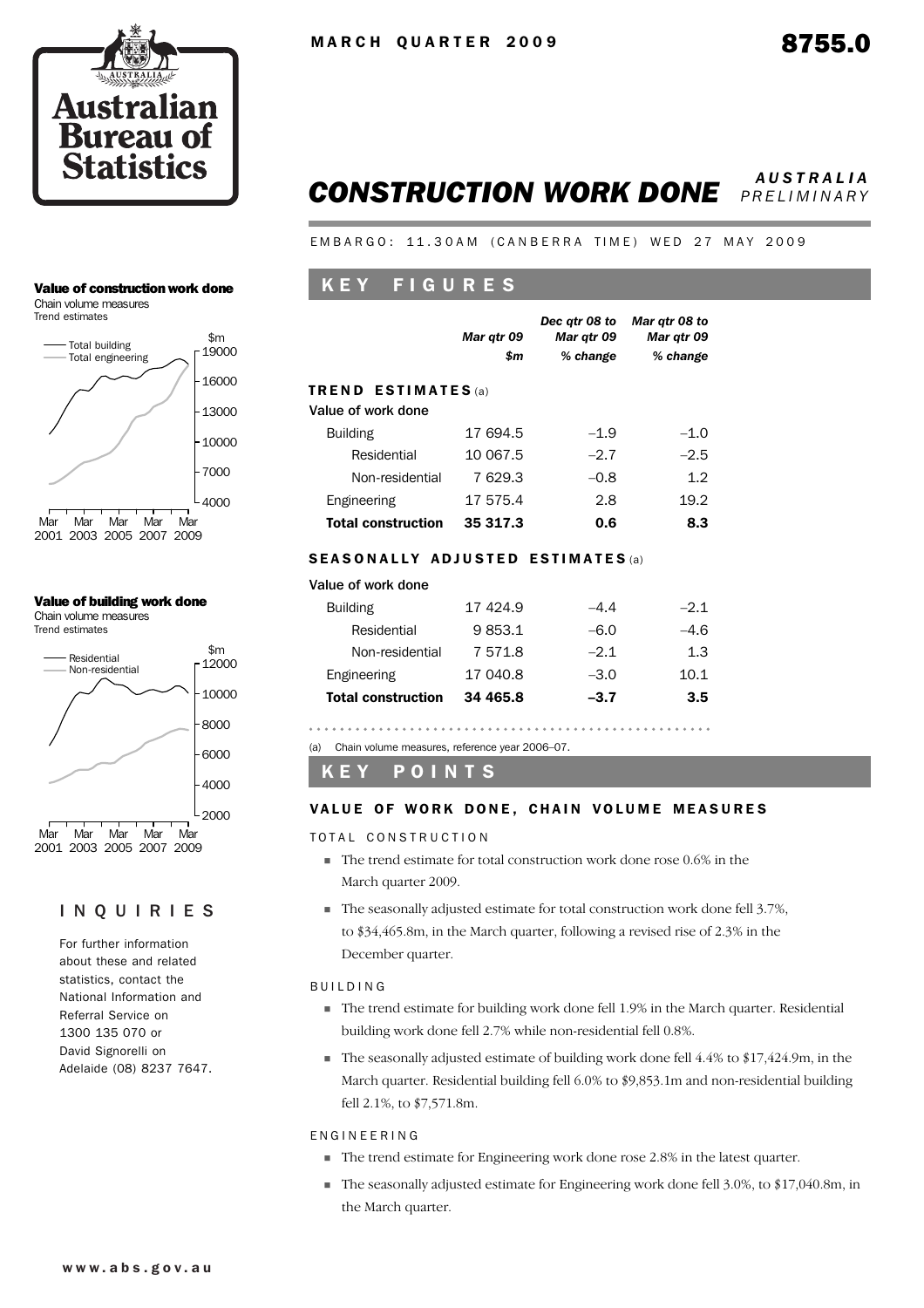# NOTES

| FORTHCOMING ISSUES      | <b>ISSUE</b> (Quarter)                                                                                                                                                       |                                                                                                                                                                                                                                                                                                                                                                                                                                                                                          | <b>RELEASE DATE</b>                                                                                                                                                      |  |  |  |  |  |
|-------------------------|------------------------------------------------------------------------------------------------------------------------------------------------------------------------------|------------------------------------------------------------------------------------------------------------------------------------------------------------------------------------------------------------------------------------------------------------------------------------------------------------------------------------------------------------------------------------------------------------------------------------------------------------------------------------------|--------------------------------------------------------------------------------------------------------------------------------------------------------------------------|--|--|--|--|--|
|                         | June 2009                                                                                                                                                                    |                                                                                                                                                                                                                                                                                                                                                                                                                                                                                          | 26 August 2009                                                                                                                                                           |  |  |  |  |  |
|                         | September 2009                                                                                                                                                               |                                                                                                                                                                                                                                                                                                                                                                                                                                                                                          | 25 November 2009                                                                                                                                                         |  |  |  |  |  |
|                         |                                                                                                                                                                              |                                                                                                                                                                                                                                                                                                                                                                                                                                                                                          |                                                                                                                                                                          |  |  |  |  |  |
| <b>ABOUT THIS ISSUE</b> |                                                                                                                                                                              | This publication provides an early indication of trends in building and engineering<br>construction activity. The data are estimates based on a response rate of approximately<br>80% of the value of both building and engineering work done during the quarter. More<br>comprehensive and updated results will be released in Engineering Construction<br>Activity, Australia (cat.no.8762.0) on 1 July 2009 and in Building Activity, Australia<br>(cat. no. 8752.0) on 15 July 2009. |                                                                                                                                                                          |  |  |  |  |  |
| CHANGES IN THIS ISSUE   |                                                                                                                                                                              | There are no changes in this issue.                                                                                                                                                                                                                                                                                                                                                                                                                                                      |                                                                                                                                                                          |  |  |  |  |  |
| DATA NOTES              |                                                                                                                                                                              |                                                                                                                                                                                                                                                                                                                                                                                                                                                                                          | As a survey of approved building jobs, outcomes from the Building Activity Survey are<br>subject to the accuracy of Building Approvals information used in preparing the |  |  |  |  |  |
|                         | collection. Some revisions have been identified in Building Approvals information for a                                                                                      |                                                                                                                                                                                                                                                                                                                                                                                                                                                                                          |                                                                                                                                                                          |  |  |  |  |  |
|                         | number of regions in Australia in recent years. As a result of the changes in the Building                                                                                   |                                                                                                                                                                                                                                                                                                                                                                                                                                                                                          |                                                                                                                                                                          |  |  |  |  |  |
|                         | Approvals series there will be corresponding revisions to other building series. These<br>changes have been incorporated into this issue going back to the September Quarter |                                                                                                                                                                                                                                                                                                                                                                                                                                                                                          |                                                                                                                                                                          |  |  |  |  |  |
|                         | 2007.                                                                                                                                                                        |                                                                                                                                                                                                                                                                                                                                                                                                                                                                                          |                                                                                                                                                                          |  |  |  |  |  |
|                         |                                                                                                                                                                              |                                                                                                                                                                                                                                                                                                                                                                                                                                                                                          |                                                                                                                                                                          |  |  |  |  |  |
| ABBREVIATIONS           |                                                                                                                                                                              | \$m million dollars                                                                                                                                                                                                                                                                                                                                                                                                                                                                      |                                                                                                                                                                          |  |  |  |  |  |
|                         | ABN                                                                                                                                                                          | Australian Business Number                                                                                                                                                                                                                                                                                                                                                                                                                                                               |                                                                                                                                                                          |  |  |  |  |  |
|                         | ABS                                                                                                                                                                          | Australian Bureau of Statistics                                                                                                                                                                                                                                                                                                                                                                                                                                                          |                                                                                                                                                                          |  |  |  |  |  |
|                         | ACT                                                                                                                                                                          | Australian Capital Territory                                                                                                                                                                                                                                                                                                                                                                                                                                                             |                                                                                                                                                                          |  |  |  |  |  |
|                         | <b>ANZSIC</b>                                                                                                                                                                |                                                                                                                                                                                                                                                                                                                                                                                                                                                                                          | Australian and New Zealand Standard Industrial Classification                                                                                                            |  |  |  |  |  |
|                         | ATO                                                                                                                                                                          | <b>Australian Taxation Office</b>                                                                                                                                                                                                                                                                                                                                                                                                                                                        |                                                                                                                                                                          |  |  |  |  |  |
|                         | Aust.                                                                                                                                                                        | Australia                                                                                                                                                                                                                                                                                                                                                                                                                                                                                |                                                                                                                                                                          |  |  |  |  |  |
|                         | GST                                                                                                                                                                          | goods and services tax                                                                                                                                                                                                                                                                                                                                                                                                                                                                   |                                                                                                                                                                          |  |  |  |  |  |
|                         |                                                                                                                                                                              | NSW New South Wales                                                                                                                                                                                                                                                                                                                                                                                                                                                                      |                                                                                                                                                                          |  |  |  |  |  |
|                         | NT                                                                                                                                                                           | Northern Territory                                                                                                                                                                                                                                                                                                                                                                                                                                                                       |                                                                                                                                                                          |  |  |  |  |  |
|                         | qtr                                                                                                                                                                          | quarter                                                                                                                                                                                                                                                                                                                                                                                                                                                                                  |                                                                                                                                                                          |  |  |  |  |  |
|                         | Old                                                                                                                                                                          | Queensland                                                                                                                                                                                                                                                                                                                                                                                                                                                                               |                                                                                                                                                                          |  |  |  |  |  |
|                         | SA                                                                                                                                                                           | South Australia                                                                                                                                                                                                                                                                                                                                                                                                                                                                          |                                                                                                                                                                          |  |  |  |  |  |
|                         | Tas.                                                                                                                                                                         | Tasmania                                                                                                                                                                                                                                                                                                                                                                                                                                                                                 |                                                                                                                                                                          |  |  |  |  |  |
|                         | TAU                                                                                                                                                                          | type of activity unit                                                                                                                                                                                                                                                                                                                                                                                                                                                                    |                                                                                                                                                                          |  |  |  |  |  |
|                         | VAT                                                                                                                                                                          | value added tax<br>Victoria                                                                                                                                                                                                                                                                                                                                                                                                                                                              |                                                                                                                                                                          |  |  |  |  |  |
|                         | Vic.                                                                                                                                                                         | WA Western Australia                                                                                                                                                                                                                                                                                                                                                                                                                                                                     |                                                                                                                                                                          |  |  |  |  |  |
|                         |                                                                                                                                                                              |                                                                                                                                                                                                                                                                                                                                                                                                                                                                                          |                                                                                                                                                                          |  |  |  |  |  |

Brian Pink Australian Statistician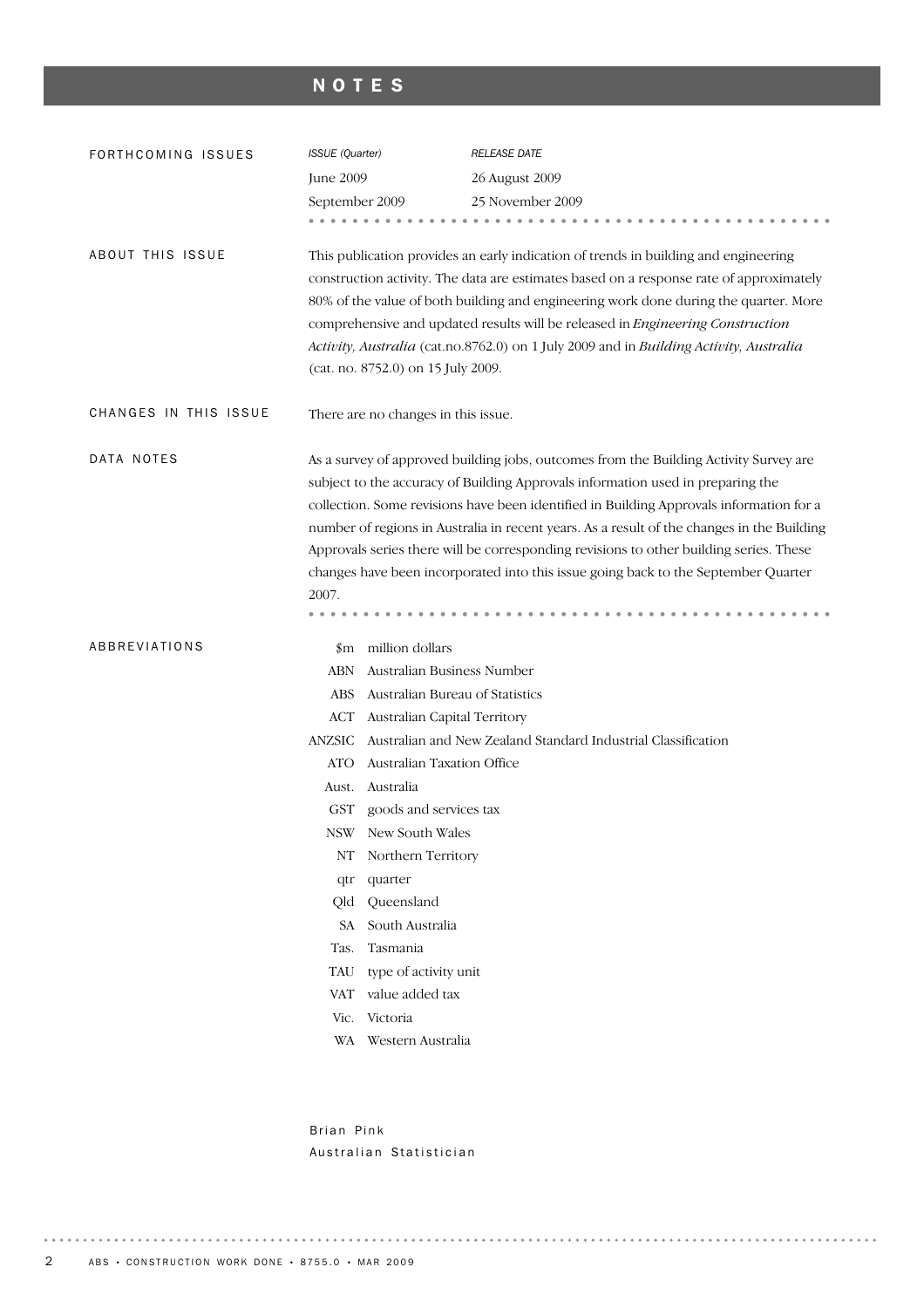## TREND PERCENTAGE CHANGE

**\*\*\*\*\*\*\*\*\*\*\*** 

## TOTAL CONSTRUCTION



The trend estimate for total construction work done has increased for the past 18 quarters driven by growth in the Engineering sector.

The trend estimate for engineering construction work done has increased for the past 32 quarters.

The trend estimate for total building work done has now fallen for the last two quarters.

The trend estimate for residential building work done has fallen for the last two quarters.

The trend estimate for non-residential work done has fallen for the last two quarters.

### ENGINEERING



BUILDING



2004 2005 2006 2007 2008 2009

#### RESIDENTIAL



#### NON-RESIDENTIAL

|     |     |     |                               |     |     | %change |
|-----|-----|-----|-------------------------------|-----|-----|---------|
|     |     |     |                               |     |     | $-10.0$ |
|     |     |     |                               |     |     | 7.5     |
|     |     |     |                               |     |     | 5.0     |
|     |     |     |                               |     |     | 2.5     |
|     |     |     |                               |     |     |         |
|     |     |     |                               |     |     | $-2.5$  |
|     |     |     |                               |     |     |         |
| Mar | Mar | Mar | Mar                           | Mar | Mar |         |
|     |     |     | 2004 2005 2006 2007 2008 2009 |     |     |         |
|     |     |     |                               |     |     |         |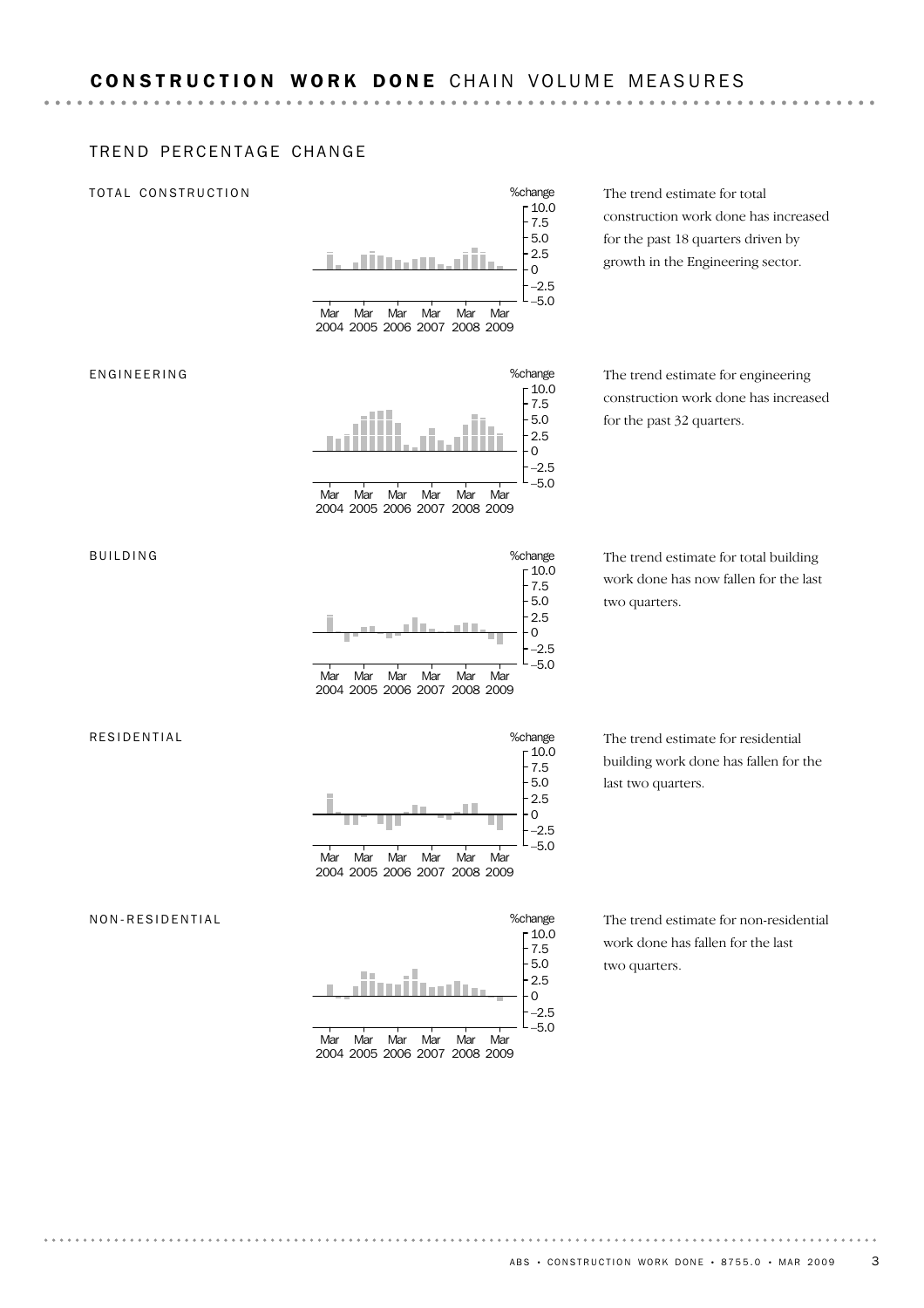## CHAIN VOLUME MEASURES-TREND ESTIMATES

NEW SOUTH WALES VICTORIA



Wales has risen for the last six quarters. Construction work done in Victoria has risen for the last eight quarters.

Construction work done in New South

Construction work done has now fallen in Queensland for the last two quarters. Construction work done in Western Australia has flattened after consistent growth since

Construction work done in South Australia has risen for six quarters. In Tasmania, construction work done fell in the March quarter.

Construction work done in the Northern Territory fell after strong growth in the previous four quarters. In the Australian Capital Territory, construction work done has now fallen for two quarters.

NORTHERN TERRITORY AUSTRALIAN CAPITAL **TERRITORY** 

TASMANIA

QUEENSLAND



Break in NT trend series from March 2002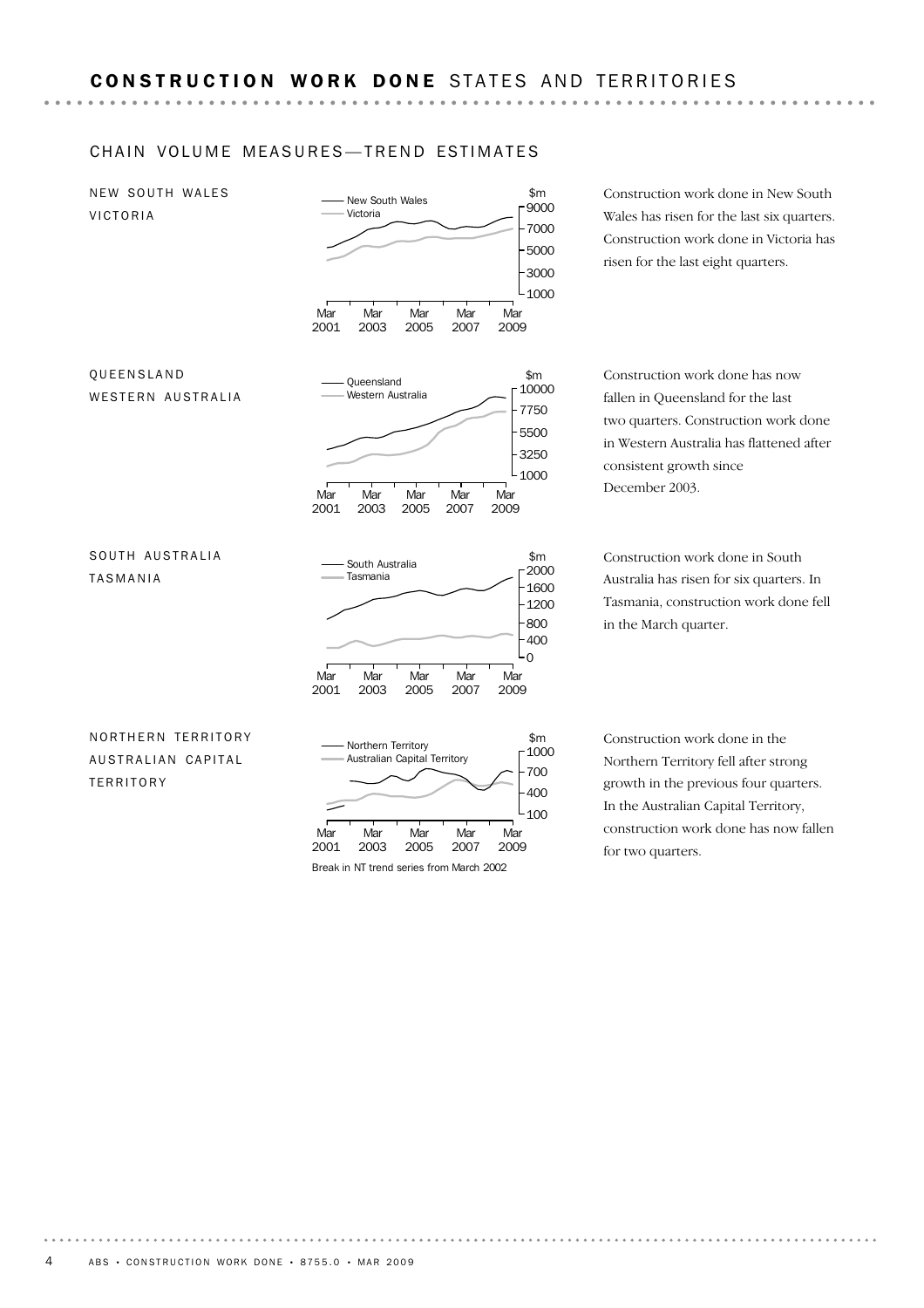# LIST OF TABLES

TABLES

 $\sim$   $\sim$ 

. . . . . . . .

| 1 |                                                                                                                 |
|---|-----------------------------------------------------------------------------------------------------------------|
| 2 | Construction work done, chain volume measures, change from                                                      |
|   |                                                                                                                 |
| 3 |                                                                                                                 |
| 4 | Construction work done, current prices, change from previous period $\dots$ .                                   |
| 5 | Value of building work done, chain volume measures 10                                                           |
| 6 | Value of building work done, chain volume measures, change from                                                 |
|   |                                                                                                                 |
| 7 | Value of building work done, current prices $\dots \dots \dots \dots \dots \dots \dots \dots$                   |
| 8 | Value of building work done, current prices, change from previous                                               |
|   |                                                                                                                 |
| 9 | Construction work done, states and territories, chain volume                                                    |
|   | measures, original $\ldots \ldots \ldots \ldots \ldots \ldots \ldots \ldots \ldots \ldots \ldots \ldots \ldots$ |
|   |                                                                                                                 |

*page*

| 8  | Value of building work done, current prices, change from previous                        |
|----|------------------------------------------------------------------------------------------|
|    |                                                                                          |
| 9  | Construction work done, states and territories, chain volume                             |
|    |                                                                                          |
| 10 | Construction work done, states and territories, chain volume                             |
|    |                                                                                          |
| 11 | Construction work done, states and territories, current prices, original 16              |
| 12 | Construction work done, states and territories, current prices, change                   |
|    |                                                                                          |
| 13 | Construction work done, states and territories, chain volume measures 18                 |
| 14 | Construction work done, states and territories, chain volume                             |
|    |                                                                                          |
| 15 | Building Activity, work in the pipeline, current prices, original $\dots \dots \dots$ 20 |
| 16 | Number of dwellings approved but not vet commenced at end of                             |
|    |                                                                                          |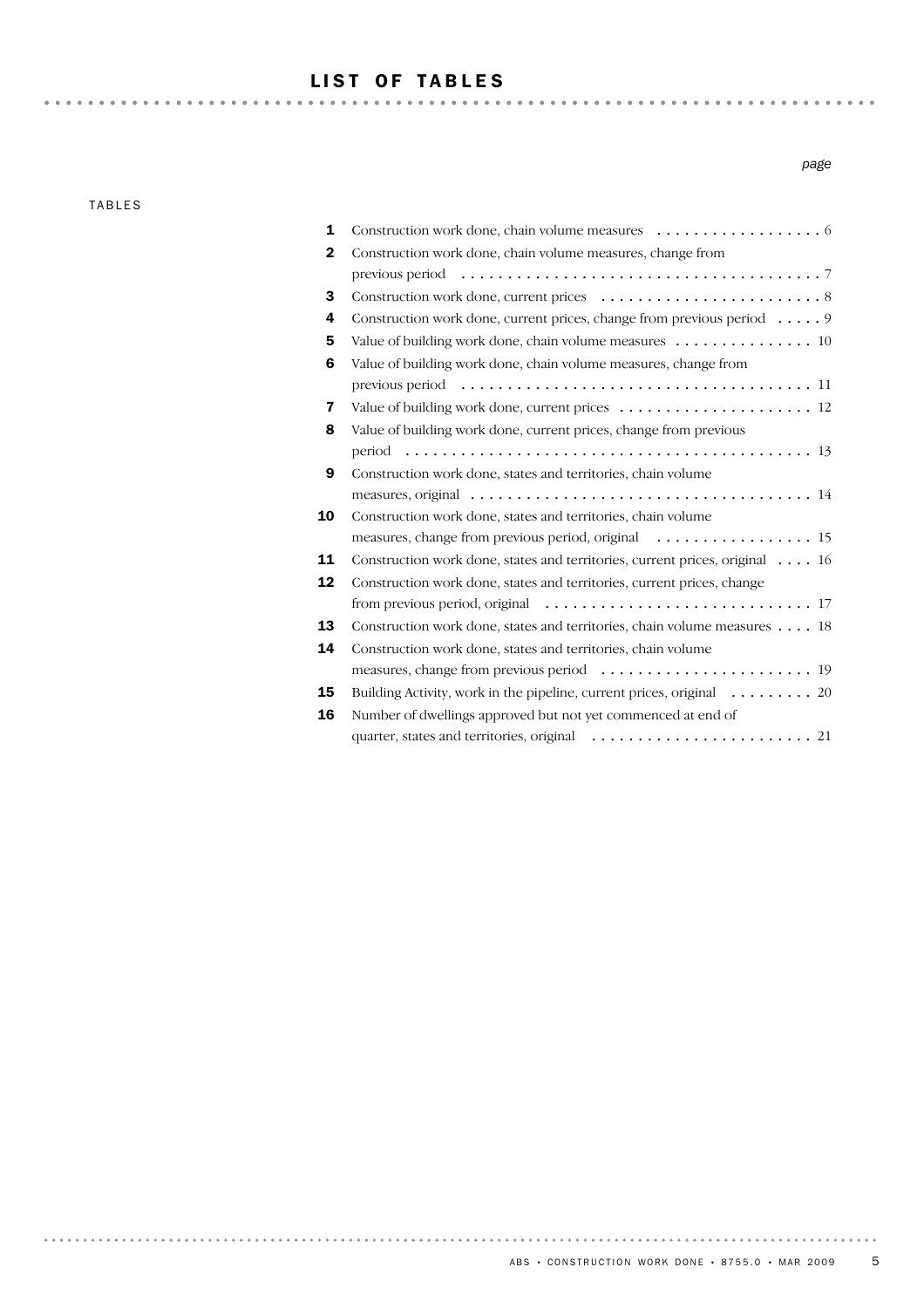|                 | BUILDING WORK DONE |           |           |                     | ENGINEERING WORK DONE |           |           | CONSTRUCTION WORK DONE |           |  |  |
|-----------------|--------------------|-----------|-----------|---------------------|-----------------------|-----------|-----------|------------------------|-----------|--|--|
|                 | Private            | Public    | Total     | Private             | Public                | Total     | Private   | Public                 | Total     |  |  |
| Period          | \$m                | \$m       | \$m       | \$m\$               | \$m                   | \$m\$     | \$m\$     | \$m\$                  | \$m\$     |  |  |
|                 |                    |           |           |                     | ORIGINAL              |           |           |                        |           |  |  |
| 2005-06         | 59 261.6           | 6 285.0   | 65 551.8  | 29 636.9            | 18 991.8              | 48 647.9  | 89 030.3  | 25 251.1               | 114 263.8 |  |  |
|                 |                    |           |           |                     |                       |           |           |                        |           |  |  |
| 2006-07         | 61 262.5           | 7 017.0   | 68 279.6  | 33 911.2            | 18 737.7              | 52 648.9  | 95 173.7  | 25 754.8               | 120 928.5 |  |  |
| 2007-08<br>2007 | 64 143.6           | 6984.3    | 71 127.8  | 36 610.0            | 21 223.7              | 57 833.7  | 100 753.6 | 28 208.0               | 128 961.5 |  |  |
| Dec Otr         | 16 263.4           | 1812.6    | 18 076.0  | 9 1 5 9.6           | 5 1 1 6 . 6           | 14 276.1  | 25 4 23.0 | 6929.2                 | 32 352.2  |  |  |
| 2008            |                    |           |           |                     |                       |           |           |                        |           |  |  |
| Mar Otr         | 14 660.6           | 1531.6    | 16 192.1  | 8929.9              | 5 618.3               | 14 548.2  | 23 590.4  | 7 149.9                | 30 740.3  |  |  |
| Jun Otr         | 16 660.5           | 1767.7    | 18 4 28.3 | 9 7 4 5.2           | 6 0 3 3.6             | 15 778.8  | 26 405.7  | 7 801.3                | 34 207.0  |  |  |
| Sep Otr         | 17 388.7           | 1 707.7   | 19 096.4  | 10 228.0            | 5986.7                | 16 214.7  | 27 616.7  | 7 694.3                | 35 311.1  |  |  |
| Dec Otr         | 17 076.1           | 1840.2    | 18 916.2  | 11 674.2            | 6519.8                | 18 194.0  | 28 750.3  | 8 3 6 0.0              | 37 110.3  |  |  |
| 2009            |                    |           |           |                     |                       |           |           |                        |           |  |  |
| Mar Qtr         | 14 032.6           | 1829.3    | 15 861.9  | 9 7 7 8 . 1         | 6 251.1               | 16 029.2  | 23 810.6  | 8 0 8 0.5              | 31 891.1  |  |  |
|                 |                    |           |           |                     |                       |           |           |                        |           |  |  |
|                 |                    |           |           | SEASONALLY ADJUSTED |                       |           |           |                        |           |  |  |
| 2007            |                    |           |           |                     |                       |           |           |                        |           |  |  |
| Dec Otr         | 15 662.5           | 1 767.1   | 17 429.5  | 8 6 9 8.0           | 5 1 2 0.6             | 13 818.6  | 24 360.5  | 6887.7                 | 31 248.1  |  |  |
| 2008            |                    |           |           |                     |                       |           |           |                        |           |  |  |
| Mar Otr         |                    | 1 690.3   | 17 805.6  | 9 503.7             | 5979.5                | 15 483.2  | 25 619.0  | 7 6 6 9.8              | 33 288.8  |  |  |
|                 | 16 115.3           |           |           |                     |                       |           |           |                        |           |  |  |
| Jun Otr         | 16 524.4           | 1 680.7   | 18 205.2  | 9 417.7             | 5 400.5               | 14 818.1  | 25 942.1  | 7 081.1                | 33 023.3  |  |  |
| Sep Qtr         | 16 593.9           | 1677.8    | 18 27 1.9 | 10 372.9            | 6 3 3 1.8             | 16 704.7  | 26 966.8  | 8 0 0 9.6              | 34 976.6  |  |  |
| Dec Otr<br>2009 | 16 435.1           | 1 787.2   | 18 222.7  | 11 066.1            | 6 509.3               | 17 575.5  | 27 501.3  | 8 2 9 6.6              | 35 798.2  |  |  |
| Mar Otr         | 15 4 15.4          | 2 0 0 8.9 | 17 424.9  | 10 387.3            | 6653.6                | 17 040.8  | 25 802.7  | 8 6 6 2.4              | 34 465.8  |  |  |
|                 |                    |           |           |                     |                       |           |           |                        |           |  |  |
|                 |                    |           |           |                     | TREND                 |           |           |                        |           |  |  |
| 2007            |                    |           |           |                     |                       |           |           |                        |           |  |  |
| Dec Otr         | 15 809.0           | 1759.9    | 17 568.9  | 8 9 8 6.5           | 5 173.2               | 14 159.1  | 24 794.2  | 6932.8                 | 31 727.4  |  |  |
| 2008            |                    |           |           |                     |                       |           |           |                        |           |  |  |
| Mar Qtr         | 16 150.6           | 1 7 1 5.6 | 17 866.1  | 9 175.2             | 5 5 7 0.1             | 14 746.2  | 25 328.1  | 7 286.0                | 32 613.5  |  |  |
| Jun Otr         | 16 474.1           | 1 665.0   | 18 139.2  | 9 7 4 6.2           | 5858.9                | 15 605.1  | 26 220.3  | 7 523.9                | 33 744.3  |  |  |
| Sep Otr         | 16 513.0           | 1 7 1 2.5 | 18 225.1  | 10 293.7            | 6 145.6               | 16 43 6.8 | 26 804.0  | 7858.1                 | 34 657.2  |  |  |
| Dec Otr         | 16 214.6           | 1816.0    | 18 030.5  | 10 640.1            | 6453.5                | 17 092.6  | 26 853.6  | 8 2 6 9.5              | 35 121.3  |  |  |
| 2009            |                    |           |           |                     |                       |           |           |                        |           |  |  |
| Mar Otr         | 15 747.9           | 1931.6    | 17 694.5  | 10 818.8            | 6 7 2 9.4             | 17 575.4  | 26 589.3  | 8 6 6 1.0              | 35 317.3  |  |  |
|                 |                    |           |           |                     |                       |           |           |                        |           |  |  |

(a) Chain volume measures, reference year 2006–07. See paragraphs 27–30 of the Explanatory Notes.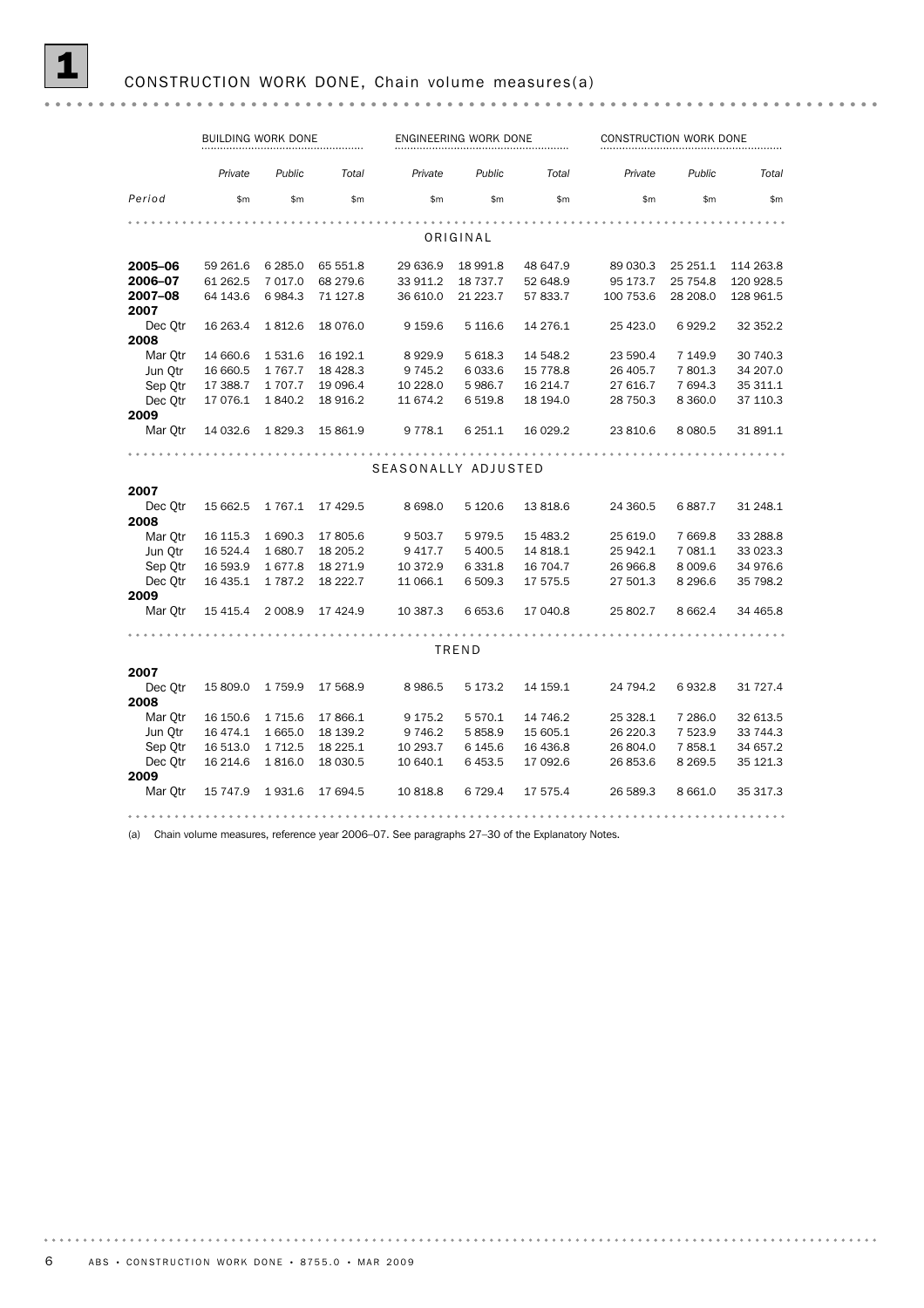|                     | BUILDING WORK DONE |         |         | ENGINEERING<br>WORK DONE |        |         | CONSTRUCTION<br>WORK DONE |        |         |  |  |  |
|---------------------|--------------------|---------|---------|--------------------------|--------|---------|---------------------------|--------|---------|--|--|--|
|                     | Private            | Public  | Total   | Private                  | Public | Total   | Private                   | Public | Total   |  |  |  |
| Period              | %                  | $\%$    | $\%$    | %                        | $\%$   | %       | %                         | $\%$   | $\%$    |  |  |  |
|                     |                    |         |         |                          |        |         |                           |        |         |  |  |  |
| ORIGINAL            |                    |         |         |                          |        |         |                           |        |         |  |  |  |
| 2005-06             | $-0.5$             | 11.6    | 0.5     | 31.5                     | 17.7   | 25.7    | 7.9                       | 16.1   | 9.5     |  |  |  |
| 2006-07             | 3.4                | 11.6    | 4.2     | 14.4                     | $-1.3$ | 8.2     | 6.9                       | 2.0    | 5.8     |  |  |  |
| 2007-08<br>2007     | 4.7                | $-0.5$  | 4.2     | 8.0                      | 13.3   | 9.8     | 5.9                       | 9.5    | 6.6     |  |  |  |
| Dec Otr             | $-1.8$             | $-3.2$  | $-1.9$  | 4.4                      | 14.8   | 7.9     | 0.3                       | 9.5    | 2.2     |  |  |  |
| 2008                |                    |         |         |                          |        |         |                           |        |         |  |  |  |
| Mar Otr             | $-9.9$             | $-15.5$ | $-10.4$ | $-2.5$                   | 9.8    | 1.9     | $-7.2$                    | 3.2    | $-5.0$  |  |  |  |
| Jun Otr             | 13.6               | 15.4    | 13.8    | 9.1                      | 7.4    | 8.5     | 11.9                      | 9.1    | 11.3    |  |  |  |
| Sep Qtr             | 4.4                | $-3.4$  | 3.6     | 5.0                      | $-0.8$ | 2.8     | 4.6                       | $-1.4$ | 3.2     |  |  |  |
| Dec Otr             | $-1.8$             | 7.8     | $-0.9$  | 14.1                     | 8.9    | 12.2    | 4.1                       | 8.7    | 5.1     |  |  |  |
| 2009<br>Mar Otr     | $-17.8$            | $-0.6$  | $-16.1$ | $-16.2$                  | $-4.1$ | $-11.9$ | $-17.2$                   | $-3.3$ | $-14.1$ |  |  |  |
|                     |                    |         |         |                          |        |         |                           |        |         |  |  |  |
| SEASONALLY ADJUSTED |                    |         |         |                          |        |         |                           |        |         |  |  |  |
| 2007                |                    |         |         |                          |        |         |                           |        |         |  |  |  |
| Dec Otr<br>2008     | $-1.1$             | $-4.3$  | $-1.5$  | $-3.3$                   | 8.4    | 0.8     | $-1.9$                    | 4.8    | $-0.5$  |  |  |  |
| Mar Otr             | 2.9                | $-4.3$  | 2.2     | 9.3                      | 16.8   | 12.0    | 5.2                       | 11.4   | 6.5     |  |  |  |
| Jun Qtr             | 2.5                | $-0.6$  | 2.2     | $-0.9$                   | $-9.7$ | $-4.3$  | 1.3                       | $-7.7$ | $-0.8$  |  |  |  |
| Sep Qtr             | 0.4                | $-0.2$  | 0.4     | 10.1                     | 17.2   | 12.7    | 4.0                       | 13.1   | 5.9     |  |  |  |
| Dec Otr             | $-1.0$             | 6.5     | $-0.3$  | 6.7                      | 2.8    | 5.2     | 2.0                       | 3.6    | 2.3     |  |  |  |
| 2009<br>Mar Otr     | $-6.2$             | 12.4    | $-4.4$  | $-6.1$                   | 2.2    | $-3.0$  | $-6.2$                    | 4.4    | $-3.7$  |  |  |  |
|                     |                    |         |         |                          |        |         |                           |        |         |  |  |  |
|                     |                    |         |         | TREND                    |        |         |                           |        |         |  |  |  |
| 2007                |                    |         |         |                          |        |         |                           |        |         |  |  |  |
| Dec Qtr<br>2008     | 1.4                | 0.1     | 1.2     | $-0.8$                   | 7.7    | 2.2     | 0.6                       | 5.6    | 1.7     |  |  |  |
| Mar Otr             | 2.2                | $-2.5$  | 1.7     | 2.1                      | 7.7    | 4.1     | 2.2                       | 5.1    | 2.8     |  |  |  |
| Jun Otr             | 2.0                | $-2.9$  | 1.5     | 6.2                      | 5.2    | 5.8     | 3.5                       | 3.3    | 3.5     |  |  |  |
| Sep Qtr             | 0.2                | 2.9     | 0.5     | 5.6                      | 4.9    | 5.3     | 2.2                       | 4.4    | 2.7     |  |  |  |
| Dec Otr<br>2009     | $-1.8$             | 6.0     | $-1.1$  | 3.4                      | 5.0    | 4.0     | 0.2                       | 5.2    | 1.3     |  |  |  |
| Mar Qtr             | $-2.9$             | 6.4     | $-1.9$  | 1.7                      | 4.3    | 2.8     | $-1.0$                    | 4.7    | 0.6     |  |  |  |
|                     |                    |         |         |                          |        |         |                           |        |         |  |  |  |

(a) Chain volume measures, reference year 2006–07. See paragraphs 27–30 of the Explanatory Notes.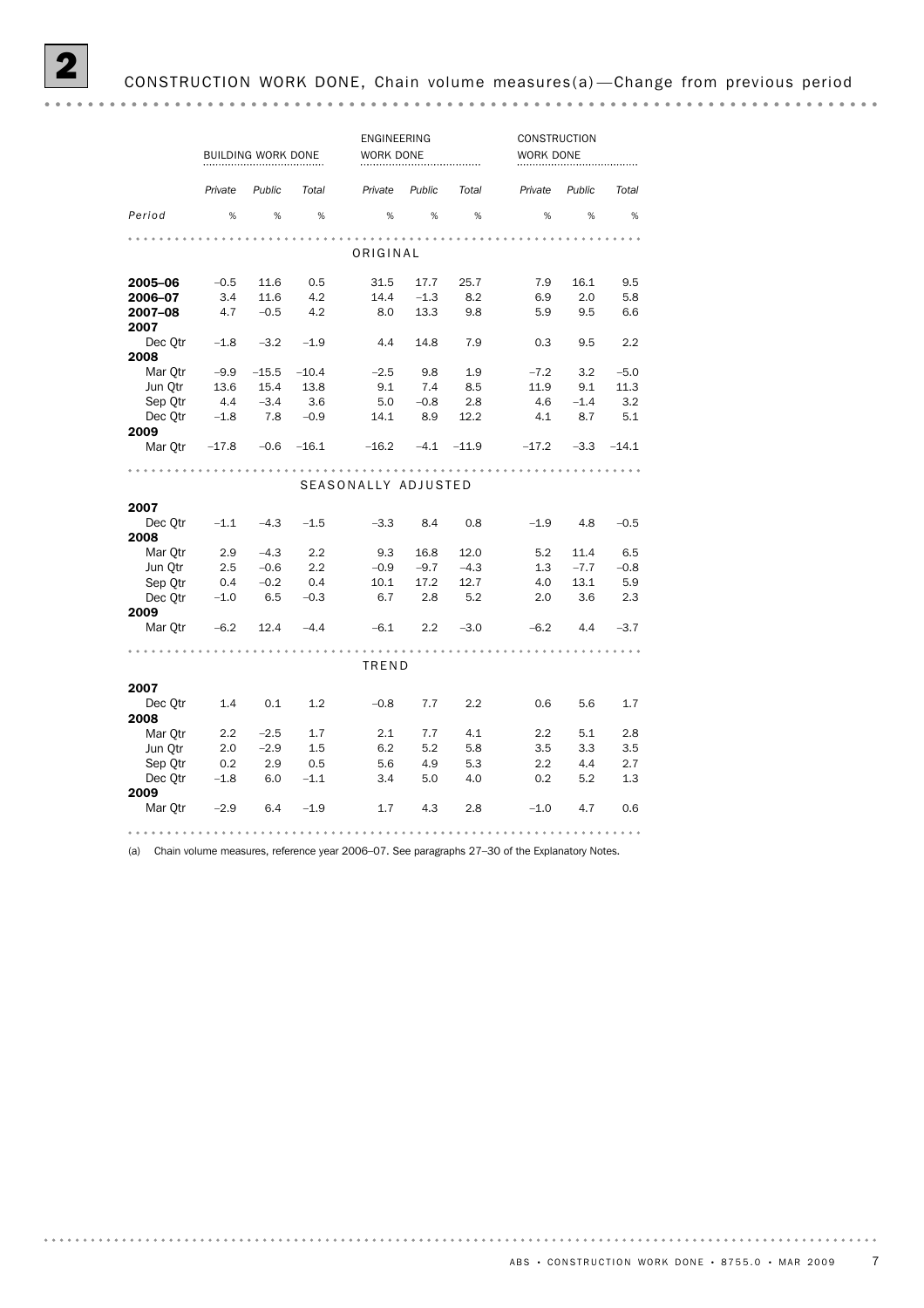|                 | <b>BUILDING WORK DONE</b> |             |          |                     | ENGINEERING WORK DONE |          | CONSTRUCTION WORK DONE |            |           |  |
|-----------------|---------------------------|-------------|----------|---------------------|-----------------------|----------|------------------------|------------|-----------|--|
|                 | Private                   | Public      | Total    | Private             | Public                | Total    | Private                | Public     | Total     |  |
| Period          | \$m\$                     | \$m\$       | \$m      | \$m                 | \$m\$                 | \$m      | \$m\$                  | \$m\$      | \$m\$     |  |
|                 |                           |             |          |                     |                       |          |                        |            |           |  |
|                 |                           |             |          |                     | ORIGINAL              |          |                        |            |           |  |
| 2005-06         | 56 885.2                  | 5 963.9     | 62 849.1 | 26 651.8            | 17 274.1              | 43 925.8 | 83 537.0               | 23 238.0   | 106 775.0 |  |
| 2006-07         | 61 262.5                  | 7 017.0     | 68 279.6 | 33 911.2            | 18 737.7              | 52 648.9 | 95 173.8               | 25 754.7   | 120 928.5 |  |
| 2007-08<br>2007 | 67 836.5                  | 7 4 23.6    | 75 260.1 | 38 956.6            | 22 143.2              | 61 099.8 | 106 793.0              | 29 566.8   | 136 359.9 |  |
| Dec Otr<br>2008 | 17 033.2                  | 1 903.2     | 18 936.3 | 9578.9              | 5 272.1               | 14 851.0 | 26 612.1               | 7 175.3    | 33 787.4  |  |
| Mar Otr         | 15 649.3                  | 1 644.0     | 17 293.3 | 9 5 8 2.5           | 5 869.4               | 15 451.9 | 25 231.7               | 7 5 1 3.5  | 32 745.2  |  |
| Jun Otr         | 18 056.3                  | 1931.0      | 19 987.2 | 10 690.2            | 6453.5                | 17 143.7 | 28 746.4               | 8 3 8 4 .5 | 37 130.9  |  |
| Sep Otr         | 19 195.5                  | 1 905.0     | 21 100.5 | 11 448.7            | 6 556.1               | 18 004.9 | 30 644.2               | 8 4 6 1.2  | 39 105.4  |  |
| Dec Otr         | 18 737.7                  | 2 0 3 6.7   | 20 774.3 | 13 128.1            | 7 089.3               | 20 217.4 | 31 865.8               | 9 1 2 6.0  | 40 991.8  |  |
| 2009            |                           |             |          |                     |                       |          |                        |            |           |  |
| Mar Qtr         | 15 147.5                  | 1973.1      | 17 120.6 | 10 746.5            | 6 6 9 6.9             | 17 443.3 | 25 893.9               | 8 6 6 9.9  | 34 563.9  |  |
|                 |                           |             |          |                     |                       |          |                        |            |           |  |
|                 |                           |             |          | SEASONALLY ADJUSTED |                       |          |                        |            |           |  |
| 2007            |                           |             |          |                     |                       |          |                        |            |           |  |
| Dec Otr         | 16 414.9                  | 1853.9      | 18 268.7 | 9 103.4             | 5 2 8 5.4             | 14 388.8 | 25 518.3               | 7 139.3    | 32 657.5  |  |
| 2008            |                           |             |          |                     |                       |          |                        |            |           |  |
| Mar Otr         | 17 211.2                  | 1811.9      | 19 023.1 | 10 229.4            | 6 2 5 1.3             | 16 480.6 | 27 440.5               | 8 0 63.2   | 35 503.7  |  |
| Jun Otr         | 17 914.5                  | 1832.8      | 19 747.3 | 10 373.9            | 5778.8                | 16 152.7 | 28 288.4               | 7611.6     | 35 900.1  |  |
| Sep Otr         | 18 350.4                  | 1878.8      | 20 229.2 | 11 659.5            | 6939.5                | 18 599.1 | 30 010.0               | 8818.3     | 38 828.3  |  |
| Dec Otr         | 18 066.3                  | 1985.7      | 20 052.0 | 12 496.4            | 7 0 7 8.2             | 19 574.6 | 30 562.7               | 9 0 64.0   | 39 626.6  |  |
| 2009            |                           |             |          |                     |                       |          |                        |            |           |  |
| Mar Otr         | 16 670.1                  | 2 175.2     | 18 845.4 | 11 463.7            | 7 127.6               | 18 591.3 | 28 133.9               | 9 3 0 2.8  | 37 436.7  |  |
|                 |                           |             |          |                     |                       |          |                        |            |           |  |
|                 |                           |             |          |                     | TREND                 |          |                        |            |           |  |
| 2007            |                           |             |          |                     |                       |          |                        |            |           |  |
| Dec Otr         | 16 587.5                  | 1851.5      | 18 439.0 | 9 4 4 6.0           | 5 202.9               | 14 649.0 | 26 033.6               | 7 0 5 4.4  | 33 088.0  |  |
| 2008            |                           |             |          |                     |                       |          |                        |            |           |  |
| Mar Otr         | 17 253.3                  | 1838.0      | 19 091.3 | 9876.7              | 5 600.0               | 15 476.7 | 27 130.0               | 7 438.0    | 34 568.0  |  |
| Jun Otr         | 17 920.5                  | 1825.3      | 19 745.7 | 10 757.9            | 6 106.2               | 16 864.0 | 28 678.3               | 7 9 3 1.4  | 36 609.8  |  |
| Sep Otr         | 18 115.9                  | 1897.7      | 20 013.6 | 11 514.1            | 6629.7                | 18 143.8 | 29 630.0               | 8 5 27.4   | 38 157.4  |  |
| Dec Otr         | 17 786.3                  | 2 007.0     | 19 793.2 | 11 930.1            | 7 0 3 7 .5            | 18 967.6 | 29 716.4               | 9 0 4 4.4  | 38 760.8  |  |
| 2009            |                           |             |          |                     |                       |          |                        |            |           |  |
| Mar Otr         | 17 168.8                  | 2 1 1 5 . 2 | 19 284.1 | 12 104.8            | 7 2 8 4.8             | 19 389.6 | 29 273.6               | 9 400.0    | 38 673.6  |  |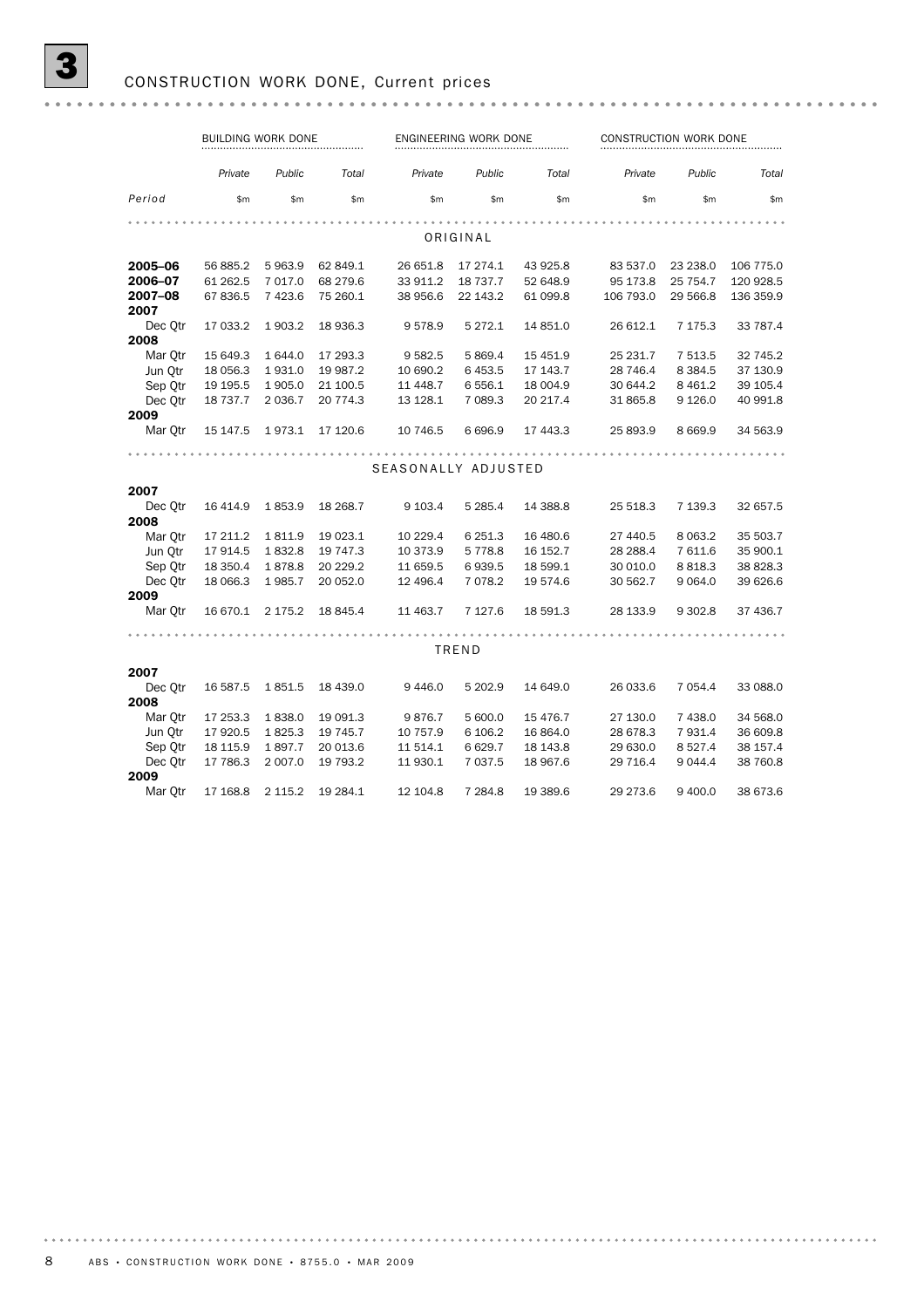|                                          | BUILDING WORK DONE              |                                  |                                 | ENGINEERING<br>WORK DONE                |                                 |                            | <b>CONSTRUCTION</b><br>WORK DONE |                           |                              |  |  |
|------------------------------------------|---------------------------------|----------------------------------|---------------------------------|-----------------------------------------|---------------------------------|----------------------------|----------------------------------|---------------------------|------------------------------|--|--|
|                                          | Private                         | Public                           | Total                           | Private                                 | Public                          | Total                      | Private                          | Public                    | Total                        |  |  |
| Period                                   | %                               | %                                | %                               | %                                       | %                               | %                          | %                                | %                         | %                            |  |  |
| ORIGINAL                                 |                                 |                                  |                                 |                                         |                                 |                            |                                  |                           |                              |  |  |
| 2005-06<br>2006-07<br>2007-08<br>2007    | 4.8<br>7.7<br>10.7              | 19.4<br>17.7<br>5.8              | 6.0<br>8.6<br>10.2              | 38.5<br>27.2<br>14.9                    | 25.0<br>8.5<br>18.2             | 32.9<br>19.9<br>16.1       | 13.6<br>13.9<br>12.2             | 23.5<br>10.8<br>14.8      | 15.6<br>13.3<br>12.8         |  |  |
| Dec Otr<br>2008                          | $-0.4$                          | $-2.2$                           | $-0.6$                          | 5.2                                     | 15.9                            | 8.8                        | 1.6                              | 10.5                      | 3.3                          |  |  |
| Mar Otr<br>Jun Otr<br>Sep Qtr<br>Dec Otr | $-8.1$<br>15.4<br>6.3<br>$-2.4$ | $-13.6$<br>17.5<br>$-1.3$<br>6.9 | $-8.7$<br>15.6<br>5.6<br>$-1.5$ | $\overline{\phantom{0}}$<br>11.6<br>7.1 | 11.3<br>10.0<br>1.6<br>14.7 8.1 | 4.0<br>10.9<br>5.0<br>12.3 | $-5.2$<br>13.9<br>6.6<br>4.0     | 4.7<br>11.6<br>0.9<br>7.9 | $-3.1$<br>13.4<br>5.3<br>4.8 |  |  |
| 2009<br>Mar Otr                          | $-19.2$                         | $-3.1 -17.6$                     |                                 | $-18.1$ $-5.5$ $-13.7$                  |                                 |                            | $-18.7$ $-5.0$ $-15.7$           |                           |                              |  |  |
| SEASONALLY ADJUSTED                      |                                 |                                  |                                 |                                         |                                 |                            |                                  |                           |                              |  |  |
| 2007<br>Dec Otr                          | 0.3                             | $-3.4$                           | $-0.1$                          | $-2.2$                                  | 9.2                             | 1.7                        | $-0.6$                           | 5.6                       | 0.7                          |  |  |
| 2008<br>Mar Otr<br>Jun Qtr<br>Sep Otr    | 4.9<br>4.1<br>2.4               | $-2.3$<br>1.2<br>2.5             | 4.1<br>3.8<br>2.4               | 12.4<br>$1.4\,$<br>12.4                 | 18.3<br>$-7.6$<br>20.1          | 14.5<br>$-2.0$<br>15.1     | 7.5<br>3.1<br>6.1                | 12.9<br>$-5.6$<br>15.9    | 8.7<br>1.1<br>8.2            |  |  |
| Dec Qtr<br>2009<br>Mar Otr               | $-1.5$<br>$-7.7$                | 5.7<br>9.5                       | $-0.9$<br>$-6.0$                | 7.2<br>$-8.3$                           | 2.0<br>$0.7 -5.0$               | 5.2                        | 1.8<br>$-7.9$                    | 2.8<br>2.6                | 2.1<br>$-5.5$                |  |  |
|                                          |                                 |                                  |                                 | TREND                                   |                                 |                            |                                  |                           |                              |  |  |
| 2007<br>Dec Otr<br>2008                  | 2.9                             | 1.5                              | 2.8                             | 1.1                                     | 7.4                             | 3.3                        | 2.3                              | 5.8                       | 3.0                          |  |  |
| Mar Otr<br>Jun Otr<br>Sep Qtr<br>Dec Qtr | 4.0<br>3.9<br>1.1<br>$-1.8$     | $-0.7$<br>$-0.7$<br>4.0<br>5.8   | - 3.5<br>3.4<br>1.4<br>$-1.1$   | 4.6<br>8.9<br>7.0<br>3.6                | 7.6<br>9.0<br>8.6<br>6.2        | 5.7<br>9.0<br>7.6<br>4.5   | 4.2<br>5.7<br>3.3<br>0.3         | 5.4<br>6.6<br>7.5<br>6.1  | 4.5<br>5.9<br>4.2<br>1.6     |  |  |
| 2009<br>Mar Qtr                          | $-3.5$                          | 5.4                              | $-2.6$                          | $1.5\,$                                 | 3.5                             | 2.2                        | $-1.5$                           | 3.9                       | $-0.2$                       |  |  |

— nil or rounded to zero (including null cells)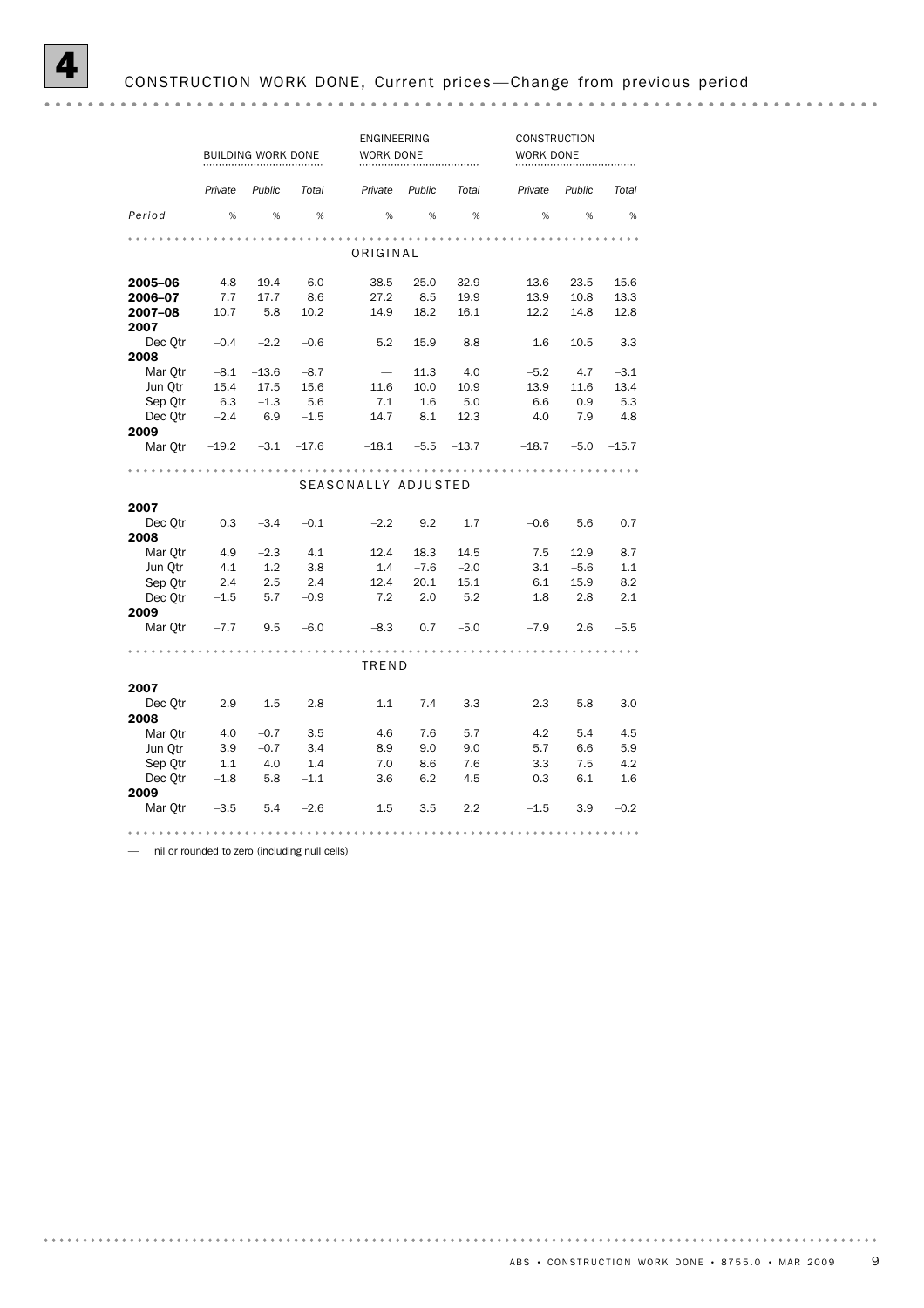# **5** VALUE OF BUILDING WORK DONE (a), Chain volume measures

|         | <b>NEW RESIDENTIAL</b><br><b>BUILDING</b> |             |             | <b>ALTERATIONS</b><br>AND ADDITIONS |                     | <b>RESIDENTIAL</b> | NON-RESIDENTIAL<br><b>BUILDING</b> |           |           | <b>TOTAL BUILDING</b> |  |  |
|---------|-------------------------------------------|-------------|-------------|-------------------------------------|---------------------|--------------------|------------------------------------|-----------|-----------|-----------------------|--|--|
|         | Private                                   | Total       | Private     | Total                               | Private             | Total              | Private                            | Total     | Private   | Total                 |  |  |
|         | \$m                                       | \$m         | \$m\$       | \$m                                 | \$m                 | \$m\$              | \$m                                | \$m       | \$m       | \$m                   |  |  |
|         |                                           |             |             |                                     |                     |                    |                                    |           |           |                       |  |  |
|         | ORIGINAL                                  |             |             |                                     |                     |                    |                                    |           |           |                       |  |  |
| 2005-06 | 33 624.3                                  | 34 384.2    | 5939.1      | 6 139.4                             | 39 560.9            | 40 520.8           | 19 687.7                           | 25 011.7  | 59 261.6  | 65 551.8              |  |  |
| 2006-07 | 33 816.6                                  | 34 482.4    | 6 144.4     | 6 3 4 4.8                           | 39 961.0            | 40 827.2           | 21 301.5                           | 27 452.4  | 61 262.5  | 68 279.6              |  |  |
| 2007-08 | 33 843.8                                  | 34 613.2    | 6 3 3 8.8   | 6478.3                              | 40 182.6            | 41 091.6           | 23 960.9                           | 30 036.3  | 64 143.6  | 71 127.8              |  |  |
| 2007    |                                           |             |             |                                     |                     |                    |                                    |           |           |                       |  |  |
| Dec Otr | 8 4 9 3.9                                 | 8703.8      | 1721.5      | 1755.6                              | 10 215.3            | 10 459.4           | 6 0 48.0                           | 7 616.6   | 16 263.4  | 18 0 76.0             |  |  |
| 2008    |                                           |             |             |                                     |                     |                    |                                    |           |           |                       |  |  |
| Mar Otr | 7872.9                                    | 8 0 6 0.9   | 1 4 1 5 . 2 | 1438.8                              | 9 2 8 8.2           | 9499.7             | 5 372.4                            | 6 6 9 2.4 | 14 660.6  | 16 192.1              |  |  |
| Jun Otr | 8750.5                                    | 8922.2      | 1582.8      | 1 632.7                             | 10 333.3            | 10 555.0           | 6 3 2 7 . 2                        | 7873.3    | 16 660.5  | 18 4 28.3             |  |  |
| Sep Qtr | 9 174.6                                   | 9 3 5 4 . 3 | 1676.1      | 1 7 1 3 . 3                         | 10 850.7            | 11 067.6           | 6 538.0                            | 8 0 28.8  | 17 388.7  | 19 096.4              |  |  |
| Dec Otr | 8907.9                                    | 9 0 88.4    | 1 701.2     | 1736.6                              | 10 609.1            | 10824.9            | 6467.0                             | 8 0 9 1.3 | 17 076.1  | 18 916.2              |  |  |
| 2009    |                                           |             |             |                                     |                     |                    |                                    |           |           |                       |  |  |
| Mar Otr | 7 5 64.9                                  | 7 7 2 1.7   | 1 3 2 1 . 3 | 1 3 4 6 . 4                         | 8886.3              | 9 0 68.1           | 5 146.3                            | 6 793.8   | 14 032.6  | 15 861.9              |  |  |
|         |                                           |             |             |                                     |                     |                    |                                    |           |           |                       |  |  |
|         |                                           |             |             |                                     | SEASONALLY ADJUSTED |                    |                                    |           |           |                       |  |  |
| 2007    |                                           |             |             |                                     |                     |                    |                                    |           |           |                       |  |  |
| Dec Otr | 8 3 1 8 .5                                | 8 5 1 3.6   | 1583.1      | 1619.7                              | 9 9 0 1.6           | 10 133.4           | 5 761.0                            | 7 296.1   | 15 662.5  | 17 429.5              |  |  |
| 2008    |                                           |             |             |                                     |                     |                    |                                    |           |           |                       |  |  |
| Mar Otr | 8 4 8 8.1                                 | 8 6 9 5.5   | 1 607.9     | 1 633.6                             | 10 096.0            | 10 329.1           | 6 0 19.3                           | 7 4 7 6.5 | 16 115.3  | 17805.6               |  |  |
| Jun Otr | 8677.0                                    | 8 8 5 1.4   | 1599.3      | 1 642.4                             | 10 276.3            | 10 493.8           | 6 248.1                            | 7 7 1 1.4 | 16 524.4  | 18 205.2              |  |  |
| Sep Otr | 8770.5                                    | 8940.7      | 1 600.5     | 1 640.0                             | 10 371.0            | 10 580.8           | 6 2 2 2.9                          | 7 691.2   | 16 593.9  | 18 271.9              |  |  |
| Dec Otr | 8 7 2 0.0                                 | 8887.4      | 1 5 6 2.4   | 1 599.4                             | 10 282.5            | 10 486.7           | 6 152.7                            | 7 736.0   | 16 435.1  | 18 222.7              |  |  |
| 2009    |                                           |             |             |                                     |                     |                    |                                    |           |           |                       |  |  |
| Mar Qtr | 8 1 4 9 . 3                               | 8 3 2 3.4   | 1 503.1     | 1529.7                              | 9652.3              | 9853.1             | 5 763.1                            | 7 571.8   | 15 4 15.4 | 17 424.9              |  |  |
|         |                                           |             |             |                                     |                     |                    |                                    |           |           |                       |  |  |
|         |                                           |             |             |                                     | TREND               |                    |                                    |           |           |                       |  |  |
| 2007    |                                           |             |             |                                     |                     |                    |                                    |           |           |                       |  |  |
| Dec Otr | 8 3 5 5.6                                 | 8 5 5 4 . 5 | 1580.7      | 1 612.3                             | 9936.4              | 10 166.9           | 5872.5                             | 7 401.9   | 15 809.0  | 17 568.9              |  |  |
| 2008    |                                           |             |             |                                     |                     |                    |                                    |           |           |                       |  |  |
| Mar Otr | 8 4 9 7.2                                 | 8692.5      | 1 600.9     | 1634.7                              | 10 098.1            | 10 327.1           | 6 0 5 2.5                          | 7 539.0   | 16 150.6  | 17866.1               |  |  |
| Jun Otr | 8 680.0                                   | 8862.7      | 1607.7      | 1 645.4                             | 10 287.7            | 10 508.1           | 6 186.3                            | 7 631.1   | 16 474.1  | 18 139.2              |  |  |
| Sep Qtr | 8 7 1 6.7                                 | 8888.9      | 1589.1      | 1627.9                              | 10 305.9            | 10 516.9           | 6 207.1                            | 7 708.6   | 16 513.0  | 18 2 25.1             |  |  |
| Dec Otr | 8581.9                                    | 8 7 5 0.5   | 1 557.0     | 1 592.7                             | 10 138.9            | 10 343.3           | 6075.7                             | 7687.3    | 16 214.6  | 18 030.5              |  |  |
| 2009    |                                           |             |             |                                     |                     |                    |                                    |           |           |                       |  |  |
| Mar Otr | 8 3 4 8.4                                 | 8 5 1 9 . 3 | 1521.1      | 1 550.6                             | 9867.5              | 10 067.5           | 5 880.4                            | 7 629.3   | 15 747.9  | 17 694.5              |  |  |
|         |                                           |             |             |                                     |                     |                    |                                    |           |           |                       |  |  |

(a) Chain volume measures, reference year 2006–07. See paragraphs 27–30 of the Explanatory Notes.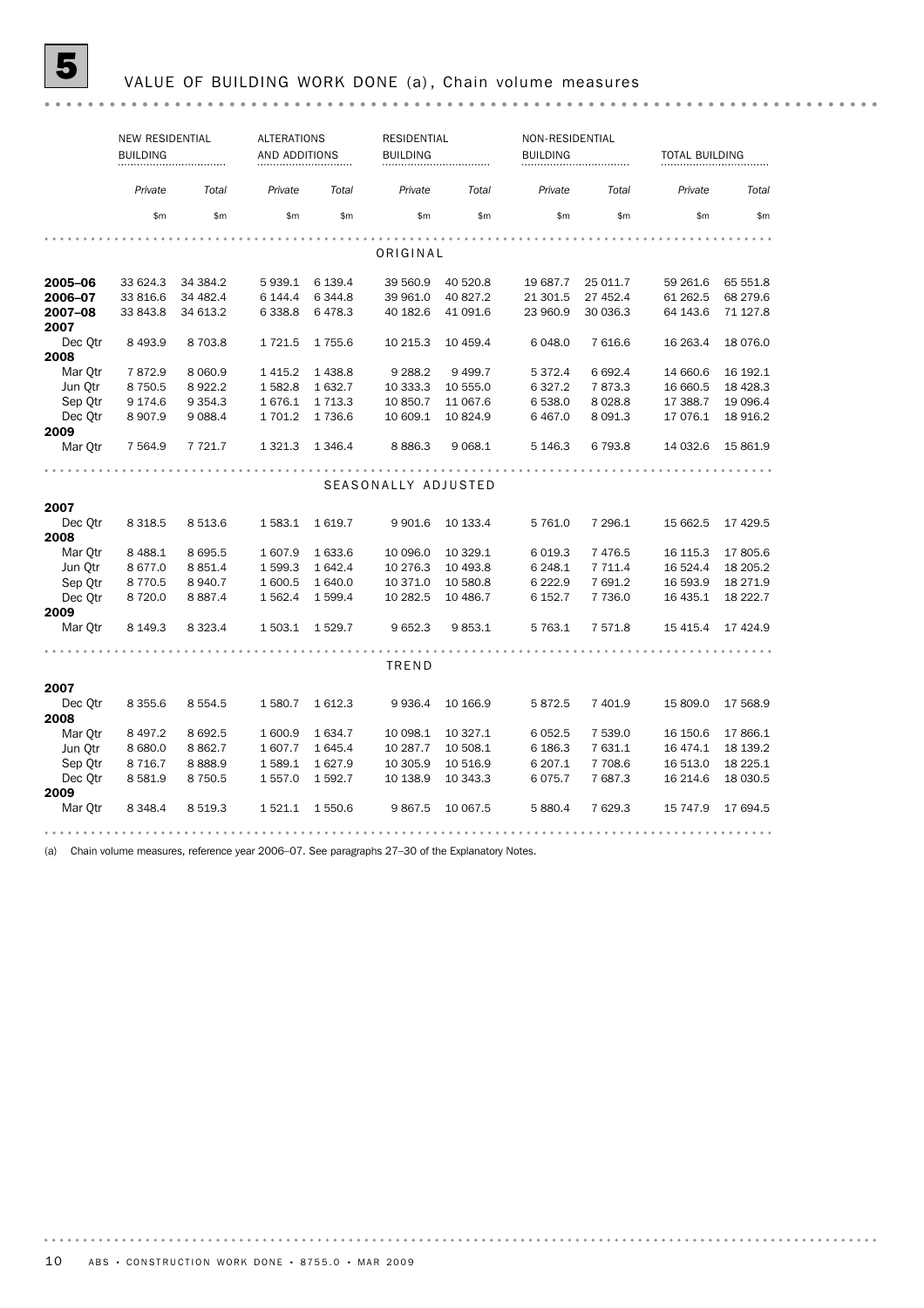|         | <b>NEW</b><br><b>ALTERATIONS</b>          |        | NON-    |                      |                    |                     |         |                     |         |                     |  |
|---------|-------------------------------------------|--------|---------|----------------------|--------------------|---------------------|---------|---------------------|---------|---------------------|--|
|         | <b>RESIDENTIAL</b><br><b>BUILDING</b><br> |        | AND     |                      | <b>RESIDENTIAL</b> |                     |         | <b>RESIDENTIAL</b>  |         | <b>TOTAL</b>        |  |
|         |                                           |        |         | <b>ADDITIONS</b><br> |                    | <b>BUILDING</b><br> |         | <b>BUILDING</b><br> |         | <b>BUILDING</b><br> |  |
|         | Private                                   | Total  | Private | Total                | Private            | Total               | Private | Total               | Private | Total               |  |
| Period  | %                                         | %      | %       | %                    | %                  | %                   | %       | %                   | %       | %                   |  |
|         |                                           |        |         |                      |                    |                     |         |                     |         |                     |  |
|         |                                           |        |         |                      | ORIGINAL           |                     |         |                     |         |                     |  |
| 2005-06 | $-5.6$                                    | $-5.5$ | $-3.6$  | $-3.4$               | $-5.3$             | $-5.1$              | 11.1    | 11.6                | $-0.5$  | 0.5                 |  |
| 2006-07 | 0.6                                       | 0.3    | 3.5     | 3.3                  | 1.0                | 0.8                 | 8.2     | 9.8                 | 3.4     | 4.2                 |  |
| 2007-08 | 0.1                                       | 0.4    | 3.2     | 2.1                  | 0.6                | 0.6                 | 12.5    | 9.4                 | 4.7     | 4.2                 |  |
| 2007    |                                           |        |         |                      |                    |                     |         |                     |         |                     |  |
| Dec Otr | $-2.7$                                    | $-2.5$ | 6.3     | 6.3                  | $-1.3$             | $-1.1$              | $-2.7$  | $-3.0$              | $-1.8$  | $-1.9$              |  |
| 2008    |                                           |        |         |                      |                    |                     |         |                     |         |                     |  |

| Jun Qtr | 11.1    | 10.7    | 11.8                                          | 13.5    | 11.3                | 11.1    | 17.8                                               | 17.6    | 13.6    | 13.8    |
|---------|---------|---------|-----------------------------------------------|---------|---------------------|---------|----------------------------------------------------|---------|---------|---------|
| Sep Otr | 4.8     | 4.8     | 5.9                                           | 4.9     | 5.0                 | 4.9     | 3.3                                                | 2.0     | 4.4     | 3.6     |
| Dec Otr | $-2.9$  | $-2.8$  | 1.5                                           | 1.4     | $-2.2$              | $-2.2$  | $-1.1$                                             | 0.8     | $-1.8$  | $-0.9$  |
| 2009    |         |         |                                               |         |                     |         |                                                    |         |         |         |
| Mar Otr | $-15.1$ | $-15.0$ | $-22.3$                                       | $-22.5$ | $-16.2$             | $-16.2$ | $-20.4$                                            | $-16.0$ | $-17.8$ | $-16.1$ |
|         |         |         |                                               |         |                     |         |                                                    |         |         |         |
|         |         |         |                                               |         | SEASONALLY ADJUSTED |         |                                                    |         |         |         |
| 2007    |         |         |                                               |         |                     |         |                                                    |         |         |         |
| Dec Otr | $-0.5$  | $-0.5$  | 2.2                                           | 2.3     | $-0.1$              |         | $-2.9$                                             | $-3.4$  | $-1.1$  | $-1.5$  |
| 2008    |         |         |                                               |         |                     |         |                                                    |         |         |         |
| Mar Otr | 2.0     | 2.1     | 1.6                                           | 0.9     | 2.0                 | 1.9     | 4.5                                                | 2.5     | 2.9     | 2.2     |
| Jun Otr | 2.2     | 1.8     | $-0.5$                                        | 0.5     | 1.8                 | 1.6     | 3.8                                                | 3.1     | 2.5     | 2.2     |
| Sep Otr | 1.1     | 1.0     | 0.1                                           | $-0.1$  | 0.9                 | 0.8     | $-0.4$                                             | $-0.3$  | 0.4     | 0.4     |
| Dec Otr | $-0.6$  | $-0.6$  | $-2.4$                                        | $-2.5$  | $-0.9$              | $-0.9$  | $-1.1$                                             | 0.6     | $-1.0$  | $-0.3$  |
| 2009    |         |         |                                               |         |                     |         |                                                    |         |         |         |
| Mar Otr | $-6.5$  | $-6.3$  | $-3.8$                                        | $-4.4$  | $-6.1$              | $-6.0$  | $-6.3$                                             | $-2.1$  | $-6.2$  | $-4.4$  |
|         |         |         |                                               |         |                     |         |                                                    |         |         |         |
|         |         |         |                                               |         | TREND               |         |                                                    |         |         |         |
| 2007    |         |         |                                               |         |                     |         |                                                    |         |         |         |
| Dec Otr | 0.1     | 0.2     | 1.7                                           | 1.3     | 0.3                 | 0.4     | 3.2                                                | 2.5     | 1.4     | 1.2     |
| 2008    |         |         |                                               |         |                     |         |                                                    |         |         |         |
| Mar Otr | 1.7     | 1.6     | 1.3                                           | 1.4     | 1.6                 | 1.6     | 3.1                                                | 1.9     | 2.2     | 1.7     |
| Jun Otr | 2.2     | 2.0     | 0.4                                           | 0.7     | 1.9                 | 1.8     | 2.2                                                | 1.2     | 2.0     | 1.5     |
| Sep Otr | 0.4     | 0.3     | $-1.2$                                        | $-1.1$  | 0.2                 | 0.1     | 0.3                                                | 1.0     | 0.2     | 0.5     |
| Dec Otr | $-1.5$  | $-1.6$  | $-2.0$                                        | $-2.2$  | $-1.6$              | $-1.7$  | $-2.1$                                             | $-0.3$  | $-1.8$  | $-1.1$  |
| 2009    |         |         |                                               |         |                     |         |                                                    |         |         |         |
| Mar Qtr | $-2.7$  | $-2.6$  | $-2.3$                                        | $-2.6$  | $-2.7$              | $-2.7$  | $-3.2$                                             | $-0.8$  | $-2.9$  | $-1.9$  |
|         |         |         |                                               |         |                     |         |                                                    |         |         |         |
|         |         |         | nil or rounded to zero (including null cells) |         | (a)                 |         | Chain volume measures, reference year 2006-07. See |         |         |         |

Mar Qtr –7.3 –7.4 –17.8 –18.0 –9.1 –9.2 –11.2 –12.1 –9.9 –10.4

paragraphs 27–30 of the Explanatory Notes.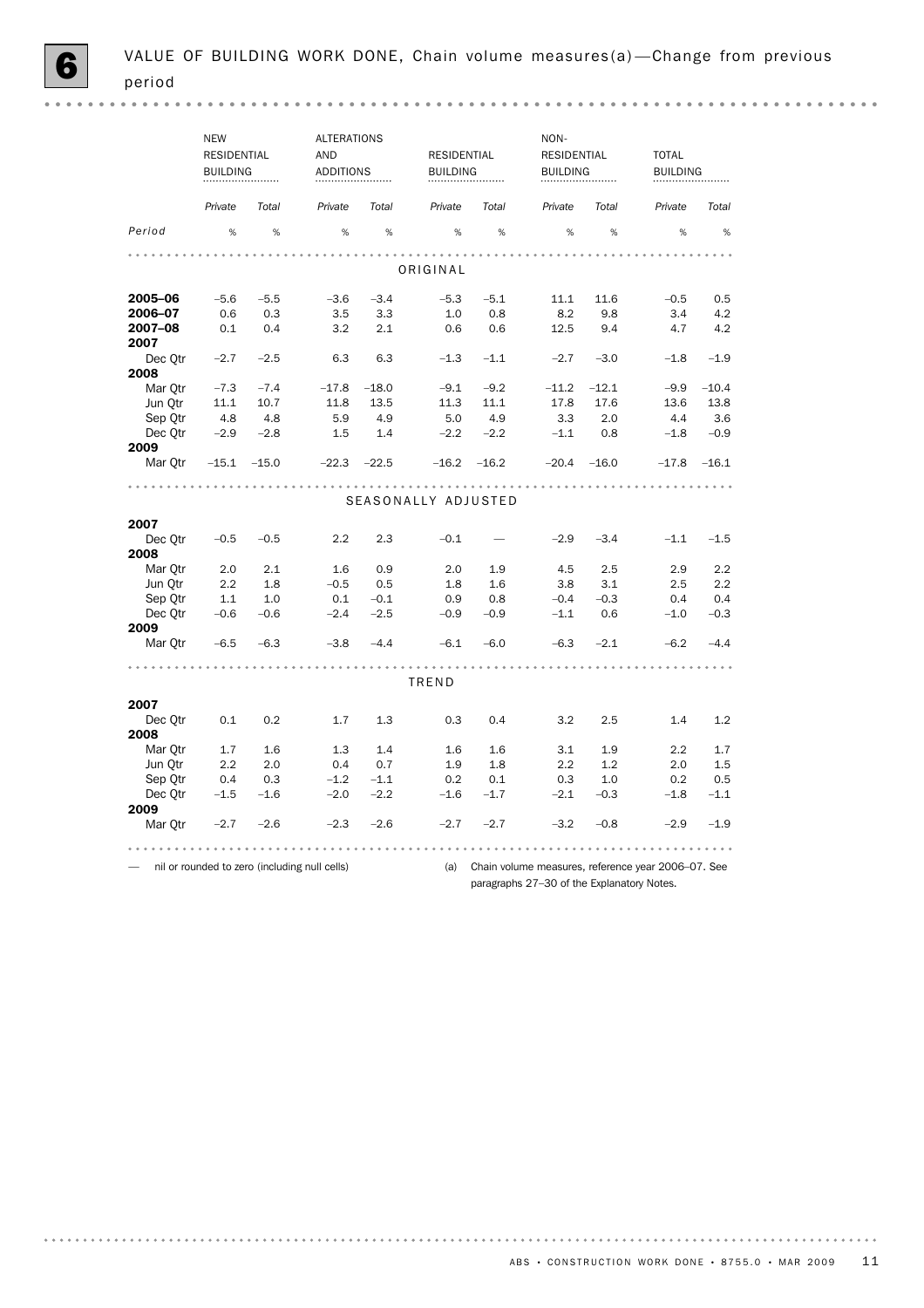

# 7 VALUE OF BUILDING WORK DONE, Current prices

|                 | <b>NEW RESIDENTIAL</b><br><b>BUILDING</b> |             |             | <b>ALTERATIONS</b><br>AND ADDITIONS |                     | <b>RESIDENTIAL</b><br><b>BUILDING</b> |           | NON-RESIDENTIAL |           | <b>TOTAL BUILDING</b> |  |
|-----------------|-------------------------------------------|-------------|-------------|-------------------------------------|---------------------|---------------------------------------|-----------|-----------------|-----------|-----------------------|--|
|                 | Private                                   | Total       | Private     | Total                               | Private             | Total                                 | Private   | Total           | Private   | Total                 |  |
| Period          | \$m                                       | \$m         | \$m         | \$m                                 | \$m                 | \$m                                   | \$m       | \$m             | \$m       | \$m                   |  |
|                 |                                           |             |             |                                     |                     |                                       |           |                 |           |                       |  |
|                 |                                           |             |             |                                     | ORIGINAL            |                                       |           |                 |           |                       |  |
| 2005-06         | 32 348.7                                  | 33 068.1    | 5 813.1     | 6 008.1                             | 38 161.8            | 39 0 76.2                             | 18 723.4  | 23 772.9        | 56 885.2  | 62 849.1              |  |
| 2006-07         | 33 816.6                                  | 34 482.4    | 6 144.4     | 6 3 4 4.8                           | 39 961.0            | 40 827.2                              | 21 301.5  | 27 452.4        | 61 262.5  | 68 279.6              |  |
| 2007-08<br>2007 | 35 652.5                                  | 36 463.7    | 6 633.9     | 6 780.2                             | 42 286.4            | 43 243.9                              | 25 550.1  | 32 016.1        | 67 836.5  | 75 260.1              |  |
| Dec Qtr         | 8874.7                                    | 9 0 9 4.2   | 1786.9      | 1822.4                              | 10 661.6            | 10 916.5                              | 6371.6    | 8 0 1 9.8       | 17 033.2  | 18 936.3              |  |
| 2008            |                                           |             |             |                                     |                     |                                       |           |                 |           |                       |  |
| Mar Otr         | 8 3 7 3 . 9                               | 8573.8      | 1497.2      | 1522.2                              | 9871.2              | 10 096.0                              | 5 7 7 8.1 | 7 197.3         | 15 649.3  | 17 293.3              |  |
| Jun Otr         | 9 4 2 1.4                                 | 9 607.3     | 1691.8      | 1 7 4 5 . 3                         | 11 113.2            | 11 352.6                              | 6943.0    | 8 6 3 4.7       | 18 056.3  | 19 987.2              |  |
| Sep Qtr         | 10 036.7                                  | 10 234.8    | 1818.7      | 1858.7                              | 11 855.4            | 12 093.5                              | 7 340.0   | 9 0 0 7.0       | 19 19 5.5 | 21 100.5              |  |
| Dec Otr         | 9 7 28.4                                  | 9928.3      | 1845.3      | 1883.5                              | 11 573.7            | 11 811.8                              | 7 1 64.0  | 8962.6          | 18 7 37.7 | 20 774.3              |  |
| 2009            |                                           |             |             |                                     |                     |                                       |           |                 |           |                       |  |
| Mar Qtr         | 8 1 6 1.3                                 | 8 3 3 1 . 2 | 1424.8      | 1451.3                              | 9 5 8 6.1           | 9 7 8 2.5                             | 5 5 6 1.4 | 7 338.0         | 15 147.5  | 17 120.6              |  |
|                 |                                           |             |             |                                     |                     |                                       |           |                 |           |                       |  |
|                 |                                           |             |             |                                     | SEASONALLY ADJUSTED |                                       |           |                 |           |                       |  |
| 2007            |                                           |             |             |                                     |                     |                                       |           |                 |           |                       |  |
| Dec Otr         | 8 6 9 5.5                                 | 8899.8      | 1 645.1     | 1682.7                              | 10 340.6            | 10 582.5                              | 6074.3    | 7686.2          | 16 4 14.9 | 18 268.7              |  |
| 2008            |                                           |             |             |                                     |                     |                                       |           |                 |           |                       |  |
| Mar Otr         | 9 0 3 0.9                                 | 9 2 5 1.5   | 1 702.9     | 1 7 2 9.4                           | 10 733.8            | 10 980.9                              | 6477.4    | 8 0 4 2.2       | 17 211.2  | 19 023.1              |  |
| Jun Qtr         | 9 3 4 4.1                                 | 9 5 3 3.0   | 1 7 1 1.4   | 1756.8                              | 11 055.5            | 11 289.7                              | 6859.0    | 8 4 5 7.6       | 17 914.5  | 19 747.3              |  |
| Sep Otr         | 9 607.4                                   | 9 7 9 6.3   | 1 7 3 8.8   | 1 781.6                             | 11 346.3            | 11 577.9                              | 7 004.2   | 8 6 5 1.4       | 18 350.4  | 20 229.2              |  |
| Dec Otr         | 9 5 3 6.3                                 | 9723.0      | 1696.9      | 1 7 3 7 .0                          | 11 233.2            | 11 460.0                              | 6833.1    | 8 5 9 2.1       | 18 066.3  | 20 052.0              |  |
| 2009            |                                           |             |             |                                     |                     |                                       |           |                 |           |                       |  |
| Mar Otr         | 8 8 0 3.7                                 | 8993.6      | 1622.8      | 1651.2                              | 10 4 26.5           | 10 644.8                              | 6 2 4 3.6 | 8 200.6         | 16 670.1  | 18 845.4              |  |
|                 |                                           |             |             |                                     |                     |                                       |           |                 |           |                       |  |
|                 |                                           |             |             |                                     | TREND               |                                       |           |                 |           |                       |  |
| 2007            |                                           |             |             |                                     |                     |                                       |           |                 |           |                       |  |
| Dec Qtr         | 8 7 4 0.5                                 | 8948.9      | 1 644.9     | 1677.3                              | 10 385.4            | 10 626.1                              | 6 202.1   | 7812.9          | 16 587.5  | 18 439.0              |  |
| 2008            |                                           |             |             |                                     |                     |                                       |           |                 |           |                       |  |
| Mar Otr         | 9 0 35.4                                  | 9 2 4 3 . 2 | 1692.5      | 1 7 2 7 .5                          | 10 727.9            | 10 970.7                              | 6 5 2 5.4 | 8 1 2 0.6       | 17 253.3  | 19 091.3              |  |
| Jun Otr         | 9 3 7 7 . 4                               | 9575.7      | 1 7 2 4 . 7 | 1764.6                              | 11 102.1            | 11 340.4                              | 6818.3    | 8 4 0 5.4       | 17 920.5  | 19 745.7              |  |
| Sep Qtr         | 9 4 9 3.9                                 | 9683.7      | 1 7 1 8.7   | 1760.3                              | 11 212.6            | 11 444.0                              | 6903.3    | 8 5 6 9.6       | 18 115.9  | 20 013.6              |  |
| Dec Otr         | 9 3 6 2.0                                 | 9 5 4 8.7   | 1688.9      | 1 7 2 7 .5                          | 11 050.9            | 11 276.2                              | 6 7 3 5.4 | 8 5 1 7 .0      | 17 786.3  | 19 793.2              |  |
| 2009            |                                           |             |             |                                     |                     |                                       |           |                 |           |                       |  |
| Mar Otr         | 9075.3                                    | 9 2 6 3 .5  | 1647.7      | 1679.6                              | 10 723.1            | 10 943.0                              | 6445.8    | 8 341.0         | 17 168.8  | 19 284.1              |  |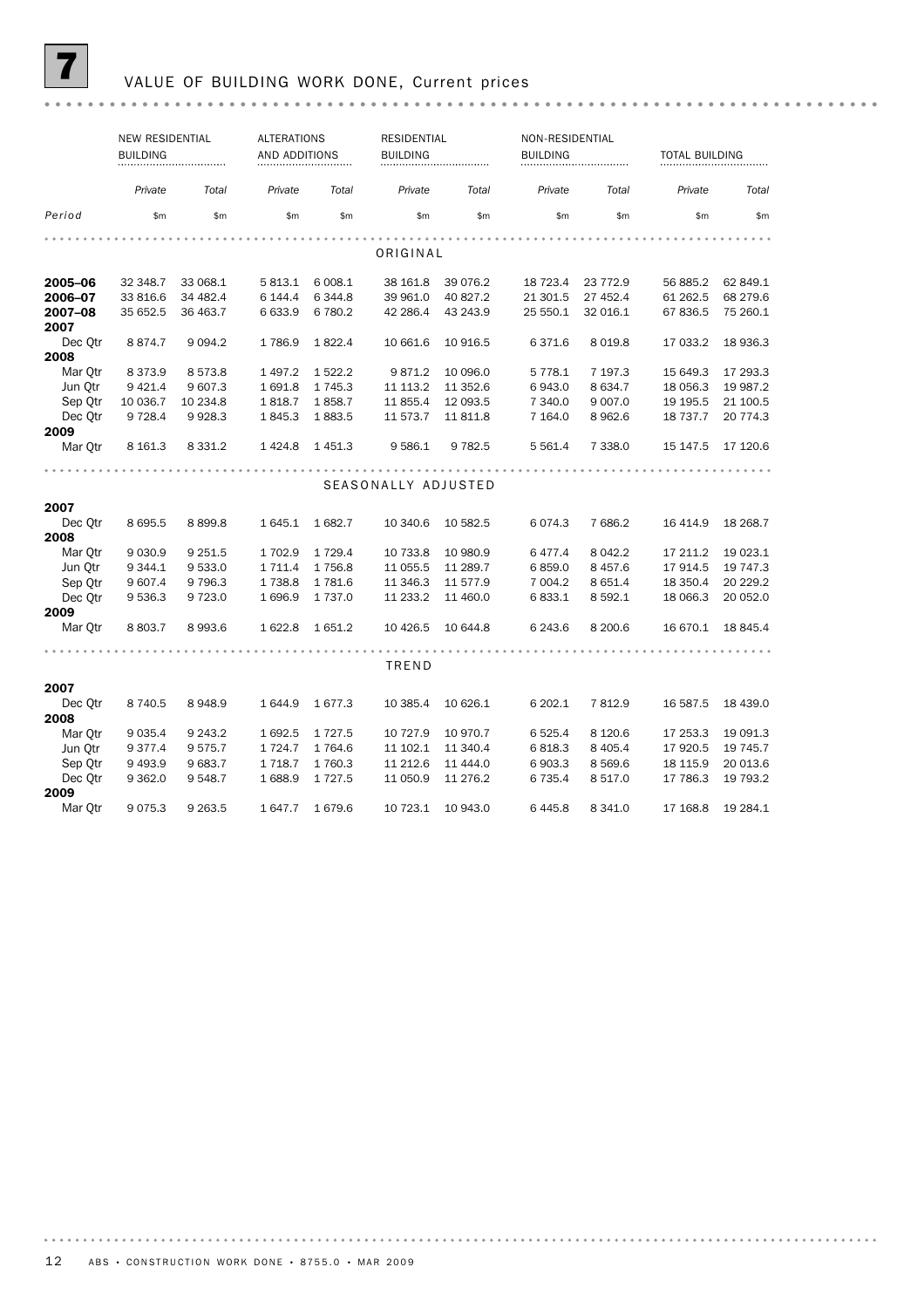|                 | <b>NEW</b>      |                | <b>ALTERATIONS</b> |                 |                     |                | NON-               |                 |                 |         |
|-----------------|-----------------|----------------|--------------------|-----------------|---------------------|----------------|--------------------|-----------------|-----------------|---------|
|                 | RESIDENTIAL     |                | <b>AND</b>         |                 | RESIDENTIAL         |                | <b>RESIDENTIAL</b> |                 | <b>TOTAL</b>    |         |
|                 | <b>BUILDING</b> |                | <b>ADDITIONS</b>   |                 | <b>BUILDING</b>     |                | <b>BUILDING</b>    |                 | <b>BUILDING</b> |         |
|                 |                 |                |                    |                 |                     |                |                    |                 |                 |         |
|                 | Private         | Total          | Private            | Total           | Private             | Total          | Private            | Total           | Private         | Total   |
| Period          | %               | %              | %                  | $\%$            | %                   | %              | %                  | %               | %               | $\%$    |
|                 |                 |                |                    |                 |                     |                |                    |                 |                 |         |
|                 |                 |                |                    |                 | ORIGINAL            |                |                    |                 |                 |         |
| 2005-06         | $-0.8$          | $-0.6$         |                    | 0.2             | $-0.7$              | $-0.5$         | 18.0               | 18.7            | 4.8             | 6.0     |
| 2006-07         | 4.5             | 4.3            | 5.7                | 5.6             | 4.7                 | 4.5            | 13.8               | 15.5            | 7.7             | 8.6     |
| 2007-08         | 5.4             | 5.7            | 8.0                | 6.9             | 5.8                 | 5.9            | 19.9               | 16.6            | 10.7            | 10.2    |
| 2007            |                 |                |                    |                 |                     |                |                    |                 |                 |         |
| Dec Otr         | $-1.2$          | $-1.0$         | 7.8                | 7.8             | 0.2                 | 0.3            | $-1.3$             | $-1.8$          | $-0.4$          | $-0.6$  |
| 2008            |                 |                |                    |                 |                     |                |                    |                 |                 |         |
| Mar Otr         | $-5.6$          | $-5.7$<br>12.1 | $-16.2$<br>13.0    | $-16.5$<br>14.7 | $-7.4$<br>12.6      | $-7.5$<br>12.4 | $-9.3$             | $-10.3$<br>20.0 | $-8.1$<br>15.4  | $-8.7$  |
| Jun Otr         | 12.5            |                |                    |                 |                     |                | 20.2               |                 |                 | 15.6    |
| Sep Otr         | 6.5             | 6.5            | 7.5                | 6.5             | 6.7                 | 6.5            | 5.7                | 4.3             | 6.3             | 5.6     |
| Dec Qtr         | $-3.1$          | $-3.0$         | 1.5                | 1.3             | $-2.4$              | $-2.3$         | $-2.4$             | $-0.5$          | $-2.4$          | $-1.5$  |
| 2009<br>Mar Otr | $-16.1$         | $-16.1$        | $-22.8$            | $-22.9$         | $-17.2$             | $-17.2$        | $-22.4$            | $-18.1$         | $-19.2$         | $-17.6$ |
|                 |                 |                |                    |                 |                     |                |                    |                 |                 |         |
|                 |                 |                |                    |                 | SEASONALLY ADJUSTED |                |                    |                 |                 |         |
|                 |                 |                |                    |                 |                     |                |                    |                 |                 |         |
| 2007            |                 |                |                    |                 |                     |                |                    |                 |                 |         |
| Dec Otr<br>2008 | 1.0             | 1.0            | 3.6                | 3.8             | 1.4                 | 1.4            | $-1.6$             | $-2.2$          | 0.3             | $-0.1$  |
| Mar Otr         | 3.9             | 4.0            | 3.5                | 2.8             | 3.8                 | 3.8            | 6.6                | 4.6             | 4.9             | 4.1     |
| Jun Otr         | 3.5             | 3.0            | 0.5                | 1.6             | 3.0                 | 2.8            | 5.9                | 5.2             | 4.1             | 3.8     |
| Sep Qtr         | 2.8             | 2.8            | 1.6                | 1.4             | 2.6                 | 2.6            | 2.1                | 2.3             | 2.4             | 2.4     |
| Dec Otr         | $-0.7$          | $-0.7$         | $-2.4$             | $-2.5$          | $-1.0$              | $-1.0$         | $-2.4$             | $-0.7$          | $-1.5$          | $-0.9$  |
| 2009            |                 |                |                    |                 |                     |                |                    |                 |                 |         |
| Mar Otr         | $-7.7$          | $-7.5$         | $-4.4$             | $-4.9$          | $-7.2$              | $-7.1$         | $-8.6$             | $-4.6$          | $-7.7$          | $-6.0$  |
|                 |                 |                |                    |                 |                     |                |                    |                 |                 |         |
|                 |                 |                |                    |                 | TREND               |                |                    |                 |                 |         |
| 2007            |                 |                |                    |                 |                     |                |                    |                 |                 |         |
| Dec Otr<br>2008 | 1.6             | 1.7            | 3.1                | 2.8             | 1.9                 | 1.9            | 4.8                | 4.1             | 2.9             | 2.8     |
| Mar Otr         | 3.4             | 3.3            | 2.9                | 3.0             | 3.3                 | 3.2            | 5.2                | 3.9             | 4.0             | 3.5     |
| Jun Otr         | 3.8             | 3.6            | 1.9                | 2.2             | 3.5                 | 3.4            | 4.5                | 3.5             | 3.9             | 3.4     |
| Sep Qtr         | 1.2             | 1.1            | $-0.3$             | $-0.2$          | 1.0                 | 0.9            | 1.2                | 2.0             | 1.1             | 1.4     |
| Dec Qtr         | $-1.4$          | $-1.4$         | $-1.7$             | $-1.9$          | $-1.4$              | $-1.5$         | $-2.4$             | $-0.6$          | $-1.8$          | $-1.1$  |
| 2009            |                 |                |                    |                 |                     |                |                    |                 |                 |         |
| Mar Otr         | $-3.1$          | $-3.0$         | $-2.4$             | $-2.8$          | $-3.0$              | $-3.0$         | $-4.3$             | $-2.1$          | $-3.5$          | $-2.6$  |
|                 |                 |                |                    |                 |                     |                |                    |                 |                 |         |
|                 |                 |                |                    |                 |                     |                |                    |                 |                 |         |

— nil or rounded to zero (including null cells)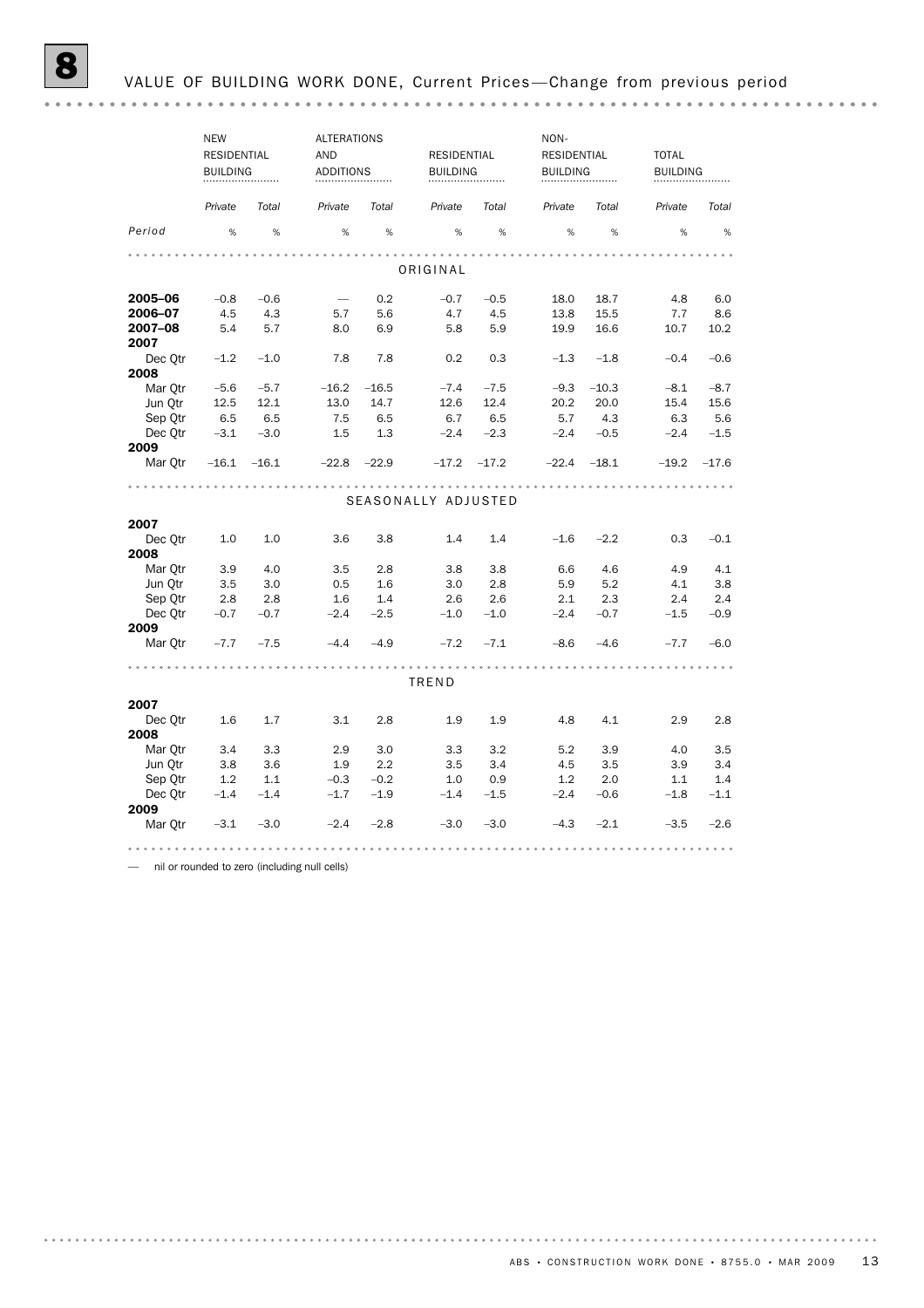# CONSTRUCTION WORK DONE, States and territories-Chain volume measures(a): Original

|                 | <b>NSW</b> | Vic.        | Old         | <b>SA</b>   | <b>WA</b>              | Tas.      | NT         | ACT       | Aust.     |
|-----------------|------------|-------------|-------------|-------------|------------------------|-----------|------------|-----------|-----------|
| Period          | \$m        | \$m\$       | \$m         | \$m         | \$m\$                  | \$m\$     | \$m        | \$m       | \$m\$     |
|                 |            |             |             |             |                        |           |            |           |           |
|                 |            |             |             |             | BUILDING WORK DONE     |           |            |           |           |
| 2005-06         | 18 064.1   | 16 584.0    | 15 954.4    | 3 641.8     | 7892.1                 | 1 008.8   | 726.9      | 1 594.6   | 65 551.8  |
| 2006-07         | 17 466.4   | 17 229.7    | 17 379.9    | 3 6 5 6.7   | 8874.6                 | 993.5     | 749.2      | 1929.6    | 68 279.6  |
| 2007-08         | 17 624.0   | 18 707.1    | 17 581.9    | 3836.2      | 9 7 9 5.4              | 1 0 6 5.8 | 790.8      | 1726.6    | 71 127.8  |
| 2007            |            |             |             |             |                        |           |            |           |           |
| Dec Otr<br>2008 | 4 571.2    | 4 702.1     | 4 5 20.5    | 969.7       | 2 3 6 9.1              | 273.6     | 213.0      | 456.7     | 18 076.0  |
| Mar Otr         | 3 989.7    | 4 1 6 3 .5  | 4 0 4 3 . 3 | 852.9       | 2 3 6 7 . 2            | 244.8     | 177.0      | 353.8     | 16 192.1  |
| Jun Qtr         | 4 4 0 5.0  | 4 943.7     | 4 5 4 3.9   | 1 0 38.5    | 2 568.4                | 276.7     | 193.3      | 458.8     | 18 4 28.3 |
| Sep Qtr         | 4 279.4    | 5 040.9     | 5 033.3     | 1 0 3 0.9   | 2 658.6                | 308.6     | 205.4      | 539.4     | 19 096.4  |
| Dec Otr         | 4 4 2 2.6  | 5 3 2 1.9   | 4 4 4 1.4   | 1070.2      | 2 671.2                | 313.0     | 213.3      | 462.6     | 18 916.2  |
| 2009            |            |             |             |             |                        |           |            |           |           |
| Mar Otr         | 3 667.2    | 4 5 1 0.1   | 3 570.2     | 961.1       | 2 3 8 6.4              | 245.0     | 144.3      | 377.6     | 15 861.9  |
|                 |            |             |             |             |                        |           |            |           |           |
|                 |            |             |             |             | ENGINEERING WORK DONE  |           |            |           |           |
| 2005-06         | 11 629.5   | 8 0 5 7 .0  | 10 742.2    | 2 0 3 2.8   | 12 802.0               | 970.9     | 2075.1     | 295.7     | 48 647.9  |
| 2006-07         | 10 825.1   | 7 2 1 6.5   | 12 946.8    | 2 5 5 8.3   | 16 227.1               | 885.9     | 1 698.3    | 290.9     | 52 648.9  |
| 2007-08         | 11 700.6   | 6944.5      | 15 882.6    | 2 4 6 2.5   | 18 504.4               | 789.4     | 1 197.9    | 351.9     | 57 833.7  |
| 2007            |            |             |             |             |                        |           |            |           |           |
| Dec Otr         | 2828.6     | 1689.9      | 3 9 9 8.7   | 599.6       | 4 672.0                | 195.2     | 215.4      | 76.8      | 14 276.1  |
| 2008            |            |             |             |             |                        |           |            |           |           |
| Mar Qtr         | 2979.6     | 1835.6      | 3 880.3     | 605.1       | 4 6 7 9.4              | 205.2     | 275.0      | 87.8      | 14 548.2  |
| Jun Qtr         | 3 637.0    | 1 7 7 5 . 7 | 4 4 5 3.8   | 712.5       | 4 4 6 5.9              | 230.5     | 412.9      | 90.5      | 15 778.8  |
| Sep Qtr         | 3 4 3 4.4  | 1801.1      | 4 623.0     | 633.7       | 4 9 6 5.3              | 195.1     | 478.0      | 84.1      | 16 214.7  |
| Dec Qtr         | 3796.0     | 1896.5      | 4 991.3     | 811.6       | 5 646.4                | 270.3     | 696.0      | 85.9      | 18 194.0  |
| 2009<br>Mar Qtr | 3 7 3 8.4  | 1782.9      | 4 4 8 9.4   | 751.4       | 4 5 9 7 . 4            | 211.4     | 381.3      | 77.0      | 16 029.2  |
|                 |            |             |             |             |                        |           |            |           |           |
|                 |            |             |             |             | CONSTRUCTION WORK DONE |           |            |           |           |
| 2005-06         | 29 672.1   | 24 589.2    | 26 727.8    | 5 697.9     | 20 692.6               | 1976.8    | 2 801.7    | 1888.1    | 114 263.8 |
| 2006-07         | 28 29 1.5  | 24 44 6.2   | 30 326.6    | 6 2 1 5 . 0 | 25 101.7               | 1879.5    | 2 4 4 7 .5 | 2 2 2 0.5 | 120 928.5 |
| 2007-08         | 29 324.6   | 25 651.6    | 33 464.5    | 6 298.7     | 28 299.8               | 1855.1    | 1988.7     | 2 0 78.4  | 128 961.5 |
| 2007            |            |             |             |             |                        |           |            |           |           |
| Dec Otr         | 7 399.8    | 6 3 9 2.0   | 8 5 1 9.2   | 1 569.3     | 7 041.1                | 468.8     | 428.4      | 533.5     | 32 352.2  |
| 2008            |            |             |             |             |                        |           |            |           |           |
| Mar Otr         | 6969.3     | 5 9 9 9.1   | 7923.7      | 1458.0      | 7 046.6                | 450.0     | 452.0      | 441.5     | 30 740.3  |
| Jun Otr         | 8 0 4 1.9  | 6 7 1 9.4   | 8 9 9 7.8   | 1 751.0     | 7 0 34.2               | 507.2     | 606.2      | 549.3     | 34 207.0  |
| Sep Qtr         | 7 7 1 3.8  | 6842.0      | 9656.4      | 1664.5      | 7 623.9                | 503.7     | 683.3      | 623.4     | 35 311.1  |
| Dec Qtr         | 8 2 18.6   | 7 2 18.4    | 9 432.7     | 1881.8      | 8 3 1 7 . 6            | 583.3     | 909.3      | 548.5     | 37 110.3  |
| 2009            |            |             |             |             |                        |           |            |           |           |
| Mar Otr         | 7 405.6    | 6 2 9 3.0   | 8 0 5 9.6   | 1 7 1 2 .5  | 6983.7                 | 456.4     | 525.6      | 454.6     | 31 891.1  |
|                 |            |             |             |             |                        |           |            |           |           |

(a) Chain volume measures, reference year 2006–07. See paragraphs 27–30 of the Explanatory Notes.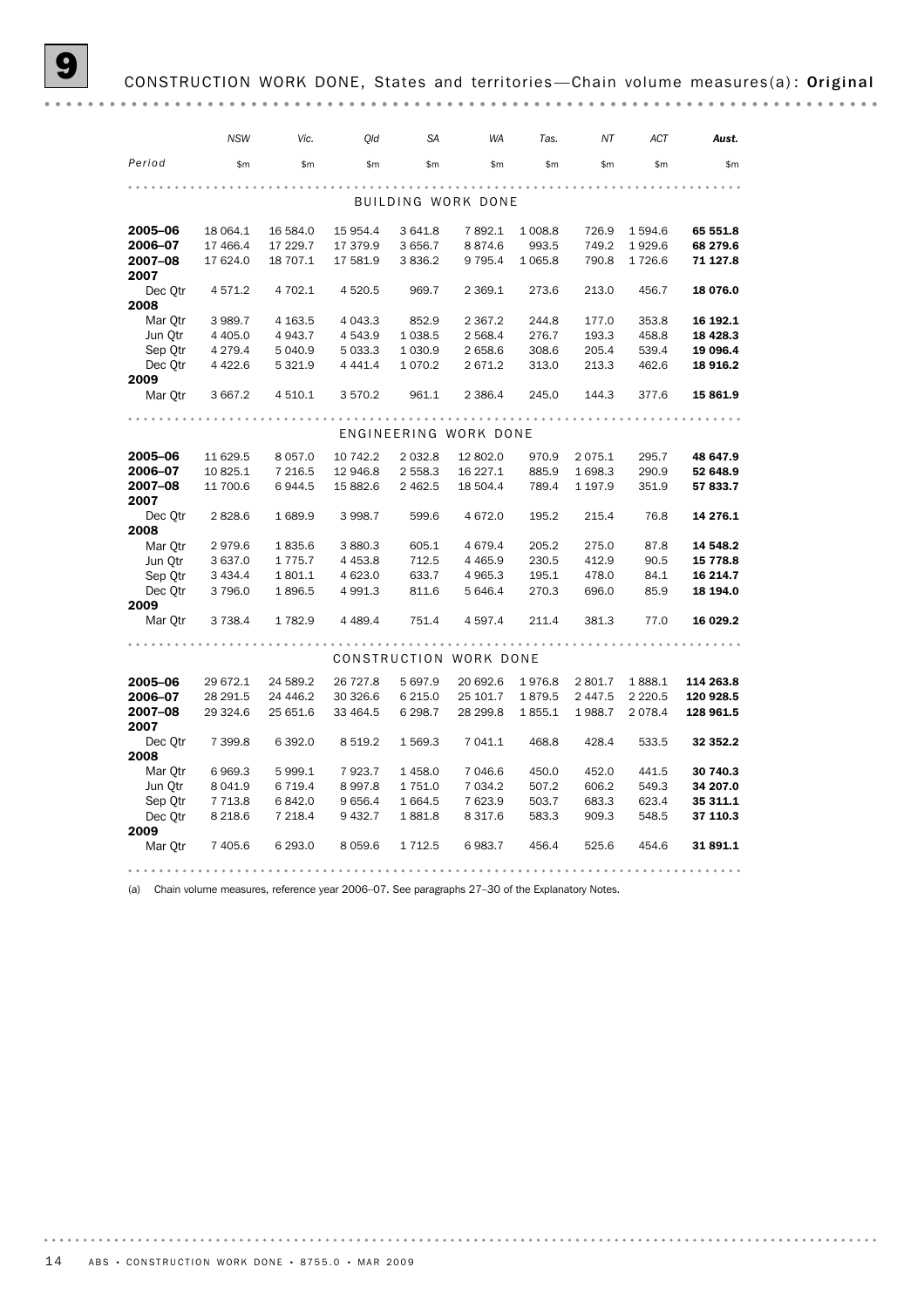CONSTRUCTION WORK DONE, States and territories—Chain volume measures—Change from previous period(a): Original

|                                                   | <b>NSW</b>             | Vic.    | Old                   | <b>SA</b> | <b>WA</b> | Tas.                                 | ΝT          | ACT          | Aust.   |
|---------------------------------------------------|------------------------|---------|-----------------------|-----------|-----------|--------------------------------------|-------------|--------------|---------|
| Period                                            | %                      | %       | %                     | %         | %         | %                                    | %           | %            | %       |
|                                                   |                        |         |                       |           |           |                                      |             |              |         |
|                                                   |                        |         | BUILDING WORK DONE    |           |           |                                      |             |              |         |
| 2005–06                                           | $-5.4$                 | $-2.0$  | 4.8                   | $-3.1$    | 9.6       | 4.4                                  | 13.4        | 43.5         | 0.5     |
| 2006-07                                           | $-3.3$                 | 3.9     | 8.9                   | 0.4       | 12.4      | $-1.5$                               | 3.1         | 21.0         | 4.2     |
| 2007–08                                           | 0.9                    | 8.6     | 1.2                   | 4.9       | 10.4      | 7.3                                  |             | $5.6 - 10.5$ | 4.2     |
| 2007                                              |                        |         |                       |           |           |                                      |             |              |         |
| Dec Qtr $-1.9$                                    |                        | $-4.0$  | 1.0                   | $-0.6$    | $-4.9$    | 1.1                                  | 2.7         | $-0.1$       | $-1.9$  |
| 2008                                              |                        |         |                       |           |           |                                      |             |              |         |
| Mar Otr $-12.7$                                   |                        | $-11.5$ | $-10.6$               | $-12.0$   | $-0.1$    | $-10.5$                              | $-16.9$     | $-22.5$      | $-10.4$ |
| Jun Otr                                           | 10.4                   | 18.7    | 12.4                  | 21.8      | 8.5       | 13.1                                 | 9.2         | 29.7         | 13.8    |
| Sep Qtr                                           | $-2.9$                 | 2.0     | 10.8                  | $-0.7$    | 3.5       | 11.5                                 | 6.2         | 17.6         | 3.6     |
| Dec Qtr 3.3 5.6 -11.8                             |                        |         |                       | 3.8       | 0.5       | 1.4                                  | $3.9 -14.2$ |              | $-0.9$  |
| 2009                                              |                        |         |                       |           |           |                                      |             |              |         |
| Mar Qtr -17.1 -15.3 -19.6 -10.2 -10.7 -21.7 -32.4 |                        |         |                       |           |           |                                      |             | $-18.4$      | $-16.1$ |
|                                                   |                        |         |                       |           |           |                                      |             |              |         |
|                                                   |                        |         | ENGINEERING WORK DONE |           |           |                                      |             |              |         |
| 2005-06                                           | 7.1                    | 19.5    | 28.3                  | $-12.0$   |           | 75.4 31.0 3.7 4.0                    |             |              | 25.7    |
| 2006–07                                           | $-6.9$                 | $-10.4$ | 20.5                  | 25.8      | 26.8      |                                      | -8.8 -18.2  | $-1.6$       | 8.2     |
| 2007-08                                           | 8.1                    | $-3.8$  | 22.7                  | $-3.7$    |           | $14.0 -10.9 -29.5$                   |             | 21.0         | 9.8     |
| 2007                                              |                        |         |                       |           |           |                                      |             |              |         |
| Dec Qtr 25.4 2.8                                  |                        |         | 12.6                  |           |           | $10.0$ $-0.3$ $23.3$ $-26.9$ $-20.7$ |             |              | 7.9     |
| 2008                                              |                        |         |                       |           |           |                                      |             |              |         |
| Mar Qtr 5.3                                       |                        |         | $8.6 -3.0 0.9$        |           | 0.2       | 5.1                                  | 27.7        | 14.3         | 1.9     |
| Jun Otr                                           | 22.1<br>$22.1$<br>-5.6 | $-3.3$  | 14.8                  | 17.7      | $-4.6$    | 12.3                                 | 50.1        | 3.1          | 8.5     |
| Sep Qtr                                           |                        | 1.4     | 3.8                   | $-11.1$   |           | $11.2 -15.4$                         | 15.8        | $-7.0$       | 2.8     |
| Dec Qtr 10.5                                      |                        | 5.3     | 8.0                   | 28.1      | 13.7      | 38.6                                 | 45.6        | 2.2          | 12.2    |
| 2009                                              |                        |         |                       |           |           |                                      |             |              |         |
| Mar Qtr $-1.5$ $-6.0$ $-10.1$                     |                        |         |                       | $-7.4$    | $-18.6$   | $-21.8$ $-45.2$                      |             | $-10.3$      | $-11.9$ |
|                                                   |                        |         |                       |           |           |                                      |             |              |         |
|                                                   |                        |         |                       |           |           | CONSTRUCTION WORK DONE               |             |              |         |
| 2005-06                                           | $-1.2$                 | 3.7     | 12.9                  | $-6.3$    | 44.0      |                                      | 15.3 5.9    | 35.5         | 9.5     |
| 2006-07                                           | $-4.7$                 | $-0.6$  | 13.5                  | 9.1       | 21.3      | $-4.9$                               | $-12.6$     | 17.6         | 5.8     |
| 2007-08<br>2007                                   | 3.7                    | 4.9     | 10.3                  | 1.3       | 12.7      | $-1.3 -18.7$                         |             | $-6.4$       | 6.6     |
| Dec Qtr 7.0                                       |                        | $-2.3$  | 6.2                   | 3.2       | $-1.9$    | 9.3                                  |             | $-14.7 -3.7$ | 2.2     |
| 2008                                              |                        |         |                       |           |           |                                      |             |              |         |
| Mar Otr                                           | $-5.8$                 | $-6.1$  | $-7.0$                | $-7.1$    | 0.1       | $-4.0$                               | 5.5         | $-17.2$      | $-5.0$  |
| Jun Qtr                                           | 15.4                   | 12.0    | 13.6                  | 20.1      | $-0.2$    | 12.7                                 | 34.1        | 24.4         | 11.3    |
| Sep Qtr                                           | $-4.1$                 | 1.8     | 7.3                   | $-4.9$    | 8.4       | $-0.7$                               | 12.7        | 13.5         | 3.2     |
| Dec Qtr                                           | 6.5                    | 5.5     | $-2.3$                | 13.1      | 9.1       | 15.8                                 | 33.1        | $-12.0$      | 5.1     |
| 2009                                              |                        |         |                       |           |           |                                      |             |              |         |
| Mar Qtr                                           | $-9.9$                 | $-12.8$ | $-14.6$               | $-9.0$    | $-16.0$   | $-21.8$                              | $-42.2$     | $-17.1$      | $-14.1$ |

(a) Chain volume measures, reference year 2006–07. See paragraphs 27–30 of the Explanatory Notes.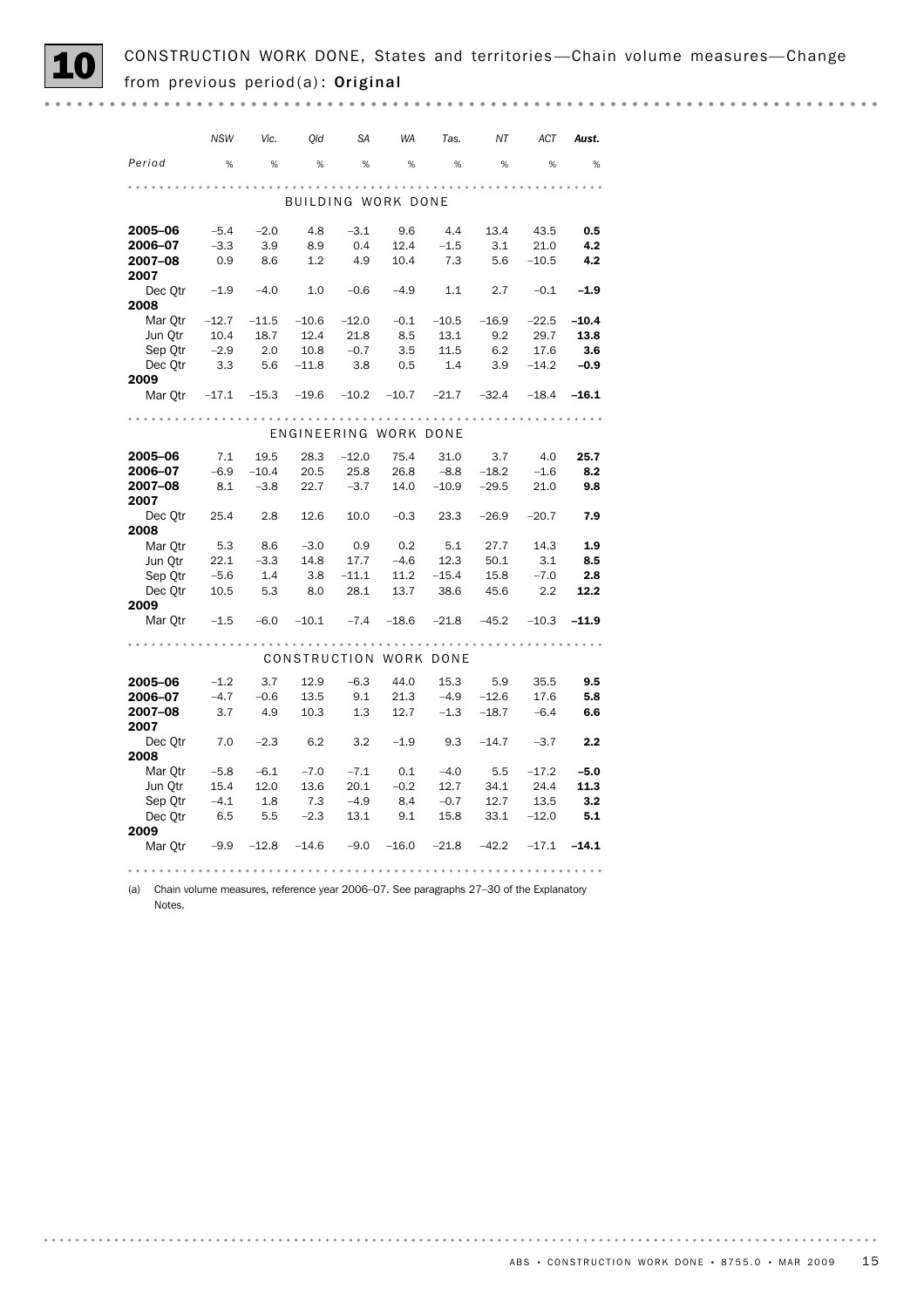# CONSTRUCTION WORK DONE, States and territories-Current prices: Original

|                 | <b>NSW</b> | Vic.        | Old         | <b>SA</b>   | <b>WA</b>              | Tas.        | ΝT         | ACT       | Aust.     |
|-----------------|------------|-------------|-------------|-------------|------------------------|-------------|------------|-----------|-----------|
| Period          | \$m        | \$m\$       | \$m\$       | \$m\$       | \$m\$                  | \$m\$       | \$m\$      | \$m\$     | \$m\$     |
|                 |            |             |             |             |                        |             |            |           |           |
|                 |            |             |             |             | BUILDING WORK DONE     |             |            |           |           |
| 2005-06         | 17 722.4   | 16 302.8    | 15 079.7    | 3 5 3 8.7   | 7 0 6 5 .0             | 959.1       | 658.8      | 1522.5    | 62 849.1  |
| 2006-07         | 17 466.4   | 17 229.7    | 17 379.9    | 3 6 5 6.7   | 8874.6                 | 993.5       | 749.2      | 1929.6    | 68 279.6  |
| 2007-08<br>2007 | 18 238.2   | 20 020.4    | 18 691.9    | 4 0 17.0    | 10 514.4               | 1 1 2 4 . 4 | 859.7      | 1794.1    | 75 260.1  |
| Dec Qtr         | 4 6 66.7   | 4 986.1     | 4 7 7 4 . 1 | 1 002.7     | 2 5 18.8               | 285.5       | 230.0      | 472.4     | 18 936.3  |
| 2008            |            |             |             |             |                        |             |            |           |           |
| Mar Otr         | 4 152.4    | 4 5 26.2    | 4 3 3 1.9   | 900.4       | 2 560.5                | 259.9       | 193.9      | 368.2     | 17 293.3  |
| Jun Qtr         | 4 708.6    | 5 399.3     | 4938.9      | 1 1 1 1 .8  | 2829.3                 | 298.6       | 215.8      | 485.0     | 19 987.2  |
| Sep Qtr         | 4 641.6    | 5 5 7 6.0   | 5 5 9 6.1   | 1 133.1     | 2 9 9 5.3              | 339.7       | 235.4      | 583.4     | 21 100.5  |
| Dec Otr<br>2009 | 4 8 2 2.5  | 5 690.3     | 4945.7      | 1 186.6     | 3 0 3 0.8              | 346.2       | 248.3      | 503.9     | 20 774.3  |
| Mar Otr         | 3973.7     | 4 721.6     | 3844.6      | 1 0 6 2.5   | 2 663.6                | 272.3       | 170.4      | 411.8     | 17 120.6  |
|                 |            |             |             |             |                        |             |            |           |           |
|                 |            |             |             |             | ENGINEERING WORK DONE  |             |            |           |           |
| 2005-06         | 10 523.6   | 7 406.0     | 9678.2      | 1827.9      | 11 490.2               | 854.1       | 1876.1     | 269.6     | 43 925.8  |
| 2006-07         | 10 825.1   | 7 2 1 6.5   | 12 946.8    | 2 558.3     | 16 227.1               | 885.9       | 1 698.3    | 290.9     | 52 648.9  |
| 2007-08<br>2007 | 12 341.7   | 7 3 2 4 . 2 | 16 786.6    | 2 601.5     | 19 559.2               | 837.2       | 1 2 7 9.6  | 369.8     | 61 099.8  |
| Dec Qtr<br>2008 | 2937.5     | 1760.5      | 4 1 65.1    | 624.1       | 4 8 5 4 . 3            | 203.2       | 226.3      | 80.0      | 14 851.0  |
| Mar Qtr         | 3 147.9    | 1944.7      | 4 1 2 1.7   | 643.7       | 4 986.0                | 219.2       | 295.3      | 93.4      | 15 451.9  |
| Jun Otr         | 3 9 29.5   | 1924.0      | 4 8 4 6.0   | 773.0       | 4 8 6 9.1              | 252.3       | 452.3      | 97.5      | 17 143.7  |
| Sep Qtr         | 3 7 5 2.9  | 1973.5      | 5 203.5     | 702.9       | 5 5 3 1.5              | 214.8       | 533.7      | 92.0      | 18 004.9  |
| Dec Otr         | 4 1 23.2   | 2 0 8 7 . 3 | 5 6 20.4    | 909.5       | 6 3 0 5.4              | 293.1       | 784.3      | 94.2      | 20 217.4  |
| 2009            |            |             |             |             |                        |             |            |           |           |
| Mar Otr         | 3 9 9 5.0  | 1936.0      | 4937.2      | 826.3       | 5 0 18.5               | 228.3       | 419.0      | 83.1      | 17 443.3  |
|                 |            |             |             |             | CONSTRUCTION WORK DONE |             |            |           |           |
|                 |            |             |             |             |                        |             |            |           |           |
| 2005-06         | 28 246.1   | 23 708.9    | 24 757.9    | 5 3 6 6.6   | 18 555.3               | 1813.2      | 2 534.9    | 1 792.2   | 106 775.0 |
| 2006-07         | 28 29 1.5  | 24 44 6.2   | 30 326.6    | 6 2 1 5 . 0 | 25 101.7               | 1879.5      | 2 4 4 7 .5 | 2 2 2 0.5 | 120 928.5 |
| 2007-08<br>2007 | 30 579.9   | 27 344.6    | 35 478.5    | 6618.5      | 30 073.6               | 1961.5      | 2 139.3    | 2 163.9   | 136 359.9 |
| Dec Qtr<br>2008 | 7 604.3    | 6 746.6     | 8939.2      | 1626.8      | 7 373.1                | 488.7       | 456.3      | 552.4     | 33 787.4  |
| Mar Qtr         | 7 300.3    | 6470.9      | 8 4 5 3.6   | 1544.1      | 7 546.4                | 479.0       | 489.2      | 461.6     | 32 745.2  |
| Jun Qtr         | 8 638.1    | 7 3 2 3.2   | 9784.8      | 1884.8      | 7 698.3                | 550.9       | 668.1      | 582.5     | 37 130.9  |
| Sep Qtr         | 8 3 9 4.5  | 7 549.4     | 10 799.6    | 1835.9      | 8526.8                 | 554.5       | 769.1      | 675.5     | 39 105.4  |
| Dec Qtr         | 8945.8     | 7 7 7 7 .6  | 10 566.1    | 2 096.1     | 9 3 3 6.2              | 639.3       | 1 0 3 2.6  | 598.1     | 40 991.8  |
| 2009            |            |             |             |             |                        |             |            |           |           |
| Mar Otr         | 7 9 68.7   | 6657.6      | 8781.8      | 1888.8      | 7682.1                 | 500.6       | 589.4      | 494.9     | 34 563.9  |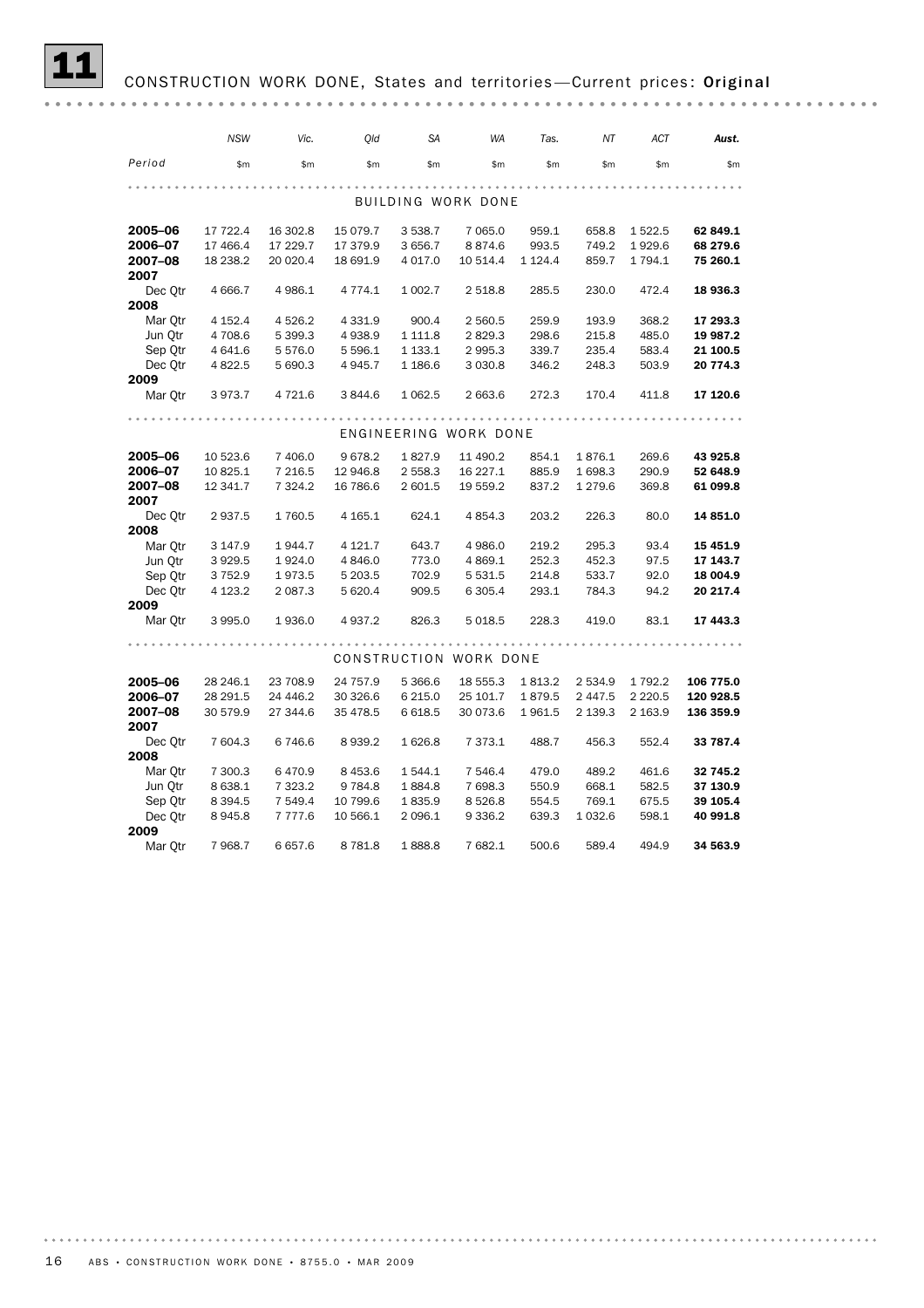| <b>NSW</b><br>Old<br>SA<br><b>WA</b><br>NΤ<br><b>ACT</b><br>Vic.<br>Tas.<br>Aust.<br>Period<br>%<br>%<br>%<br>%<br>%<br>%<br>%<br>%<br>%<br>BUILDING WORK DONE |
|----------------------------------------------------------------------------------------------------------------------------------------------------------------|
|                                                                                                                                                                |
|                                                                                                                                                                |
|                                                                                                                                                                |
|                                                                                                                                                                |
| 2005-06<br>$-2.0$<br>1.8<br>24.7<br>$-0.1$<br>12.6<br>10.8<br>26.9<br>55.9<br>6.0                                                                              |
| $-1.4$<br>5.7<br>2006-07<br>15.3<br>3.3<br>25.6<br>3.6<br>13.7<br>26.7<br>8.6                                                                                  |
| 4.4<br>2007-08<br>16.2<br>7.5<br>9.9<br>13.2<br>18.5<br>14.8<br>$-7.0$<br>10.2                                                                                 |
| 2007                                                                                                                                                           |
| $-0.9$<br>2.7<br>4.5<br>0.8<br>Dec Otr<br>$-2.4$<br>0.1<br>$-3.3$<br>1.8<br>$-0.6$                                                                             |
| 2008                                                                                                                                                           |
| $-11.0$<br>$-9.3$<br>$-10.2$<br>1.7<br>$-15.7$<br>$-22.0$<br>Mar Otr<br>$-9.2$<br>$-9.0$<br>$-8.7$                                                             |
| 11.3<br>Jun Qtr<br>13.4<br>19.3<br>14.0<br>23.5<br>10.5<br>14.9<br>31.7<br>15.6                                                                                |
| $-1.4$<br>1.9<br>Sep Qtr<br>3.3<br>13.3<br>5.9<br>13.8<br>9.1<br>20.3<br>5.6                                                                                   |
| Dec Qtr 3.9<br>2.1<br>$-11.6$ 4.7<br>5.5<br>1.2<br>1.9<br>$-13.6$<br>$-1.5$                                                                                    |
| 2009                                                                                                                                                           |
| Mar Qtr $-17.6$ $-17.0$ $-22.3$ $-10.5$ $-12.1$ $-21.4$ $-31.4$<br>$-17.6$<br>$-18.3$                                                                          |
|                                                                                                                                                                |
| ENGINEERING WORK DONE                                                                                                                                          |
| 2005-06<br>12.7<br>25.3<br>$-7.0$<br>85.8<br>43.3<br>8.4<br>9.0<br>32.9<br>36.6                                                                                |
| 2.9<br>$-2.6$<br>40.0<br>41.2<br>$3.7 -9.5$<br>7.9<br>2006–07<br>33.8<br>19.9                                                                                  |
| 2007-08<br>14.0<br>1.5<br>29.7<br>1.7<br>$20.5 -5.5 -24.7$ 27.1<br>16.1                                                                                        |
| 2007                                                                                                                                                           |
| 26.3<br>3.9<br>14.0<br>11.3 0.1<br>Dec Otr<br>$25.1 -26.0 -19.1$<br>8.8                                                                                        |
| 2008                                                                                                                                                           |
| 7.2<br>2.7<br>Mar Qtr<br>10.5<br>$-1.0$<br>3.1<br>7.9<br>30.5<br>16.7<br>4.0                                                                                   |
| 24.8<br>$-1.1$<br>17.6<br>$-2.3$<br>53.1<br>4.4<br>Jun Qtr<br>20.1<br>15.1<br>10.9                                                                             |
| Sep Qtr<br>$-4.5$<br>2.6<br>7.4<br>$-9.1$<br>13.6<br>$-14.9$<br>18.0<br>$-5.7$<br>- 5.0                                                                        |
| Dec Qtr 9.9<br>36.4<br>2.4<br>5.8<br>8.0<br>29.4<br>14.0<br>46.9<br>12.3                                                                                       |
| 2009<br>$-3.1$<br>$-7.3$<br>$-12.2$<br>$-20.4$<br>$-46.6$<br>Mar Qtr<br>$-9.2$<br>$-22.1$<br>$-11.8$<br>$-13.7$                                                |
|                                                                                                                                                                |
|                                                                                                                                                                |
| CONSTRUCTION WORK DONE                                                                                                                                         |
| 3.0<br>24.0<br>2005-06<br>6.7<br>20.9<br>$-1.3$<br>56.6<br>12.7<br>46.4<br>15.6                                                                                |
| 2006-07<br>3.1<br>3.7<br>$-3.4$<br>0.2<br>22.5<br>15.8<br>35.3<br>23.9<br>13.3                                                                                 |
| 2007-08<br>8.1<br>11.9<br>17.0<br>6.5<br>19.8<br>4.4<br>$-12.6$<br>$-2.5$<br>12.8                                                                              |
| 2007                                                                                                                                                           |
| Dec Qtr 8.1<br>$-0.8$<br>7.7<br>4.1<br>$-1.1$<br>10.4<br>$-13.2$<br>$-2.6$<br>3.3                                                                              |
| 2008                                                                                                                                                           |
| 2.4<br>7.2<br>Mar Qtr<br>$-4.0$<br>$-4.1$<br>$-5.4$<br>$-5.1$<br>$-2.0$<br>$-16.4$<br>$-3.1$                                                                   |
| Jun Qtr<br>18.3<br>13.2<br>15.7<br>22.1<br>2.0<br>15.0<br>36.6<br>26.2<br>13.4                                                                                 |
| Sep Qtr<br>$-2.8$<br>16.0<br>5.3<br>3.1<br>10.4<br>$-2.6$<br>10.8<br>0.7<br>15.1<br>Dec Otr                                                                    |
| 6.6<br>3.0<br>$-2.2$<br>14.2<br>9.5<br>15.3<br>34.3<br>$-11.5$<br>4.8<br>2009                                                                                  |
| Mar Otr<br>$-10.9$<br>$-14.4$<br>$-16.9$<br>$-9.9$<br>$-17.7$<br>$-21.7$<br>$-42.9$<br>$-17.3$<br>$-15.7$                                                      |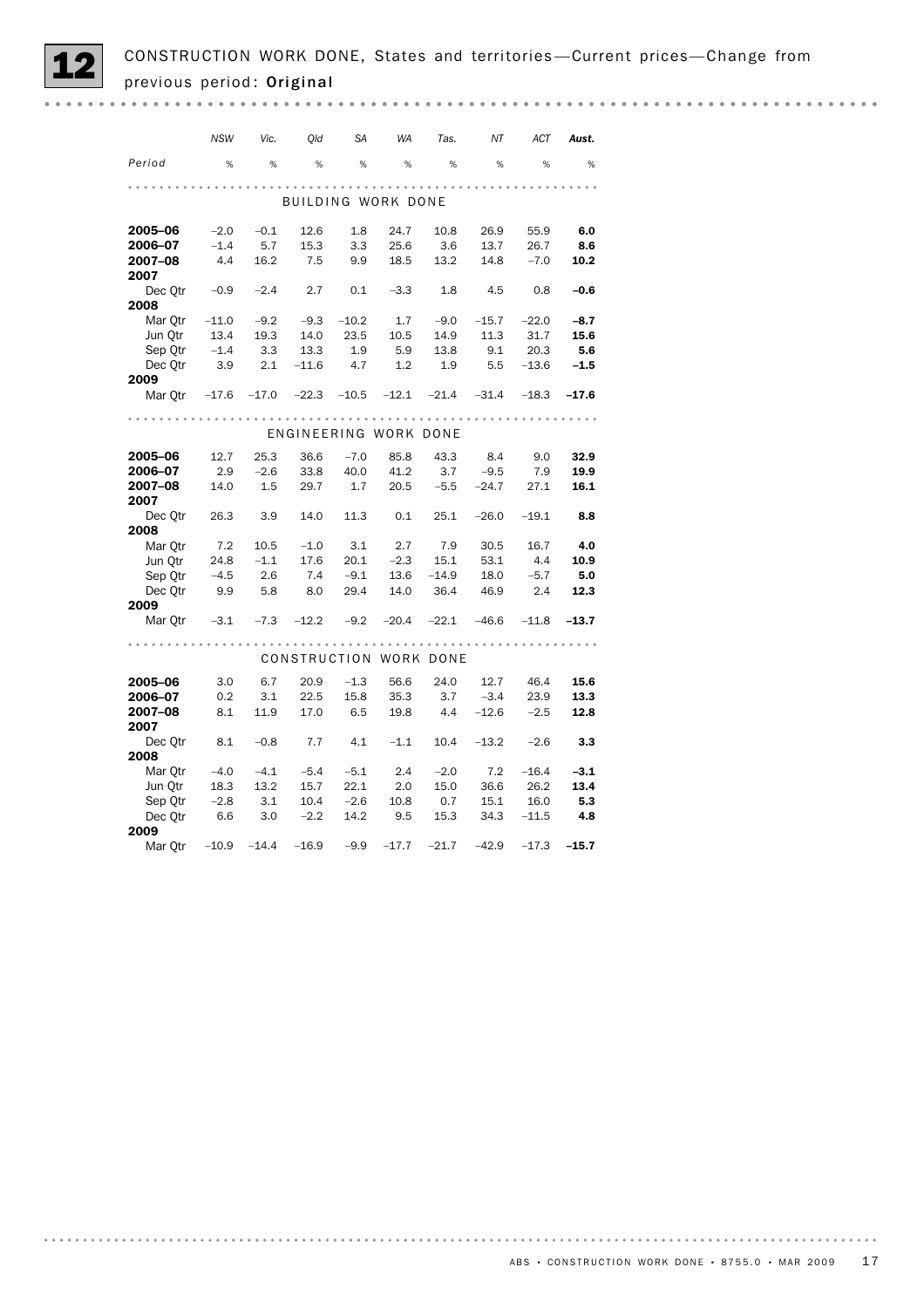|         | <b>NSW</b> | Vic.      | Old                 | <b>SA</b>   | <b>WA</b>   | Tas.   | ΝT      | <b>ACT</b> |
|---------|------------|-----------|---------------------|-------------|-------------|--------|---------|------------|
| Period  | \$m\$      | \$m\$     | \$m                 | \$m\$       | \$m\$       | \$m\$  | \$m\$   | \$m\$      |
|         |            |           |                     |             |             |        |         |            |
|         |            |           |                     | ORIGINAL    |             |        |         |            |
| 2005-06 | 29 672.1   | 24 589.2  | 26 727.8            | 5 697.9     | 20 692.6    | 1976.8 | 2 801.7 | 1888.1     |
| 2006-07 | 28 29 1.5  | 24 446.2  | 30 326.6            | 6 2 1 5 .0  | 25 101.7    | 1879.5 | 2 447.5 | 2 2 2 0.5  |
| 2007-08 | 29 324.6   | 25 651.6  | 33 464.5            | 6 2 9 8.7   | 28 299.8    | 1855.1 | 1988.7  | 2078.4     |
| 2007    |            |           |                     |             |             |        |         |            |
| Dec Otr | 7 399.8    | 6 3 9 2.0 | 8 5 1 9.2           | 1 569.3     | 7 041.1     | 468.8  | 428.4   | 533.5      |
| 2008    |            |           |                     |             |             |        |         |            |
| Mar Qtr | 6969.3     | 5 9 9 9.1 | 7923.7              | 1458.0      | 7 046.6     | 450.0  | 452.0   | 441.5      |
| Jun Otr | 8 0 4 1.9  | 6 7 1 9.4 | 8997.8              | 1751.0      | 7 0 3 4.2   | 507.2  | 606.2   | 549.3      |
| Sep Qtr | 7 7 1 3.8  | 6842.0    | 9 6 5 6.4           | 1 6 6 4.5   | 7 623.9     | 503.7  | 683.3   | 623.4      |
| Dec Otr | 8 2 18.6   | 7 218.4   | 9432.7              | 1881.8      | 8 3 1 7.6   | 583.3  | 909.3   | 548.5      |
| 2009    |            |           |                     |             |             |        |         |            |
| Mar Qtr | 7 405.6    | 6 293.0   | 8 0 5 9.6           | 1 7 1 2.5   | 6983.7      | 456.4  | 525.6   | 454.6      |
|         |            |           |                     |             |             |        |         |            |
|         |            |           | SEASONALLY ADJUSTED |             |             |        |         |            |
| 2007    |            |           |                     |             |             |        |         |            |
| Dec Qtr | 7 293.1    | 6 198.9   | 8 1 8 5 . 3         | 1 511.0     | 6 6 8 8.0   | 469.8  | 413.7   | 519.4      |
| 2008    |            |           |                     |             |             |        |         |            |
| Mar Otr | 7 430.8    | 6 5 69.0  | 8692.5              | 1 5 5 7 . 4 | 7 3 5 6.8   | 451.1  | 490.3   | 490.1      |
| Jun Qtr | 7 625.9    | 6 558.0   | 8817.6              | 1 688.4     | 7 092.2     | 458.2  | 609.0   | 534.2      |
| Sep Otr | 7859.7     | 6 6 16.7  | 9372.3              | 1691.0      | 7 599.7     | 559.8  | 636.9   | 594.8      |
| Dec Otr | 8 137.5    | 7 013.1   | 9 0 6 0.2           | 1811.9      | 7874.8      | 583.9  | 889.2   | 528.2      |
| 2009    |            |           |                     |             |             |        |         |            |
| Mar Qtr | 7870.3     | 6898.5    | 8848.8              | 1822.9      | 7 3 1 7 .3  | 458.1  | 568.2   | 509.9      |
|         |            |           |                     |             |             |        |         |            |
|         |            |           |                     | TREND       |             |        |         |            |
| 2007    |            |           |                     |             |             |        |         |            |
| Dec Otr | 7 191.1    | 6 344.7   | 8 1 8 8 .0          | 1527.4      | 7 0 2 0.9   | 460.4  | 444.7   | 508.5      |
| 2008    |            |           |                     |             |             |        |         |            |
| Mar Otr | 7 432.2    | 6447.6    | 8 5 8 9.4           | 1576.2      | 7 083.4     | 455.4  | 486.9   | 518.2      |
| Jun Otr | 7671.6     | 6 577.7   | 8 9 8 0.7           | 1648.2      | 7 3 2 3 . 9 | 493.0  | 597.5   | 539.2      |
| Sep Qtr | 7861.6     | 6 7 2 5.7 | 9 1 2 0.2           | 1724.0      | 7 541.8     | 531.2  | 694.3   | 554.0      |
| Dec Otr | 7981.5     | 6856.5    | 9 0 9 4.0           | 1783.9      | 7 611.0     | 539.5  | 725.5   | 544.8      |
| 2009    |            |           |                     |             |             |        |         |            |
| Mar Otr | 8 0 19.1   | 6976.4    | 8981.7              | 1828.4      | 7 608.3     | 519.0  | 703.5   | 522.4      |
|         |            |           |                     |             |             |        |         |            |

(a) Reference year for Chain Volume Measures is 2006–07. See paragraphs 27–30 of the Explanatory Notes.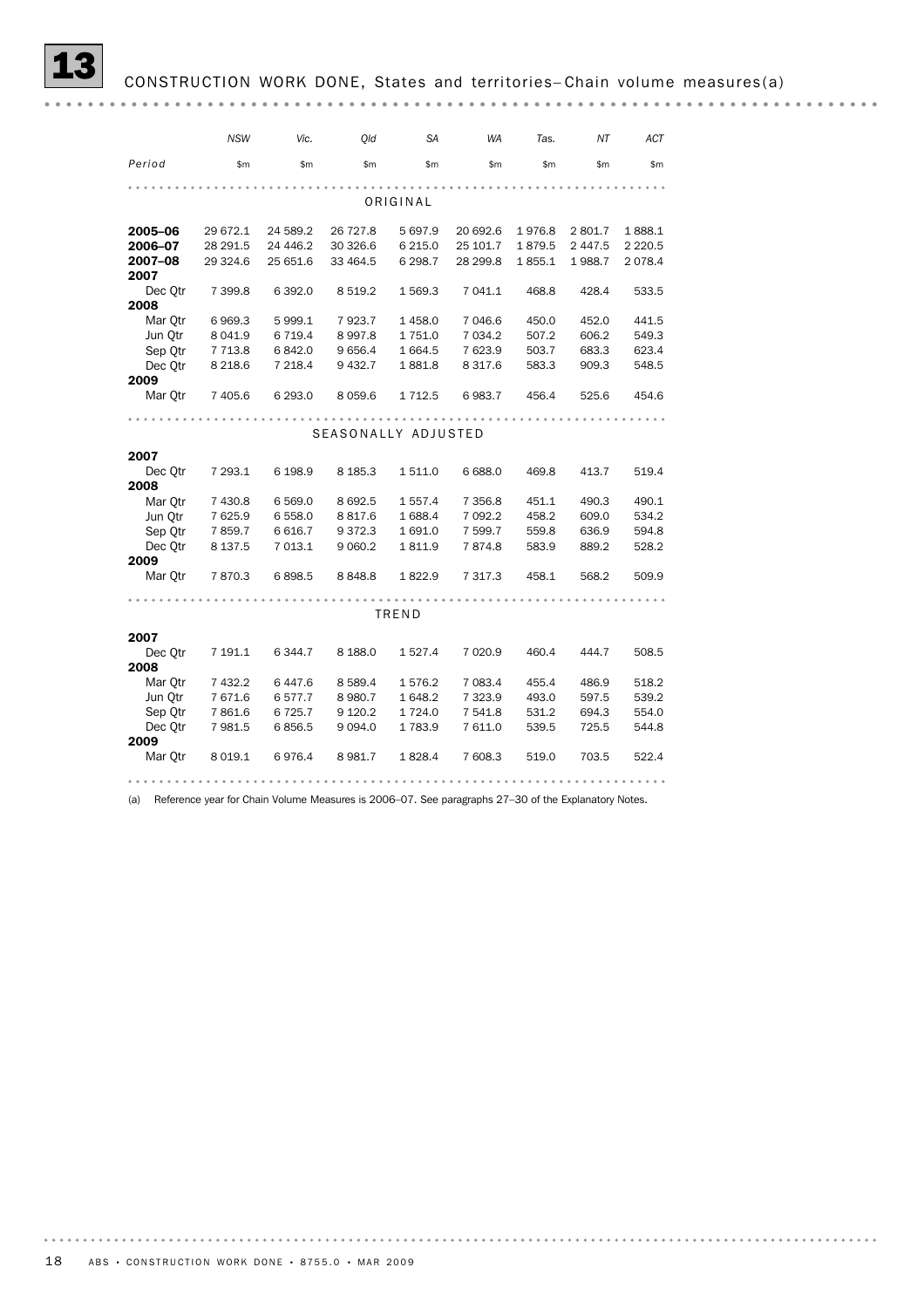

|         | <b>NSW</b> | Vic.    | Old                 | <b>SA</b> | <b>WA</b> | Tas.    | NΤ      | ACT     |
|---------|------------|---------|---------------------|-----------|-----------|---------|---------|---------|
| Period  | %          | %       | %                   | %         | %         | %       | %       | %       |
|         |            |         |                     |           |           |         |         |         |
|         |            |         |                     | ORIGINAL  |           |         |         |         |
| 2005-06 | $-1.2$     | 3.7     | 12.9                | $-6.3$    | 44.0      | 15.3    | 5.9     | 35.5    |
| 2006–07 | $-4.7$     | $-0.6$  | 13.5                | 9.1       | 21.3      | $-4.9$  | $-12.6$ | 17.6    |
| 2007-08 | 3.7        | 4.9     | 10.3                | 1.3       | 12.7      | $-1.3$  | $-18.7$ | $-6.4$  |
| 2007    |            |         |                     |           |           |         |         |         |
| Dec Qtr | 7.0        | $-2.3$  | 6.2                 | 3.2       | $-1.9$    | 9.3     | $-14.7$ | $-3.7$  |
| 2008    |            |         |                     |           |           |         |         |         |
| Mar Otr | $-5.8$     | $-6.1$  | $-7.0$              | $-7.1$    | 0.1       | $-4.0$  | 5.5     | $-17.2$ |
| Jun Otr | 15.4       | 12.0    | 13.6                | 20.1      | $-0.2$    | 12.7    | 34.1    | 24.4    |
| Sep Qtr | $-4.1$     | 1.8     | 7.3                 | $-4.9$    | 8.4       | $-0.7$  | 12.7    | 13.5    |
| Dec Otr | 6.5        |         | $-2.3$              |           | 9.1       |         |         | $-12.0$ |
|         |            | 5.5     |                     | 13.1      |           | 15.8    | 33.1    |         |
| 2009    |            |         |                     |           |           |         |         |         |
| Mar Otr | $-9.9$     | $-12.8$ | -14.6               | $-9.0$    | $-16.0$   | -21.8   | $-42.2$ | $-17.1$ |
|         |            |         |                     |           |           |         |         |         |
|         |            |         | SEASONALLY ADJUSTED |           |           |         |         |         |
| 2007    |            |         |                     |           |           |         |         |         |
| Dec Otr | 4.6        | $-2.0$  | 5.4                 | $-2.0$    | $-6.6$    | $-1.3$  | $-13.0$ | $-2.9$  |
| 2008    |            |         |                     |           |           |         |         |         |
| Mar Otr | 1.9        | 6.0     | 6.2                 | 3.1       | 10.0      | $-4.0$  | 18.5    | $-5.6$  |
| Jun Otr | 2.6        | $-0.2$  | 1.4                 | 8.4       | $-3.6$    | 1.6     | 24.2    | 9.0     |
| Sep Otr | 3.1        | 0.9     | 6.3                 | 0.2       | 7.2       | 22.2    | 4.6     | 11.3    |
| Dec Otr | 3.5        | 6.0     | $-3.3$              | 7.1       | 3.6       | 4.3     | 39.6    | $-11.2$ |
| 2009    |            |         |                     |           |           |         |         |         |
| Mar Otr | $-3.3$     | $-1.6$  | $-2.3$              | 0.6       | $-7.1$    | $-21.5$ | $-36.1$ | $-3.5$  |
|         |            |         |                     |           |           |         |         |         |
|         |            |         |                     | TREND     |           |         |         |         |
| 2007    |            |         |                     |           |           |         |         |         |
| Dec Otr | 1.5        | 2.1     | 3.0                 | 0.1       | 0.8       | $-5.4$  | $-2.1$  | 0.4     |
| 2008    |            |         |                     |           |           |         |         |         |
| Mar Otr | 3.4        | 1.6     | 4.9                 | 3.2       | 0.9       | $-1.1$  | 9.5     | 1.9     |
| Jun Otr | 3.2        | 2.0     | 4.6                 | 4.6       | 3.4       | 8.3     | 22.7    | 4.1     |
| Sep Qtr | 2.5        | 2.2     | 1.6                 | 4.6       | 3.0       | 7.8     | 16.2    | 2.7     |
| Dec Otr | 1.5        | 1.9     | $-0.3$              | 3.5       | 0.9       | 1.6     | 4.5     | $-1.6$  |
| 2009    |            |         |                     |           |           |         |         |         |
| Mar Qtr | 0.5        | 1.7     | $-1.2$              | 2.5       |           | $-3.8$  | $-3.0$  | $-4.1$  |
|         |            |         |                     |           |           |         |         |         |
|         |            |         |                     |           |           |         |         |         |

— nil or rounded to zero (including null cells)

(a) Reference year for Chain Volume Measures is 2006–07. See paragraphs 27–30 of the Explanatory Notes.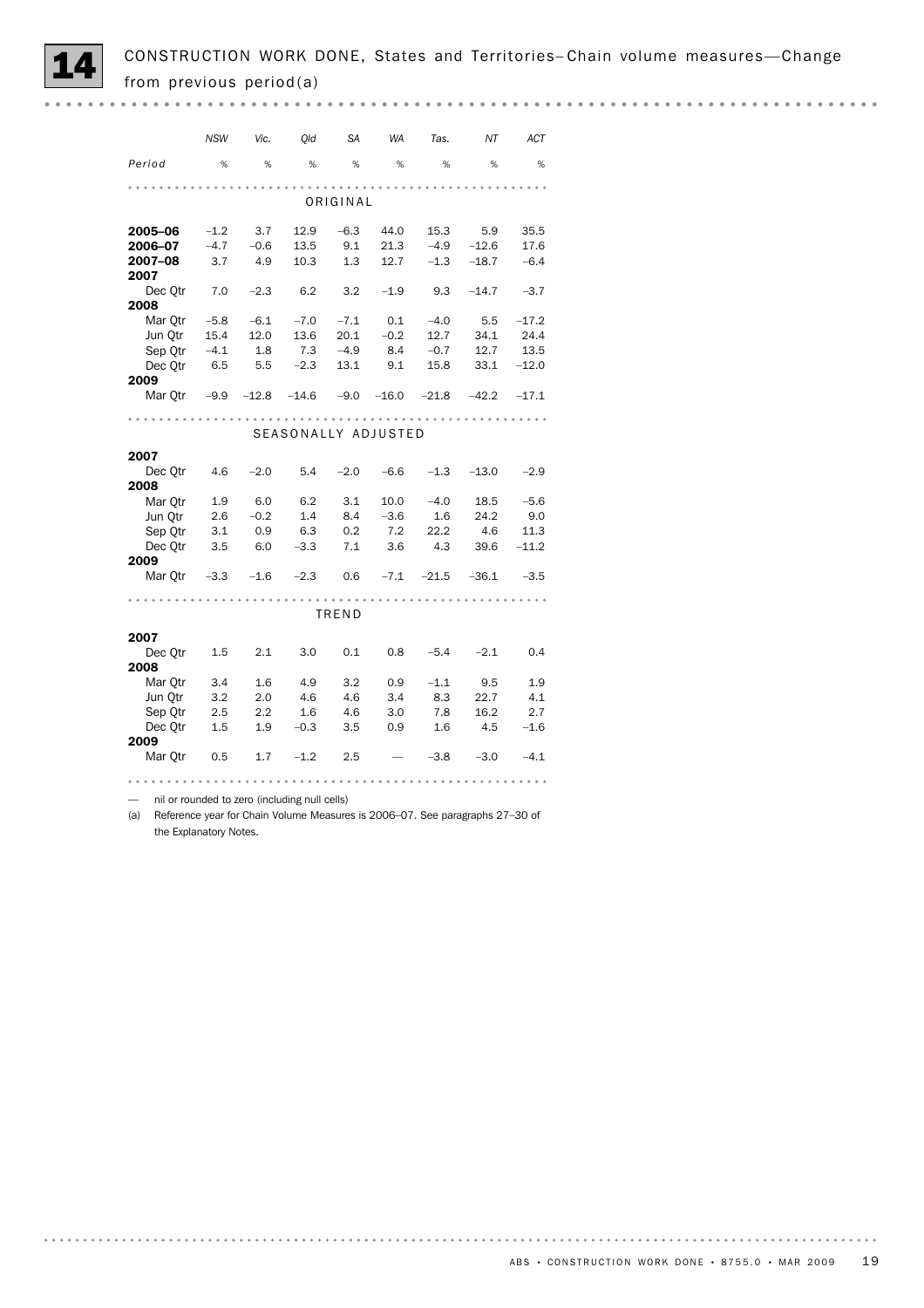|                    | New<br>houses      | New other<br>residential<br>building | New<br>residential<br>building | Alterations<br>and additions<br>to residential<br>building | Total<br>residential<br>building | Non-residential<br>building                               | Total<br>building |
|--------------------|--------------------|--------------------------------------|--------------------------------|------------------------------------------------------------|----------------------------------|-----------------------------------------------------------|-------------------|
| Period             | \$m\$              | \$m\$                                | \$m\$                          | \$m\$                                                      | \$m\$                            | \$m\$                                                     | \$m               |
|                    |                    |                                      |                                |                                                            |                                  |                                                           |                   |
|                    |                    |                                      |                                | WORK YET TO BE DONE AT END OF QUARTER (a)                  |                                  |                                                           |                   |
| 2007               |                    |                                      |                                |                                                            |                                  |                                                           |                   |
| Dec Qtr            | 9 3 0 8.7          | 7812.9                               | 17 121.6                       | 2 130.5                                                    | 19 252.1                         | 17 475.4                                                  | 36 727.4          |
| 2008               |                    |                                      |                                |                                                            |                                  |                                                           |                   |
| Mar Otr            | 9 9 2 6.7          | 8823.7                               | 18 750.3                       | 2 0 9 9.2                                                  | 20 849.5                         | 19 683.8                                                  | 40 533.4          |
| Jun Qtr            | 9 9 7 1.2          | 9 4 1 0.0                            | 19 381.2                       | 2 119.1                                                    | 21 500.3                         | 21 188.8                                                  | 42 689.2          |
| Sep Otr            | 9 6 9 5.7          | 9898.8                               | 19 594.5                       | 2 151.9                                                    | 21 746.4                         | 21 454.3                                                  | 43 200.8          |
| Dec Otr            | 8 9 18.4           | 9473.7                               | 18 392.1                       | 1974.7                                                     | 20 366.8                         | 20 928.0                                                  | 41 294.7          |
| 2009               |                    |                                      |                                |                                                            |                                  |                                                           |                   |
| Mar Qtr            | 8 3 6 7 . 9        | 8885.8                               | 17 253.7                       | 1816.2                                                     | 19 069.9                         | 19 665.4                                                  | 38 735.2          |
|                    |                    |                                      |                                |                                                            |                                  |                                                           |                   |
|                    |                    |                                      |                                |                                                            |                                  | WORK APPROVED BUT NOT YET COMMENCED AT END OF OUARTER (a) |                   |
|                    |                    |                                      |                                |                                                            |                                  |                                                           |                   |
| 2007               |                    |                                      |                                |                                                            |                                  |                                                           |                   |
| Dec Otr            | 3 0 5 2.8          | 2 5 2 9.5                            | 5 5 8 2.4                      | 874.4                                                      | 6456.7                           | 2949.8                                                    | 9 4 0 6.5         |
| 2008               |                    |                                      |                                |                                                            |                                  |                                                           |                   |
| Mar Otr<br>Jun Otr | 3 144.4            | 2 174.8                              | 5 3 1 9.2                      | 858.1                                                      | 6 177.3                          | 2 7 2 6.9                                                 | 8 9 0 4.2         |
| Sep Otr            | 2 785.1<br>2 983.1 | 2 702.4<br>2953.6                    | 5 4 8 7.5<br>5936.8            | 820.2<br>859.3                                             | 6 307.7<br>6 7 9 6.1             | 2 667.7<br>3 0 69.0                                       | 8975.4<br>9865.0  |
| Dec Otr            | 2 988.7            | 3 0 3 6 . 3                          | 6 0 25.0                       | 870.2                                                      | 6895.1                           | 3 595.3                                                   | 10 490.4          |
| 2009               |                    |                                      |                                |                                                            |                                  |                                                           |                   |
| Mar Otr            | 2 5 6 6.5          | 2955.9                               | 5 5 2 2.3                      | 763.7                                                      | 6 2 8 6.1                        | 2 9 6 5.6                                                 | 9 2 5 1.7         |
|                    |                    |                                      |                                |                                                            |                                  |                                                           |                   |
|                    |                    |                                      |                                | WORK IN THE PIPELINE AT END OF QUARTER (a)                 |                                  |                                                           |                   |
| 2007               |                    |                                      |                                |                                                            |                                  |                                                           |                   |
| Dec Otr            | 12 361.6           | 10 342.4                             | 22 703.9                       | 3 0 0 4.9                                                  | 25 708.8                         | 20 4 25.1                                                 | 46 133.9          |
| 2008               |                    |                                      |                                |                                                            |                                  |                                                           |                   |
| Mar Otr            | 13 071.1           | 10 998.5                             | 24 069.6                       | 2957.3                                                     | 27 026.8                         | 22 410.7                                                  | 49 437.6          |
| Jun Otr            | 12 756.3           | 12 112.4                             | 24 868.7                       | 2939.4                                                     | 27 808.0                         | 23 856.6                                                  | 51 664.6          |
| Sep Otr            | 12 678.8           | 12 852.4                             | 25 531.3                       | 3 0 1 1.2                                                  | 28 542.5                         | 24 523.3                                                  | 53 065.8          |
| Dec Otr            | 11 907.1           | 12 510.0                             | 24 417.0                       | 2844.8                                                     | 27 261.9                         | 24 523.3                                                  | 51 785.2          |
| 2009               |                    |                                      |                                |                                                            |                                  |                                                           |                   |
| Mar Otr            | 10 934.4           | 11 841.7                             | 22 776.0                       | 2579.9                                                     | 25 355.9                         | 22 631.0                                                  | 47 986.9          |
|                    |                    |                                      |                                |                                                            |                                  |                                                           |                   |

(a) See Glossary for definitions.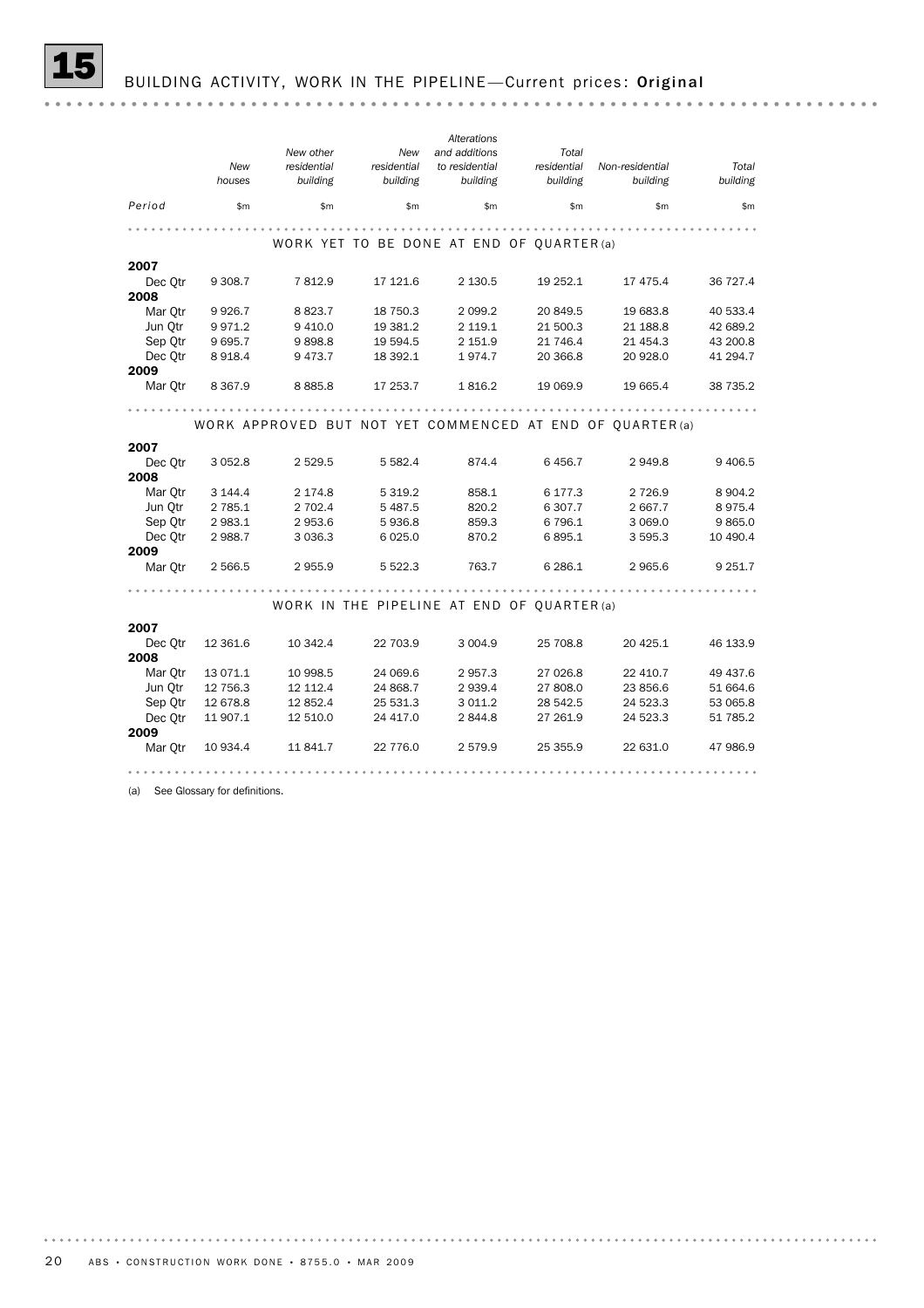| Period          | NSW     | Vic.    | <i>Old</i>                     | SA WA   |         | Tas., NT<br>& ACT | Aust.   |
|-----------------|---------|---------|--------------------------------|---------|---------|-------------------|---------|
|                 |         |         |                                |         |         |                   |         |
|                 |         |         |                                |         |         |                   |         |
|                 |         |         | NEW HOUSES                     |         |         |                   |         |
| 2007            |         |         |                                |         |         |                   |         |
| Dec Otr         | 4 3 7 3 | 2 1 3 1 | 1804                           | 1717    | 2 3 0 3 | 337               | 12 665  |
| 2008            |         |         |                                |         |         |                   |         |
| Mar Otr         | 4 1 7 8 | 2 2 2 9 | 2 0 0 4                        | 1762    | 2 3 2 7 | 381               | 12881   |
| Jun Otr         | 3 704   | 1857    | 1652                           | 1857    | 1957    | 347               | 11 373  |
| Sep Otr         | 3 7 2 5 | 1887    | 1444                           | 1708    | 3 0 3 5 | 435               | 12 236  |
| Dec Otr         | 3 7 1 5 | 1566    | 1 3 5 0                        | 1650    | 2985    | 461               | 11728   |
| 2009            |         |         |                                |         |         |                   |         |
| Mar Qtr         | 3 2 9 6 | 1 1 8 5 | 1 1 6 5                        | 1468    | 2 3 2 0 | 396               | 9830    |
|                 |         |         |                                |         |         |                   |         |
|                 |         |         | NEW OTHER RESIDENTIAL BUILDING |         |         |                   |         |
|                 |         |         |                                |         |         |                   |         |
| 2007            |         |         |                                |         |         |                   |         |
| Dec Otr<br>2008 | 6882    | 1 2 2 3 | 1371                           | 1 0 0 9 | 545     | 185               | 11 215  |
| Mar Otr         | 6819    | 800     | 1 2 1 0                        | 1 2 8 0 | 642     | 341               | 11 093  |
| Jun Qtr         | 6814    | 1 2 4 7 | 1537                           | 1 2 6 7 | 860     | 416               | 12 14 1 |
| Sep Otr         | 7 5 4 8 | 1 2 0 9 | 1 4 6 3                        | 1 1 1 7 | 1 3 0 5 | 405               | 13 047  |
| Dec Otr         | 6672    | 1 1 2 5 | 2 1 0 5                        | 1 2 7 9 | 1 3 6 9 | 272               | 12822   |
| 2009            |         |         |                                |         |         |                   |         |
| Mar Qtr         | 6459    | 1 0 2 1 | 1933                           | 1501    | 1479    | 257               | 12 651  |
|                 |         |         |                                |         |         |                   |         |
|                 |         |         | TOTAL DWELLINGS (a)            |         |         |                   |         |
|                 |         |         |                                |         |         |                   |         |
| 2007            |         |         |                                |         |         |                   |         |
| Dec Otr         | 11 440  | 3 4 3 3 | 3 1 9 2                        | 2 750   | 2873    | 527               | 24 216  |
| 2008            |         |         |                                |         |         |                   |         |
| Mar Qtr         | 11 114  | 3 0 9 3 | 3 2 4 9                        | 3078    | 3 0 0 6 | 757               | 24 297  |
| Jun Otr         | 10 633  | 3 1 5 3 | 3 2 0 4                        | 3 1 6 1 | 2842    | 786               | 23 779  |
| Sep Otr         | 11 391  | 3 1 3 9 | 2934                           | 2858    | 4 3 6 9 | 855               | 25 545  |
| Dec Otr         | 10 501  | 2 7 2 9 | 3474                           | 2 9 6 5 | 4 3 7 8 | 739               | 24 787  |
| 2009            |         |         |                                |         |         |                   |         |
| Mar Qtr         | 9 854   | 2 2 6 8 | 3 1 1 5                        | 3 0 2 6 | 3813    | 666               | 22 742  |
|                 |         |         |                                |         |         |                   |         |

(a) Includes Conversions etc.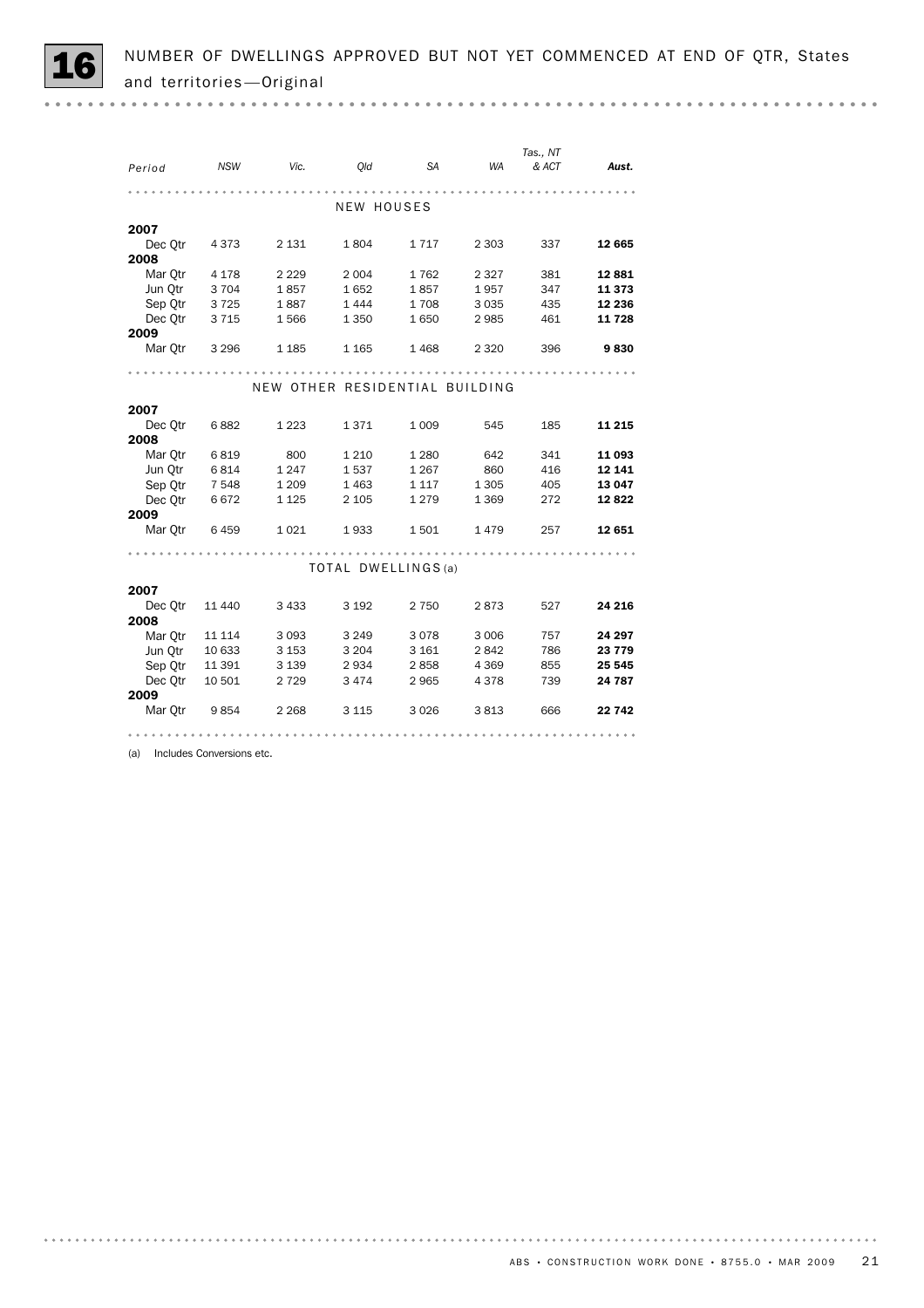# EXPLANATORY NOTES

| <b>INTRODUCTION</b> | <b>1</b> This publication contains preliminary estimates of building and engineering<br>construction work done during the current quarter and revised estimates for the<br>previous two quarters. The estimates of building work done and engineering work done<br>are from the quarterly Building Activity Survey and the quarterly Engineering<br>Construction Survey respectively. Estimates of work done are based upon a response<br>from each survey of approximately 80% of the value of work done during the current<br>quarter. More comprehensive and updated results will be available shortly in Building<br>Activity, Australia (cat. no. 8752.0) and Engineering Construction Activity, Australia<br>(cat. no. 8762.0).                                                                                                                                                                                                                                                                                                                                                                                                                                                                                                                                                                    |
|---------------------|----------------------------------------------------------------------------------------------------------------------------------------------------------------------------------------------------------------------------------------------------------------------------------------------------------------------------------------------------------------------------------------------------------------------------------------------------------------------------------------------------------------------------------------------------------------------------------------------------------------------------------------------------------------------------------------------------------------------------------------------------------------------------------------------------------------------------------------------------------------------------------------------------------------------------------------------------------------------------------------------------------------------------------------------------------------------------------------------------------------------------------------------------------------------------------------------------------------------------------------------------------------------------------------------------------|
| SCOPE AND COVERAGE  | The scope of the Building Activity Survey is building activity which includes<br>2<br>construction of new buildings and alterations and additions to existing buildings.                                                                                                                                                                                                                                                                                                                                                                                                                                                                                                                                                                                                                                                                                                                                                                                                                                                                                                                                                                                                                                                                                                                                 |
|                     | 3 As of the June quarter 2006, the survey has consisted of:<br>• an indirect, modelled component comprising residential building work with<br>approval values from \$10,000 to less than \$50,000 and non-residential building work<br>with approval values from \$50,000 to less than \$250,000. The contributions from<br>these building jobs are modelled based on their building approval details.<br>a direct collection of all identified building work having approval values of<br>\$2,000,000 or more.                                                                                                                                                                                                                                                                                                                                                                                                                                                                                                                                                                                                                                                                                                                                                                                          |
|                     | a sample survey, selected from other identified building work.                                                                                                                                                                                                                                                                                                                                                                                                                                                                                                                                                                                                                                                                                                                                                                                                                                                                                                                                                                                                                                                                                                                                                                                                                                           |
|                     | 4 Building jobs included in each quarter in the Building Activity Survey comprise those<br>jobs selected in previous quarters which have not been completed (or commenced) by<br>the end of the previous quarter and those jobs newly selected in the current quarter. The<br>population list from which jobs are selected for inclusion comprises all approved<br>building jobs which were notified to the ABS (refer paragraph 3) up to but not including<br>the last month of the reference quarter (i.e. up to the end of August in respect of the<br>September quarter survey). This introduces a lag to the statistics in respect of those jobs<br>notified and commenced in the last month of the reference quarter (i.e. for the month of<br>September in respect of the September quarter survey). For example, jobs which were<br>notified as approved in the month of June and which actually commenced in that month<br>are shown as commencements in the September quarter. Similarly, building jobs which<br>were notified in the month of September and which actually commenced in that month<br>are shown as commencements in the December quarter.                                                                                                                                     |
|                     | The scope of the Engineering Construction Survey is the value of all engineering<br>construction work undertaken in Australia. Where projects include elements of both<br>building and engineering construction every effort is taken to exclude the building<br>component from the engineering construction statistics.                                                                                                                                                                                                                                                                                                                                                                                                                                                                                                                                                                                                                                                                                                                                                                                                                                                                                                                                                                                 |
| STATISTICAL UNIT    | In the Engineering Construction Survey, the statistical unit used to represent<br>6<br>businesses, and for which statistics are reported, is the Australian Business Number<br>(ABN) unit, in most cases. The ABN unit is the business unit which has registered for an<br>ABN, and thus appears on the Australian Taxation Office (ATO) administered Australian<br>Business Register. This unit is suitable for Australian Bureau of Statistics statistical needs<br>when the business is simple in structure. For more significant and diverse businesses<br>where the ABN unit is not suitable for Australian Bureau of Statistics statistical needs, the<br>statistical unit used is the Type of Activity Unit (TAU). A TAU is comprised of one or<br>more business entities, sub-entities or branches of a business entity within an enterprise<br>group that can report production and employment data for similar economic activities.<br>When a minimum set of data items is available, a TAU is created which covers all the<br>operations within an industry subdivision - and the TAU is classified to the relevant<br>subdivision of the Australian and New Zealand Standard Industrial Classification<br>(ANZSIC). Where a business cannot supply adequate data for each industry, a TAU is |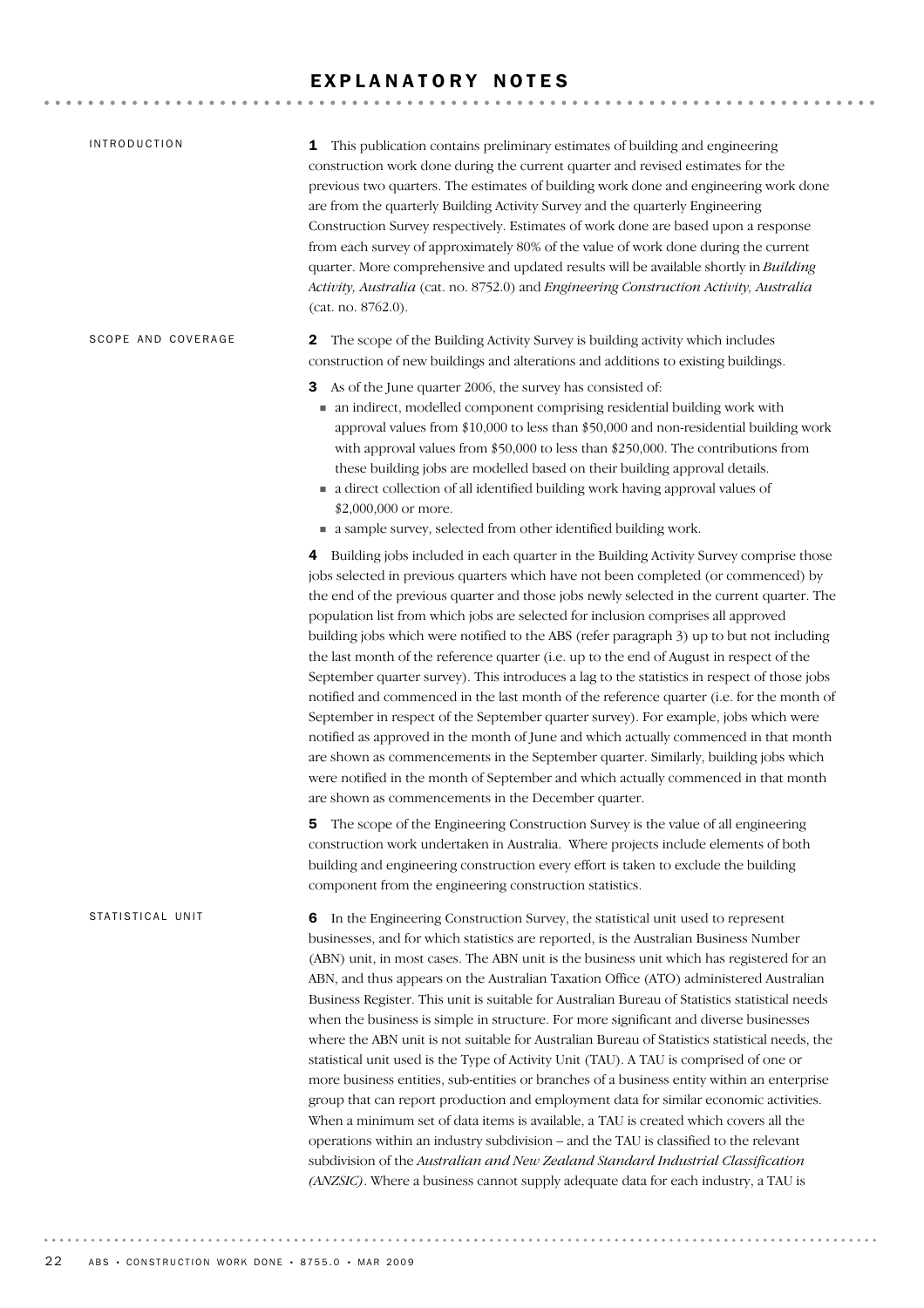# E X P L A N A T O R Y N O T E S *continued*

| STATISTICAL UNIT continued             | formed which contains activity in more than one industry subdivision and the TAU is<br>classified to the predominant ANZSIC subdivision.                                                                                                                                                                                                                                                                                                                                                                                                                                                                                                                                                                                                                                                                                                                                                                                                                                                                                                                                                                                                                                                                             |  |
|----------------------------------------|----------------------------------------------------------------------------------------------------------------------------------------------------------------------------------------------------------------------------------------------------------------------------------------------------------------------------------------------------------------------------------------------------------------------------------------------------------------------------------------------------------------------------------------------------------------------------------------------------------------------------------------------------------------------------------------------------------------------------------------------------------------------------------------------------------------------------------------------------------------------------------------------------------------------------------------------------------------------------------------------------------------------------------------------------------------------------------------------------------------------------------------------------------------------------------------------------------------------|--|
|                                        | <b>7</b> Further details about the ABS economic statistical units used in the Engineering<br>Construction Survey, and in other ABS economic surveys (both sample surveys and<br>censuses), can be found in Chapter 2 of the Standard Economic Sector Classifications of<br>Australia (SESCA) 2002 (cat. no. 1218.0).                                                                                                                                                                                                                                                                                                                                                                                                                                                                                                                                                                                                                                                                                                                                                                                                                                                                                                 |  |
| RELATIONSHIP WITH<br>NATIONAL ACCOUNTS | Data on the value of work done on the construction of new residential buildings,<br>8<br>alterations and additions to residential buildings, private sector non-residential buildings<br>and the value of engineering construction activity are the major sources of data which<br>are used to compile the national accounts estimates for private gross fixed capital<br>formation on dwellings, and other buildings and structures. However, there are some<br>adjustments to the survey data which are made in the process of compiling these<br>national accounts series. Allowances are made for the value of activity which is out of<br>scope of the Building Activity Survey and the Engineering Construction Survey. Such<br>activity includes work done on projects which fall below the size cut-offs used for the<br>Building Activity survey and also the value of building work done which is undertaken<br>without obtaining a building permit, either because such a permit is not required or<br>because the requisite permit is not obtained. The national accounts estimates also make<br>allowances for purchases (less sales) of buildings and other structures from (to) the<br>public sector. |  |
| TREATMENT OF THE GST                   | Statistics on the value of work (current prices) show residential building work done<br>9<br>on a GST inclusive basis and non-residential work and engineering construction work<br>done on a GST exclusive basis. This approach is consistent with that adopted in the<br>Australian National Accounts which is based on the conceptual framework described in<br>the 1993 edition of the international statistical standard System of National Accounts<br>(SNA93).                                                                                                                                                                                                                                                                                                                                                                                                                                                                                                                                                                                                                                                                                                                                                |  |
|                                        | 10 SNA93 requires value added taxes (VAT), such as the GST, to be recorded on a net<br>basis where:<br>(a) both outputs of goods and services and imports are valued excluding invoiced<br><b>VAT</b>                                                                                                                                                                                                                                                                                                                                                                                                                                                                                                                                                                                                                                                                                                                                                                                                                                                                                                                                                                                                                |  |
|                                        | (b) purchases of goods and services are recorded including non-deductible VAT.<br>11 Under the net system, VAT is recorded as being payable by purchasers, not sellers,<br>and then only by those purchasers who are not able to deduct it. Almost all VAT is<br>therefore recorded in the SNA93 as being paid on final uses - mainly on household<br>consumption. Small amounts of VAT, may however, be paid by businesses in respect of<br>certain kinds of purchases on which VAT may not be deductible.                                                                                                                                                                                                                                                                                                                                                                                                                                                                                                                                                                                                                                                                                                          |  |
|                                        | 12<br>The ABS records value of work done inclusive of GST in respect of residential<br>construction and exclusive of GST in respect of non-residential construction and<br>engineering construction. Purchasers of residential structures are unable to deduct GST<br>from the purchase price. For non-residential structures and engineering construction,<br>the reverse is true in most circumstances.                                                                                                                                                                                                                                                                                                                                                                                                                                                                                                                                                                                                                                                                                                                                                                                                            |  |
|                                        | 13 Total construction work is derived by adding total building work and total<br>engineering construction work. To derive total building activity it is appropriate to add<br>the residential and non-residential components. Valuation of the components of the<br>total is consistent, since, for both components, the value of work done is recorded<br>inclusive of non-deductible GST paid by the purchaser. As such, total building activity<br>and total construction includes the non-deductible GST payable on residential building.                                                                                                                                                                                                                                                                                                                                                                                                                                                                                                                                                                                                                                                                        |  |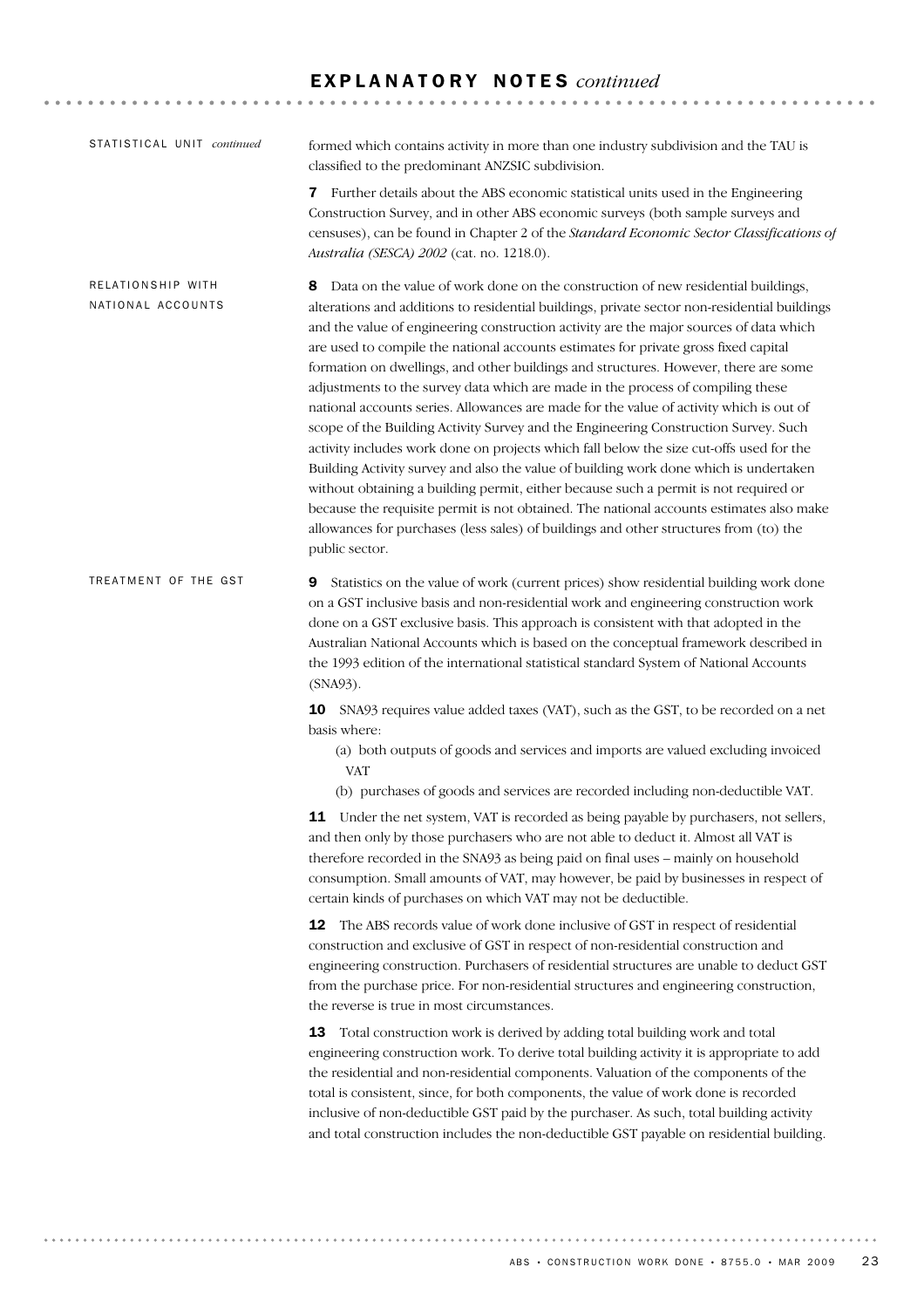| TREATMENT OF THE GST<br>continued      | construction.                                                                                                                                                                                        | <b>14</b> As estimates for engineering work are provided on a GST exclusive basis, and the<br>majority of construction materials used were exempt from Wholesale Sales Tax, the<br>introduction of the GST had little direct effect on the estimates of engineering                                                                                                                                                                                             |
|----------------------------------------|------------------------------------------------------------------------------------------------------------------------------------------------------------------------------------------------------|-----------------------------------------------------------------------------------------------------------------------------------------------------------------------------------------------------------------------------------------------------------------------------------------------------------------------------------------------------------------------------------------------------------------------------------------------------------------|
| CLASSIFICATION                         | 15<br>completion.                                                                                                                                                                                    | <i>Ownersbip.</i> The ownership of a building is classified as either <i>private sector</i> or<br>public sector, according to the sector of the intended owner of the completed building<br>as evident at the time of approval. Engineering projects are classified as either <i>private</i><br>sector or public sector according to the expected ownership of the project at the time of                                                                       |
|                                        | defined in the Glossary.                                                                                                                                                                             | <b>16</b> Building jobs are classified both by the TYPE OF BUILDING (e.g. 'residential',<br>'non-residential') and by the TYPE OF WORK involved (e.g. 'new' and 'alterations and<br>additions'). These classifications are used in conjunction with each other and are                                                                                                                                                                                          |
| RELIABILITY OF THE<br><b>ESTIMATES</b> | confidence that can be attached to the data.                                                                                                                                                         | 17 The estimates of engineering activity are based on a sample survey as are the<br>estimates of private sector building activity. A complete enumeration of public sector<br>building activity is done. Because data are not collected for all engineering jobs nor for all<br>building jobs, the published estimates are subject to sampling variability. Relative<br>standard errors give a measure of this variability and therefore indicate the degree of |
|                                        |                                                                                                                                                                                                      | <b>18</b> Relative standard errors for the value of work done in this quarter are given below.<br>There is 67% confidence that the actual value would be within one standard error of the<br>sample estimate, and 95% confidence that it lies within two standard errors.                                                                                                                                                                                       |
|                                        | AUSTRALIA                                                                                                                                                                                            |                                                                                                                                                                                                                                                                                                                                                                                                                                                                 |
|                                        |                                                                                                                                                                                                      |                                                                                                                                                                                                                                                                                                                                                                                                                                                                 |
|                                        | New private residential building<br>Total private residential building<br>Private non-residential building<br>Total private building<br>Total residential building<br>Total non-residential building | %<br>1.1<br>1.0<br>1.0<br>0.7<br>1.0<br>0.8                                                                                                                                                                                                                                                                                                                                                                                                                     |
|                                        | <b>Total building</b>                                                                                                                                                                                | 0.7                                                                                                                                                                                                                                                                                                                                                                                                                                                             |
|                                        | Engineering for the private sector                                                                                                                                                                   | 1.6                                                                                                                                                                                                                                                                                                                                                                                                                                                             |
|                                        | <b>Total engineering</b>                                                                                                                                                                             | 1.4 <sub>1</sub>                                                                                                                                                                                                                                                                                                                                                                                                                                                |
|                                        |                                                                                                                                                                                                      |                                                                                                                                                                                                                                                                                                                                                                                                                                                                 |
|                                        |                                                                                                                                                                                                      |                                                                                                                                                                                                                                                                                                                                                                                                                                                                 |
|                                        | STATES AND TERRITORIES                                                                                                                                                                               |                                                                                                                                                                                                                                                                                                                                                                                                                                                                 |
|                                        | Total<br>Total                                                                                                                                                                                       |                                                                                                                                                                                                                                                                                                                                                                                                                                                                 |
|                                        | building<br>engineering                                                                                                                                                                              |                                                                                                                                                                                                                                                                                                                                                                                                                                                                 |
|                                        | %<br>%                                                                                                                                                                                               |                                                                                                                                                                                                                                                                                                                                                                                                                                                                 |
|                                        | <b>NSW</b><br>2.5<br>1.1                                                                                                                                                                             |                                                                                                                                                                                                                                                                                                                                                                                                                                                                 |
|                                        | Vic.<br>1.3<br>4.6<br>Qld<br>1.4<br>3.1                                                                                                                                                              |                                                                                                                                                                                                                                                                                                                                                                                                                                                                 |
|                                        | SА<br>4.2<br>$1.6\,$                                                                                                                                                                                 |                                                                                                                                                                                                                                                                                                                                                                                                                                                                 |

NT 0.8 7.0 Tas. 1.5 2.5 WA 1.5 3.6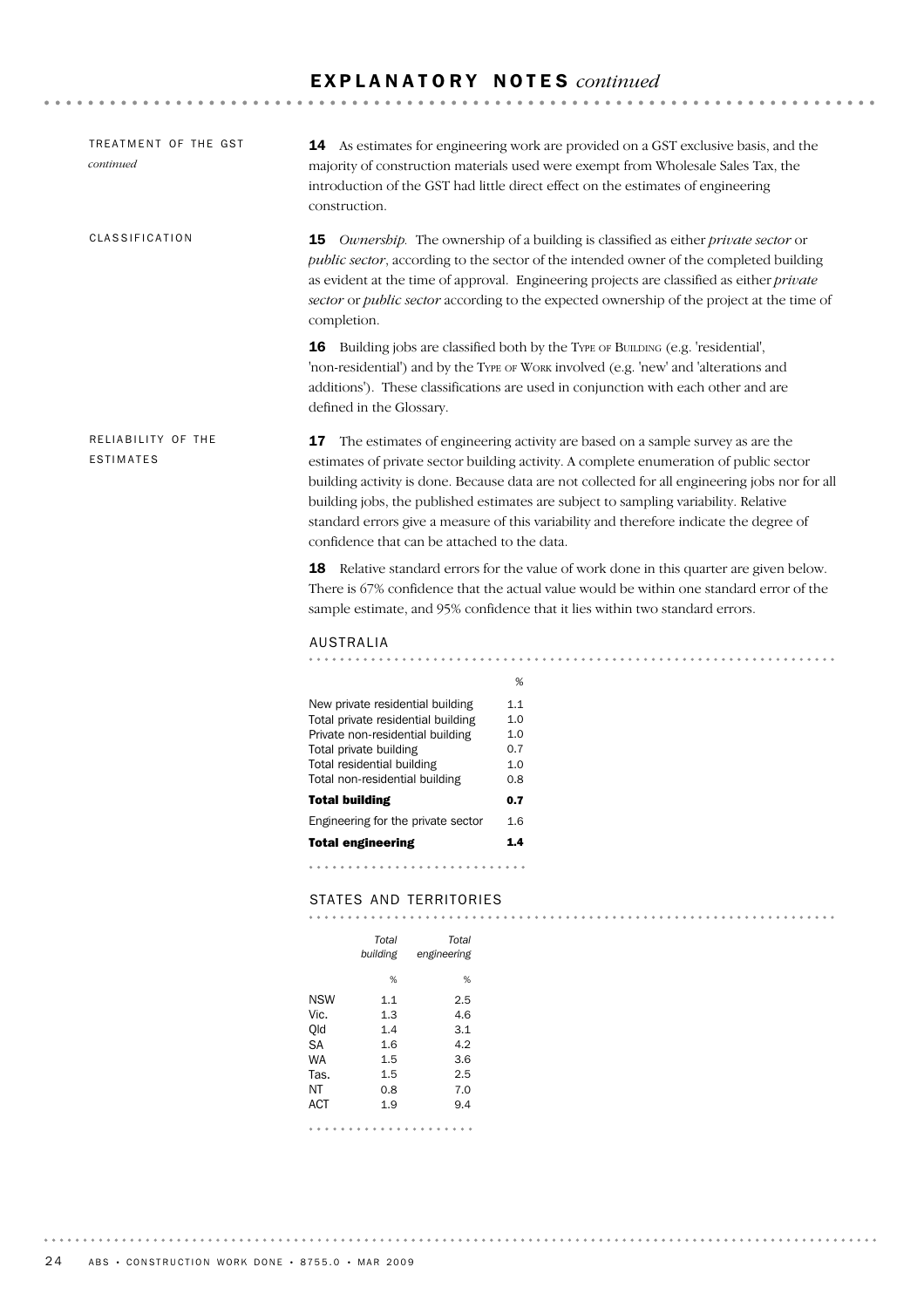# E X P L A N A T O R Y N O T E S *continued*

| SEASONAL ADJUSTMENT   | 19 In the seasonally adjusted series, account has been taken of normal seasonal<br>factors, 'trading day' effects arising from the varying numbers of working days in a<br>quarter and the effect of movement in the date of Easter which may, in successive years,<br>affect figures for different quarters.                                                                                                                                                                                                                                                                                                                                                                                                |
|-----------------------|--------------------------------------------------------------------------------------------------------------------------------------------------------------------------------------------------------------------------------------------------------------------------------------------------------------------------------------------------------------------------------------------------------------------------------------------------------------------------------------------------------------------------------------------------------------------------------------------------------------------------------------------------------------------------------------------------------------|
|                       | 20 Since seasonally adjusted statistics reflect both irregular and trend movements, an<br>upward or downward movement in a seasonally adjusted series does not necessarily<br>indicate a change of trend. Particular care should therefore be taken in interpreting<br>individual quarter-to-quarter movements.                                                                                                                                                                                                                                                                                                                                                                                              |
|                       | 21 The seasonally adjusted estimates in this publication are produced by the<br>concurrent seasonal adjustment method which takes account of the latest available<br>original estimates. The concurrent method improves the estimation of seasonal factors<br>and, therefore, the seasonally adjusted and trend estimates of the current and previous<br>quarters.                                                                                                                                                                                                                                                                                                                                           |
|                       | 22 A more detailed review of concurrent seasonal factors will be conducted annually,<br>generally prior to the release of data for the December quarter.                                                                                                                                                                                                                                                                                                                                                                                                                                                                                                                                                     |
|                       | 23 The revision properties of the seasonally adjusted and trend estimates have been<br>improved by the use of autoregressive integrated moving average (ARIMA) modelling.<br>ARIMA modelling relies on the characteristics of the series being analysed to project<br>future period data. The ARIMA model is assessed as part of the annual reanalysis. For<br>more information on the details of ARIMA modelling see feature article: Use of ARIMA<br>modelling to reduce revisions in the October 2004 issue of Australian Economic<br>Indicators (cat. no. 1350.0).                                                                                                                                       |
| TREND ESTIMATES       | 24 Seasonally adjusted series can be smoothed to reduce the impact of the irregular<br>component in the adjusted series. This smoothed seasonally adjusted series is called a<br>trend estimate.                                                                                                                                                                                                                                                                                                                                                                                                                                                                                                             |
|                       | The trend estimates are derived by applying a 7-term Henderson moving average to<br>25<br>the seasonally adjusted series. The 7-term Henderson average (like all Henderson<br>averages) is symmetric but, as the end of a time series is approached, asymmetric forms<br>of the average are applied. Unlike weights of the standard 7-term Henderson moving<br>average, the weights employed here have been tailored to suit the particular<br>characteristics of individual series.                                                                                                                                                                                                                         |
|                       | <b>26</b> While the smoothing technique described in paragraphs 23 and 24 enables trend<br>estimates to be produced for recent quarters, it does result in revisions to the estimates<br>for the most recent three quarters as additional observations become available. There<br>may also be revisions because of changes in the original data. For further information,<br>see Information Paper: A Guide to Interpreting Time Series-Monitoring Trends, 2003<br>(cat. no. 1349.0) or contact the Assistant Director, Time Series Analysis on Canberra<br>(02) 6252 6540 or email <time.series.analysis@abs.gov.au>.</time.series.analysis@abs.gov.au>                                                     |
| CHAIN VOLUME MEASURES | Chain volume estimates of the value of work done are presented in original,<br>27<br>seasonally adjusted and trend terms.                                                                                                                                                                                                                                                                                                                                                                                                                                                                                                                                                                                    |
|                       | 28 While current price estimates of value of work done reflect both price and volume<br>changes, chain volume estimates measure changes in value after the direct effects of<br>price changes have been eliminated and therefore only reflect volume changes. The<br>direct impact of the GST is a price change, and hence is removed from chain volume<br>estimates. The deflators used to revalue the current price estimates in this publication<br>are derived from the same price data underlying the deflators compiled for the dwellings<br>and new other building components, and the new engineering construction component,<br>of the national accounts aggregate 'Gross fixed capital formation'. |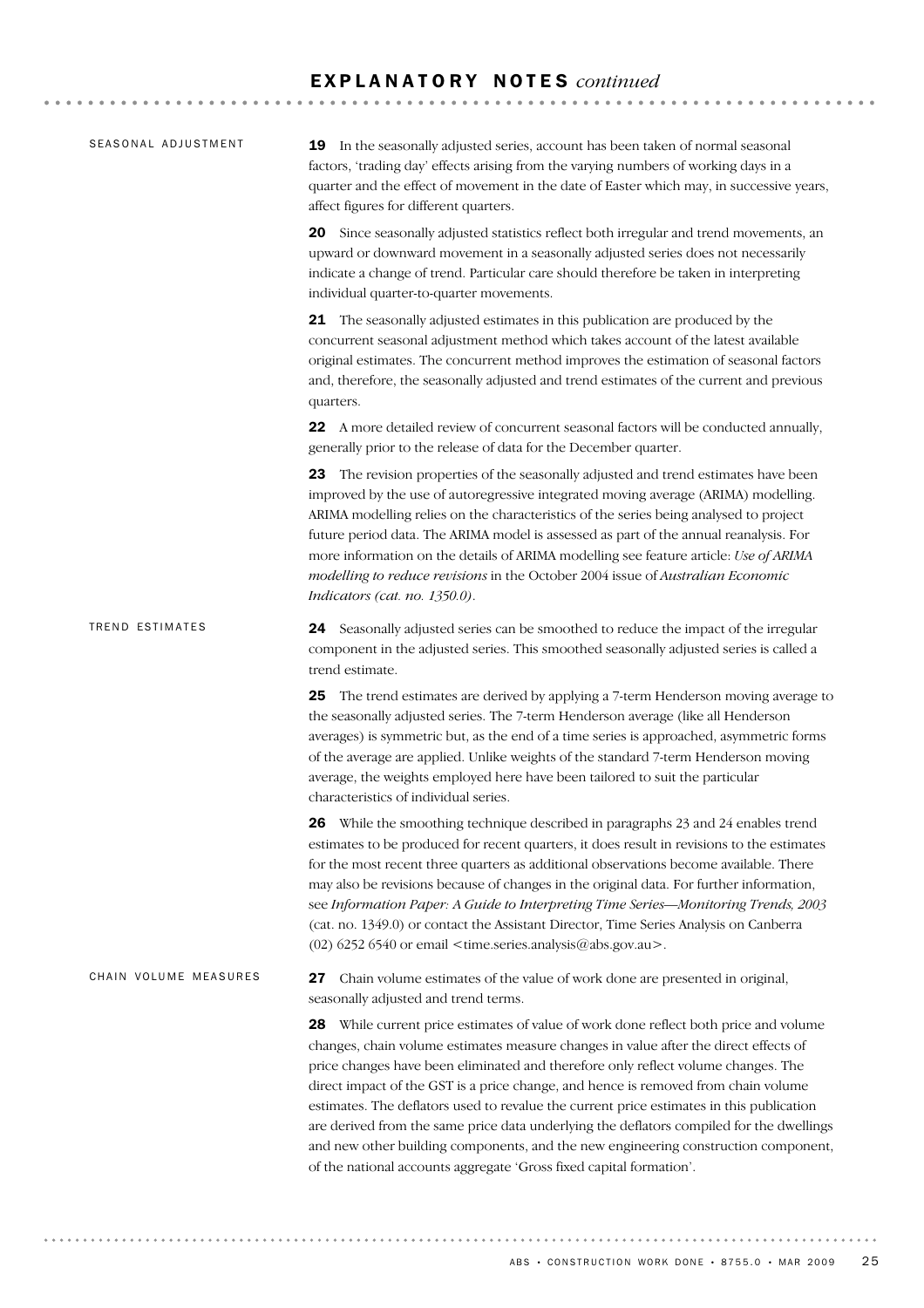# E X P L A N A T O R Y N O T E S *continued*

| CHAIN VOLUME MEASURES<br>continued | 29 The chain volume measures of work done appearing in this publication are annually<br>reweighted chain Laspeyres indexes referenced to current price values in a chosen<br>reference year. The reference year is updated annually in the September quarter<br>publication. Each year's data in the value of work done series are based on the prices of<br>the previous year, except for the quarters of the latest incomplete year which are based<br>upon the current reference year. Comparability with previous years is achieved by linking<br>(or chaining) the series together to form a continuous time series. Further information<br>on the nature and concepts of chain volume measures is contained in the ABS<br>Information Paper: Australian National Accounts, Introduction of Chain Volume and<br>Price Indexes (cat. no. 5248.0). |
|------------------------------------|-------------------------------------------------------------------------------------------------------------------------------------------------------------------------------------------------------------------------------------------------------------------------------------------------------------------------------------------------------------------------------------------------------------------------------------------------------------------------------------------------------------------------------------------------------------------------------------------------------------------------------------------------------------------------------------------------------------------------------------------------------------------------------------------------------------------------------------------------------|
|                                    | The factors used to seasonally adjust the chain volume series are identical to those<br>30<br>used to adjust the corresponding current price series.                                                                                                                                                                                                                                                                                                                                                                                                                                                                                                                                                                                                                                                                                                  |
| ACKNOWLEDGMENT                     | <b>31</b> ABS publications draw extensively on information provided freely by individuals,<br>businesses, governments and other organisations. Their continued cooperation is very<br>much appreciated: without it, the wide range of statistics published by the ABS would<br>not be available. Information received by the ABS is treated in strict confidence as<br>required by the Census and Statistics Act 1905.                                                                                                                                                                                                                                                                                                                                                                                                                                |
| RELATED PRODUCTS                   | 32 All tables in this publication, plus some additional state and territory series are<br>available in electronic form on the ABS web site.                                                                                                                                                                                                                                                                                                                                                                                                                                                                                                                                                                                                                                                                                                           |
|                                    | Users may also wish to refer to the following publications:<br>33<br>Building Activity, Australia, cat. no. 8752.0<br>Building Approvals, Australia, cat. no. 8731.0<br>Dwelling Unit Commencements, Australia, Preliminary, cat. no. 8750.0<br>Engineering Construction Activity, Australia, cat. no. 8762.0<br>House Price Indexes: Eight Capital Cities, cat. no. 6416.0<br>Housing Finance, Australia, cat. no. 5609.0<br>Private Sector Construction Industry, Australia, cat. no. 8772.0<br>Producer Price Indexes, Australia, cat. no. 6427.0.                                                                                                                                                                                                                                                                                                 |
| ABS DATA AVAILABLE ON<br>REQUEST   | As well as the statistics included in this and related publications, the ABS may have<br>34<br>other relevant data available on request. Inquiries should be made to the National                                                                                                                                                                                                                                                                                                                                                                                                                                                                                                                                                                                                                                                                     |

Information and Referral Service on 1300 135 070.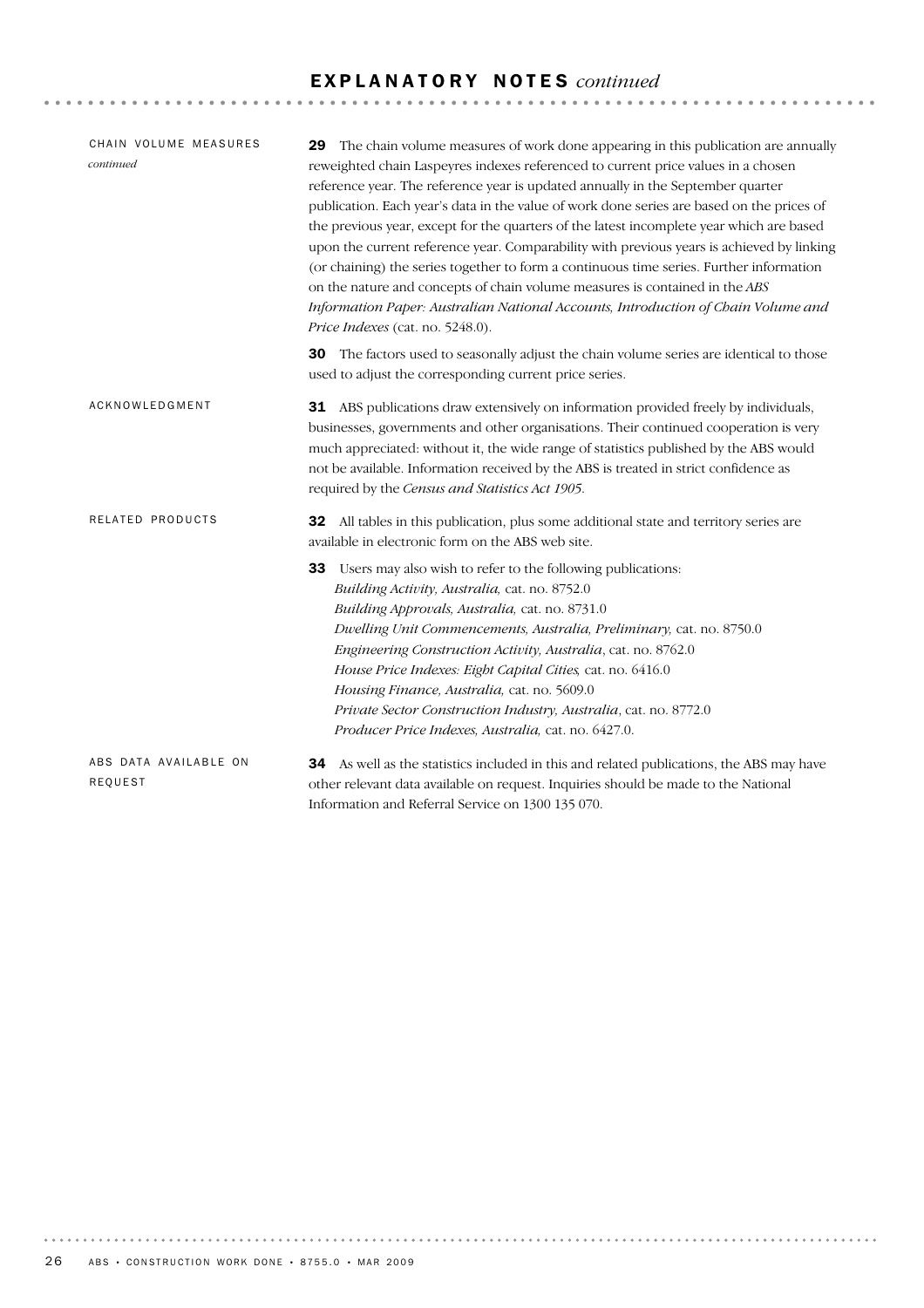# APPENDIX LIST OF ELECTRONIC TABLES

# **TABLES**

The following tables are available electronically via the ABS web site. Not all series in the **ELECTRONIC**  table go back to the earliest start date.

#### WORK DONE . . . . . . . . . .

|                                                                                                       | Publication | Electronic |                   |
|-------------------------------------------------------------------------------------------------------|-------------|------------|-------------------|
|                                                                                                       | table no.   | table no.  | Start date        |
| Construction work done, chain volume measures                                                         |             |            | September 1974    |
| Construction work done, chain volume measures, change from previous period                            | 2           | n.a.       |                   |
| Construction work done, current prices                                                                | З           | 2          | <b>March 1957</b> |
| Construction work done, current prices, change from previous period                                   | 4           | n.a.       |                   |
| Value of building work done, chain volume measures                                                    | 5           | 3          | September 1974    |
| Value of building work done, chain volume measures, states and territories, original                  | 5           |            | September 1974    |
| Value of building work done, chain volume measures, states and territories, seasonally adjusted       | 5           | 5          | September 1974    |
| Value of building work done, chain volume measures, change from previous period                       | 6           | n.a.       |                   |
| Value of building work done, current prices, Australia                                                |             | 6          | March 1957        |
| Value of building work done, current prices, states and territories                                   |             |            | September 1958    |
| Value of building work done, current prices, change from previous period                              | 8           | n.a.       |                   |
| Construction work done, states and territories, chain volume measures                                 | 9           | 8          | September 1974    |
| Construction work done, states and territories, chain volume measures, change from previous period    | 10          | n.a.       |                   |
| Construction work done, states and territories, current prices, original                              | 11          | 9          | March 1957        |
| Construction work done, states and territories, current prices, original, change from previous period | 12          | n.a.       |                   |
| Construction work done, states and territories, chain volume measures                                 | 13          | 10         | September 1986    |
| Construction work done, states and territories, chain volume measures, change from previous period    | 14          | n.a.       |                   |
| Building Activity, work in the pipeline, Australia, current prices, original                          | 15          | 11         | June 2003         |
| Building Activity, work in the pipeline, states and territories, current prices, original             | 15          | 12         | June 2003         |
| Number of dwellings approved but not yet commenced, states and territories, original                  | 16          | 13         | June 2003         |
|                                                                                                       |             |            |                   |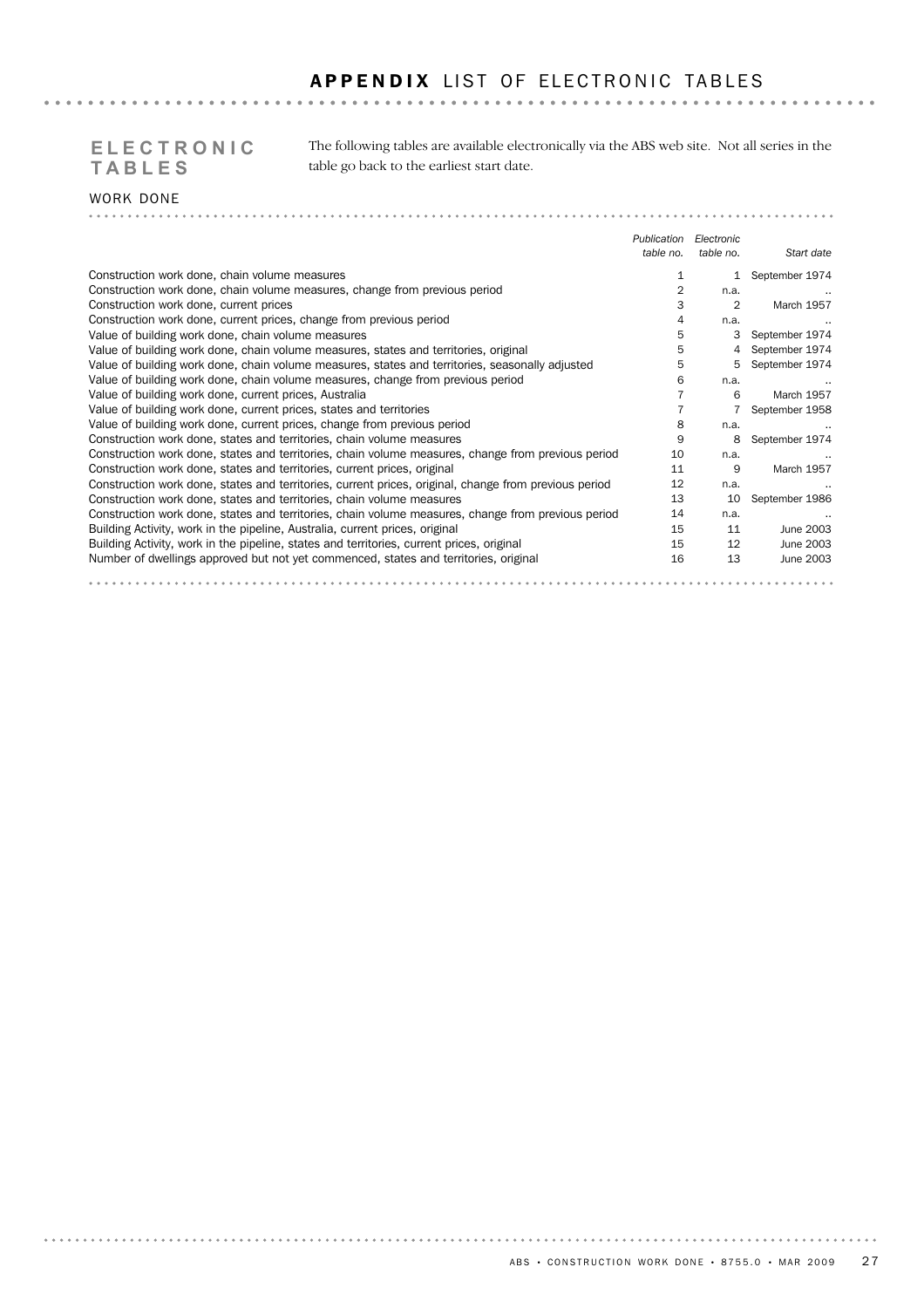# GLOSSARY

| Alterations and additions                                           | Building activity carried out on existing buildings. Includes adding to or diminishing<br>floor area, altering the structural design of a building and affixing rigid components<br>which are integral to the functioning of the building.                                                                                                                                                                                                                                                                                                                                                                                                                                                                                                                    |
|---------------------------------------------------------------------|---------------------------------------------------------------------------------------------------------------------------------------------------------------------------------------------------------------------------------------------------------------------------------------------------------------------------------------------------------------------------------------------------------------------------------------------------------------------------------------------------------------------------------------------------------------------------------------------------------------------------------------------------------------------------------------------------------------------------------------------------------------|
| Alterations and additions to<br>residential buildings               | Alterations and additions carried out on existing residential buildings, which may result<br>in the creation of new dwelling units.                                                                                                                                                                                                                                                                                                                                                                                                                                                                                                                                                                                                                           |
| <b>Building</b>                                                     | A building is a rigid, fixed and permanent structure which has a roof. Its intended<br>purpose is primarily to house people, plant, machinery, vehicles, goods or livestock. An<br>integral feature of a building's design, to satisfy its intended use, is the provision for<br>regular access by persons.                                                                                                                                                                                                                                                                                                                                                                                                                                                   |
| Construction work done                                              | The sum of building work done and engineering construction work done.                                                                                                                                                                                                                                                                                                                                                                                                                                                                                                                                                                                                                                                                                         |
| Dwelling unit                                                       | A dwelling unit is a self-contained suite of rooms, including cooking and bathing facilities<br>and intended for long-term residential use. Units (whether self-contained or not) within<br>buildings offering institutional care, such as hospitals, or temporary accommodation<br>such as motels, hostels and holiday apartments, are not defined as dwelling units. The<br>value of units of this type is included in non-residential building.                                                                                                                                                                                                                                                                                                            |
| House                                                               | A house is a detached building predominantly used for long-term residential purposes<br>and consisting of only one dwelling unit. Thus, detached 'granny flats' and detached<br>dwelling units (such as caretakers' residences) associated with non-residential buildings<br>are defined as houses for the purpose of these statistics.                                                                                                                                                                                                                                                                                                                                                                                                                       |
| <b>New</b>                                                          | Building activity which will result in the creation of a building which previously did not<br>exist.                                                                                                                                                                                                                                                                                                                                                                                                                                                                                                                                                                                                                                                          |
| Non-residential building                                            | A non-residential building is primarily intended for purposes other than long term<br>residential purposes.                                                                                                                                                                                                                                                                                                                                                                                                                                                                                                                                                                                                                                                   |
| Other residential building                                          | An other residential building is a building other than a house primarily used for<br>long-term residential purposes and which contains (or has attached to it) more than one<br>dwelling unit (e.g. includes blocks of flats, attached townhouses, duplexes, apartment<br>buildings, etc.).                                                                                                                                                                                                                                                                                                                                                                                                                                                                   |
| Residential building                                                | A residential building is a building predominantly consisting of one or more dwelling<br>units. Residential buildings can be either houses or other residential buildings.                                                                                                                                                                                                                                                                                                                                                                                                                                                                                                                                                                                    |
| Value of building and<br>engineering work done during<br>the period | Represents the estimated value of work carried out during the quarter on jobs which<br>have commenced.                                                                                                                                                                                                                                                                                                                                                                                                                                                                                                                                                                                                                                                        |
| Value of building work done                                         | Includes the costs of materials fixed in place, labour, and architects fees. It excludes the<br>value of land and landscaping and non-building components such as fencing, paving,<br>roadworks, tennis courts, outdoor pools and car parks.                                                                                                                                                                                                                                                                                                                                                                                                                                                                                                                  |
| Value of engineering work<br>done                                   | The value of engineering work done for the private sector consists of the value of work<br>done on prime contracts, plus speculative contracts, plus work done on own account.<br>The value of engineering work done for the public sector is the work done by the<br>organisation's own workforce and subcontractors. In each case, the value excludes the<br>cost of land and repair and maintenance activity, as well as the value of any transfers of<br>existing assets, the value of installed machinery and equipment not integral to the<br>structure and the expenses for relocation of utility services. However, a contract for the<br>installation of machinery and equipment which is an integral part of a construction<br>project is included. |
| Work approved but not yet<br>commenced                              | The anticipated completion value of the project, or if that is not known, the approval<br>value. For residential building, 'work approved but not yet commenced' also provides a<br>measure of the number of dwellings that have been approved, but have not commenced<br>by the end of the reference period.                                                                                                                                                                                                                                                                                                                                                                                                                                                 |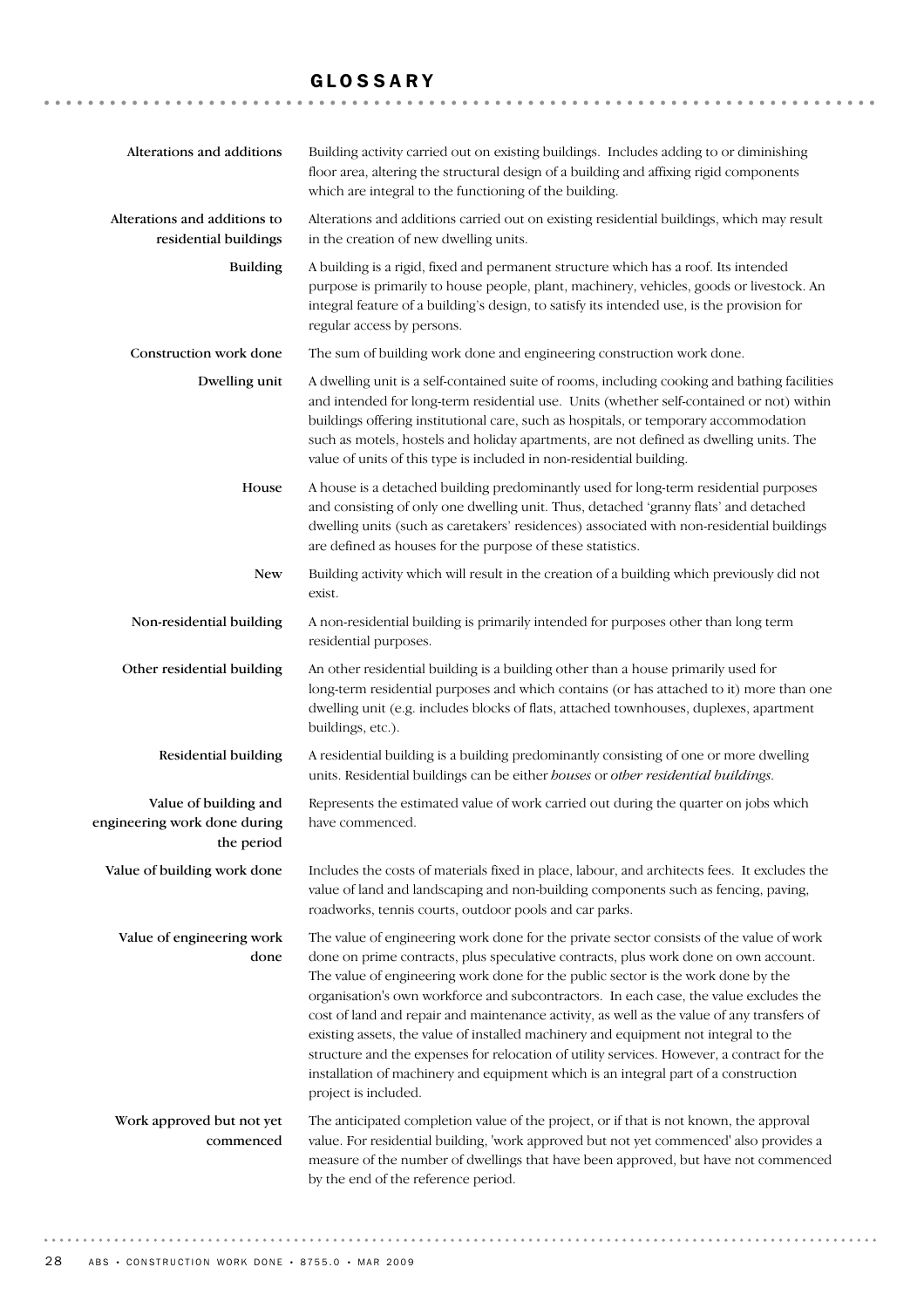# GLOSSARY *continued*

| Work in the pipeline. | Value of building work that has been approved, but as yet, has not been undertaken.<br>Work in the pipeline has two components. Firstly, there is an estimate of the amount of<br>building work still to be done on projects that have already commenced, 'work yet to be<br>done'. The second component is the building work that has been approved, but had not<br>commenced by the end of the reference period, work approved but not yet<br>commenced'. Information on 'work in the pipeline' is available from the June quarter<br>2003. |
|-----------------------|-----------------------------------------------------------------------------------------------------------------------------------------------------------------------------------------------------------------------------------------------------------------------------------------------------------------------------------------------------------------------------------------------------------------------------------------------------------------------------------------------------------------------------------------------|
| Work yet to be done   | The difference between the anticipated completion value of the project and the<br>estimated value of work already done up to the end of the reference period for jobs<br>which have commenced.                                                                                                                                                                                                                                                                                                                                                |